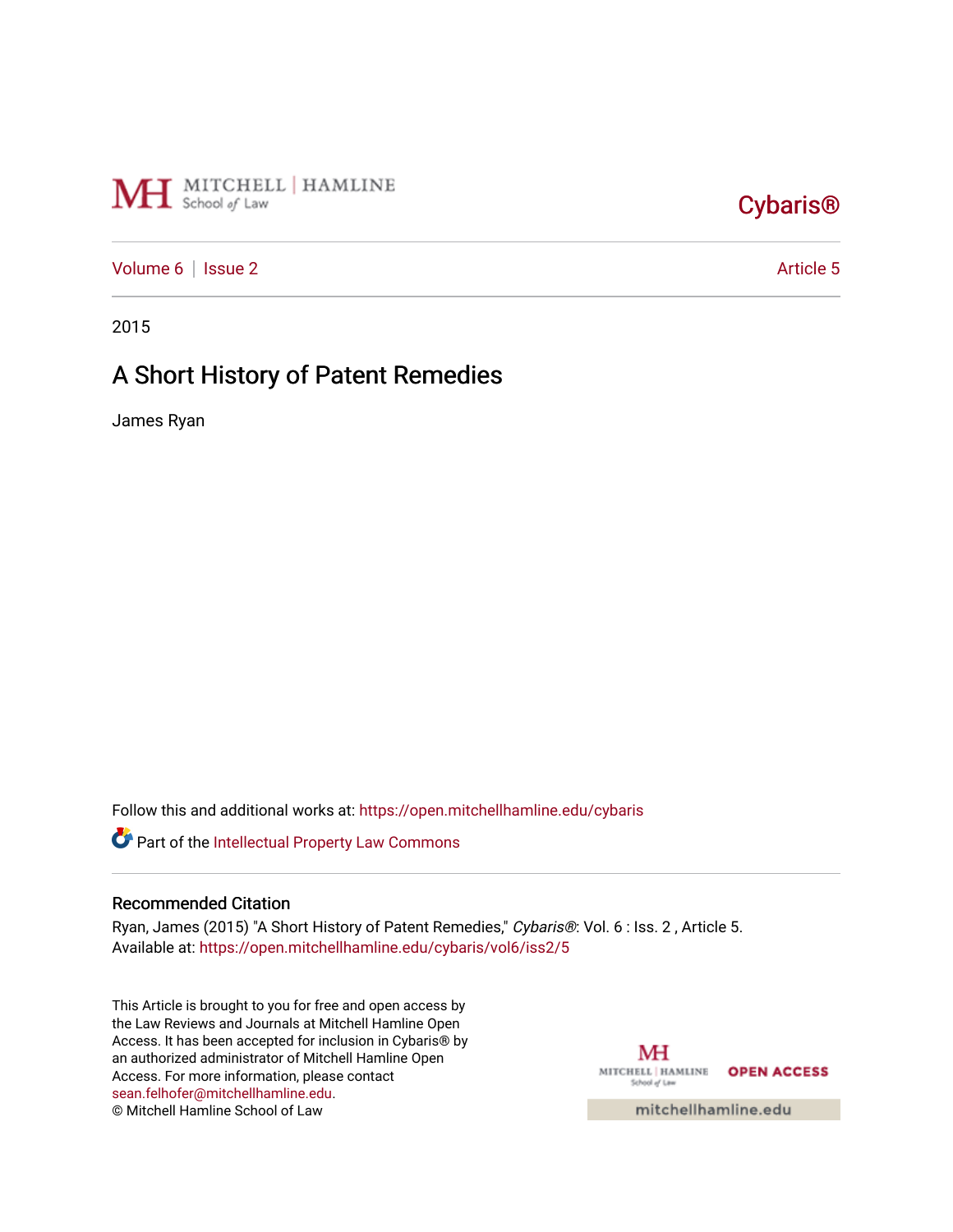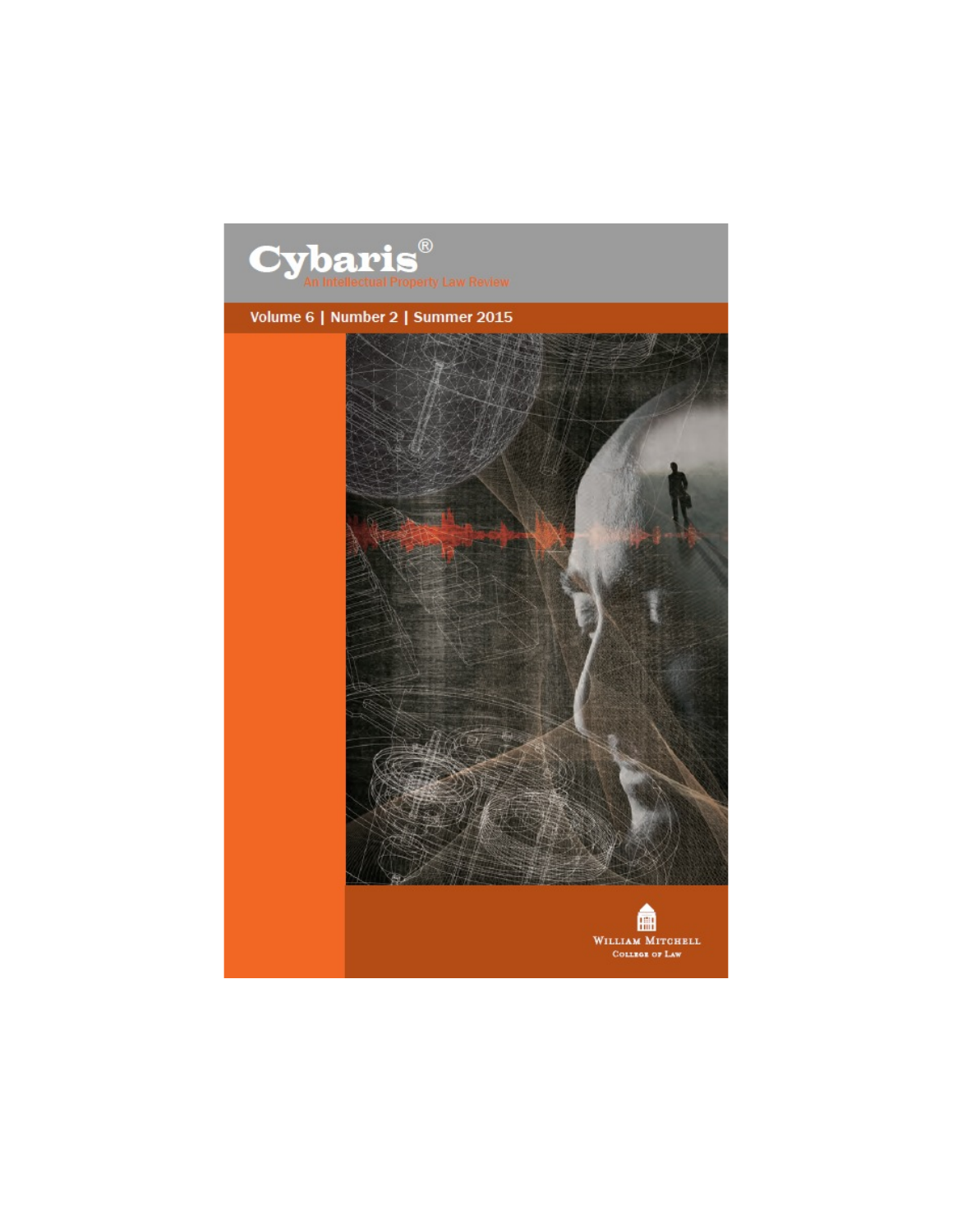## A SHORT HISTORY OF PATENT REMEDIES

## JAMES RYAN<sup>†</sup>

| А.                                     |                                               |  |
|----------------------------------------|-----------------------------------------------|--|
| B.                                     | The Early History of Equity in                |  |
|                                        |                                               |  |
| C.                                     |                                               |  |
| D.                                     | Analysis of Damages and Equity 1790-1836  169 |  |
| IV. The Development of Patent Remedies |                                               |  |
|                                        |                                               |  |
| А.                                     |                                               |  |
| B.                                     |                                               |  |
| C.                                     | Analysis of Damages and Equity after 1836 191 |  |
| А.<br><b>B.</b>                        |                                               |  |
|                                        |                                               |  |

 † William Mitchell College of Law, *Juris Doctor* Candidate, May 2015. I would like to thank Professor Carl Moy and the students in the William Mitchell Intellectual Property Institute for their contribution to this paper. Thank you also to the staff and editors of Cybaris, and Professor Tom Cotter at the University of Minnesota for their edits and comments.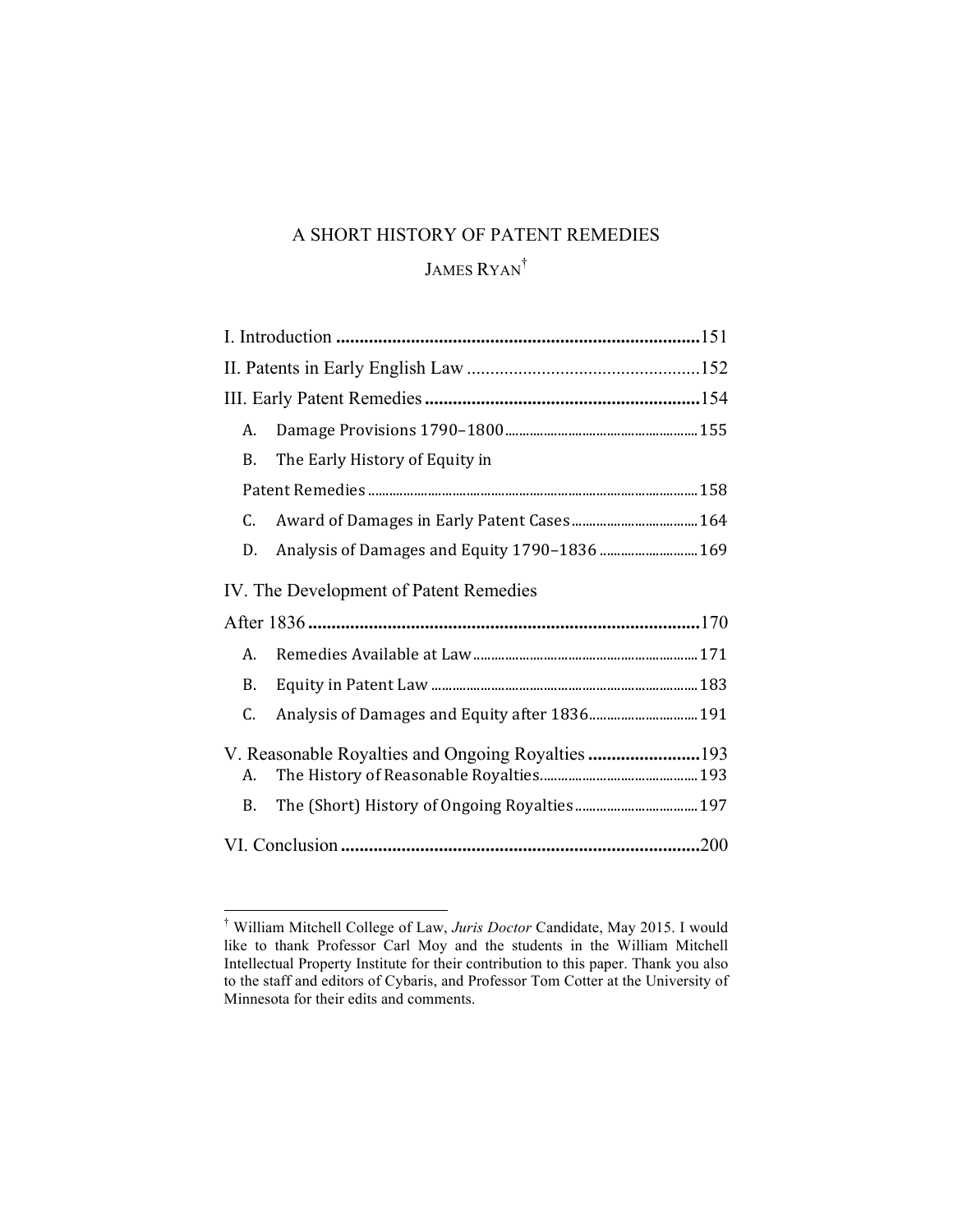#### I. INTRODUCTION

Judge Kathleen O'Malley of the United States Court of Appeals for the Federal Circuit has recently called for reconsideration of when a patentee can recover enhanced damages from a willful infringer.<sup>1</sup> This is in light of two unanimous Supreme Court decisions, both issued on April 29, 2014, which overturned the Federal Circuit's handling of attorney fees in patent cases.<sup>2</sup> These decisions call into question the Federal Circuit's understanding of Supreme Court precedent<sup>3</sup> that has been the basis for attorney fees and enhanced damages.<sup>4</sup> This paper provides guidance on how enhanced damages and the entire subject of patent remedies (in both law and equity) should be reassessed. History shows that that there is an interdependent and intricate relationship of law and equity in patent remedies that has been missing in most of the current literature. This paper argues that the current applications of reasonable royalties, lost profits, enhanced damages, injunctions, and ongoing royalties should all be reevaluated in light of this history.

The first part of this article is a brief history of patents and their remedies in English law. The second part of this article reviews the early patent statutes with a focus on treble damages and their relationship with equity. The third part of the article discusses the evolution of various remedies prevalent in the 19th century, both at law and in equity. Finally, this article reviews reasonable royalties and ongoing royalties.

 <sup>1</sup> Halo Elecs., Inc. v. Pulse Elecs., Inc., 769 F.3d 1371, 1385 (Fed. Cir. 2014) (O'Malley, J., concurring).

<sup>2</sup> *See* Octane Fitness, L.L.C., v. Icon Health & Fitness, Inc., 134 S. Ct. 1749, 1752–53 (2014); Highmark, Inc. v. Allcare Health Mgmt. Sys., Inc., 134 S. Ct. 1744, 1747–48 (2014). <sup>3</sup> *See Octane Fitness, L.L.C.*, 134 S. Ct. at 1752–53, 1757 (overturning the

<sup>&</sup>quot;objective baselessness" standard for attorney fees); *Highmark, Inc.*, 134 S. Ct. at 1747 (holding that an appellate court should review the award of attorney fees in patent cases for abuse of discretion).

<sup>4</sup> *See Halo Elecs., Inc.*, 769 F.3d at 1385.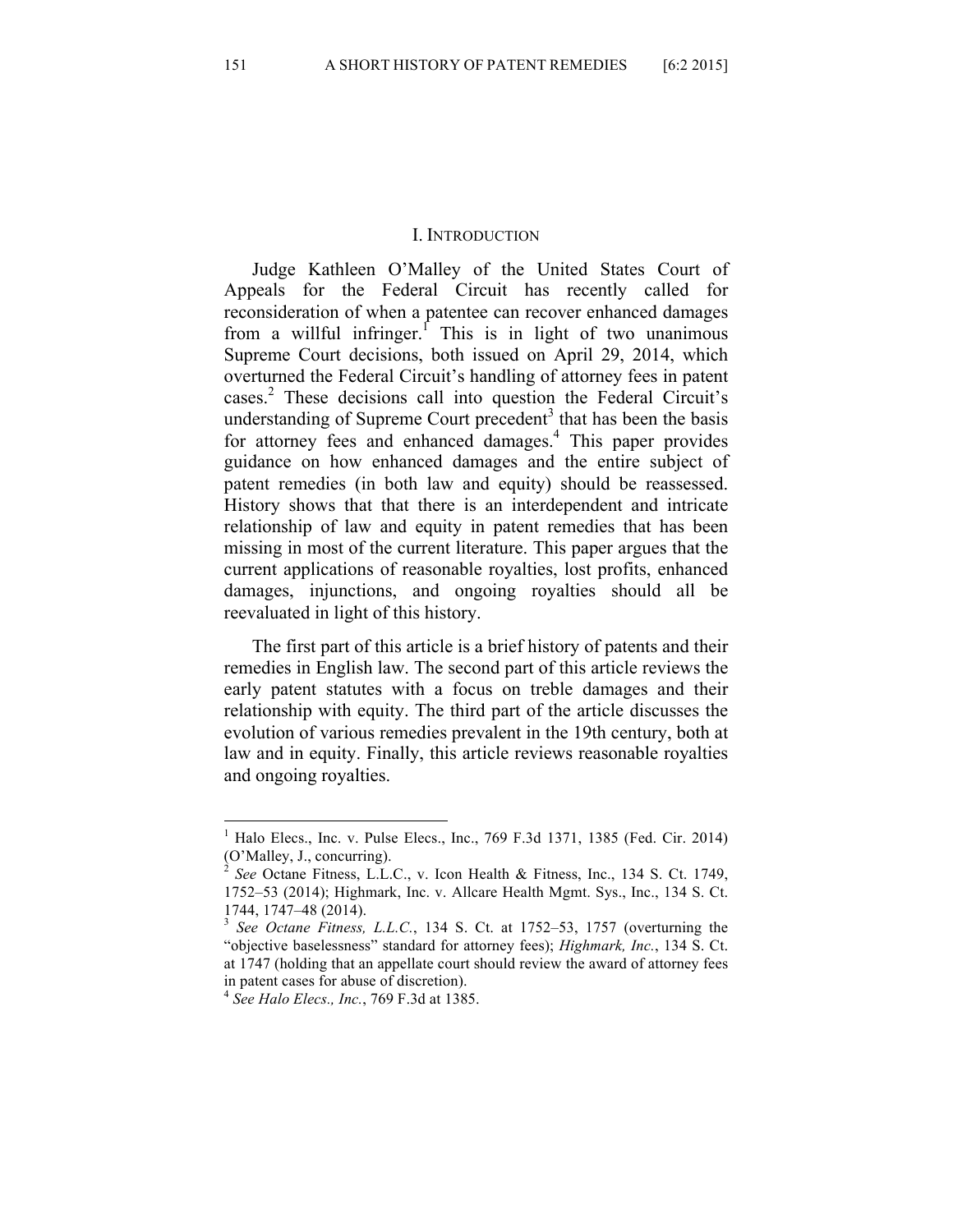## II. PATENTS IN EARLY ENGLISH LAW

English history shows the politics of patents and the distinction between law and equity. In the 14th century, England granted "Letters Patent" to those who brought new industry to England.<sup>5</sup> These were not monopolies, but rather a license to foreign businessmen to come to England and practice their trade.<sup>6</sup> It was not until the 15th century that the grantees of these patents began to use the power of the Crown to develop monopolies.<sup>7</sup> Later, these monopolies were granted to basic items of commerce.<sup>8</sup> From the Crown's perspective, granting these monopolies was an easy way to gain favor with patent holders and was also a means to increase the Crown's treasury by way of fees.<sup>9</sup> Patentees often used equity courts (the English Court of Chancery, which has historically had a close relationship to the  $Crown<sup>10</sup>$  and sometimes coercion to enforce their monopolies.<sup>11</sup> Because the Letters Patent covered basic commodities that the public had no choice but to buy, the

 <sup>5</sup> *See* Ramon A. Klitzke, *Historical Background of the English Patent Law*, 41 J. PAT. OFF. Soc'Y 615, 623 (1959).<br><sup>6</sup> *Id.* at 623 ("The Letters Patent of protection granted . . . at this time were like

passports which allowed [foreigners] to come to England and practice their trade."); Edward C. Walterscheid, *The Early Evolution of the United States Patent Law: Antecedents (Part 2)*, 76 J. PAT. & TRADEMARK OFF. SOC'Y 849, 850 (1994).

<sup>7</sup> *See* 1 R. CARL MOY, MOY'S WALKER ON PATENTS § 1:4 (4th ed. 2013). 8 *Id.*

<sup>9</sup> *Id.* The word "patent" was not used until later. Edward C. Waltershield, *The Early Evolution of the United States Patent Law: Antecedents (Part 1)*, 76 J. PAT. & TRADEMARK OFF. SOC'Y 697, 700 (1994).<br><sup>10</sup> The Court of Chancery was derived from the King's Courts. D. M. KERLY, AN

HISTORICAL SKETCH OF THE EQUITABLE JURISDICTION OF THE COURT OF

CHANCERY 7–9 (Fred B. Rothman & Co. 1986) (1890). <sup>11</sup> *See* 4 DAVID HUME, THE HISTORY OF ENGLAND 345 (1778), *available at* http://oll.libertyfund.org/titles/hume-the-history-of-england-vol-4 ("Such high profits naturally begat intruders upon their commerce; and in order to secure themselves against encroachments, the patentees were armed with high and arbitrary powers from the council, by which they were enabled to oppress the people at pleasure, and to exact money from such as they thought proper to accuse of interfering with their patent.").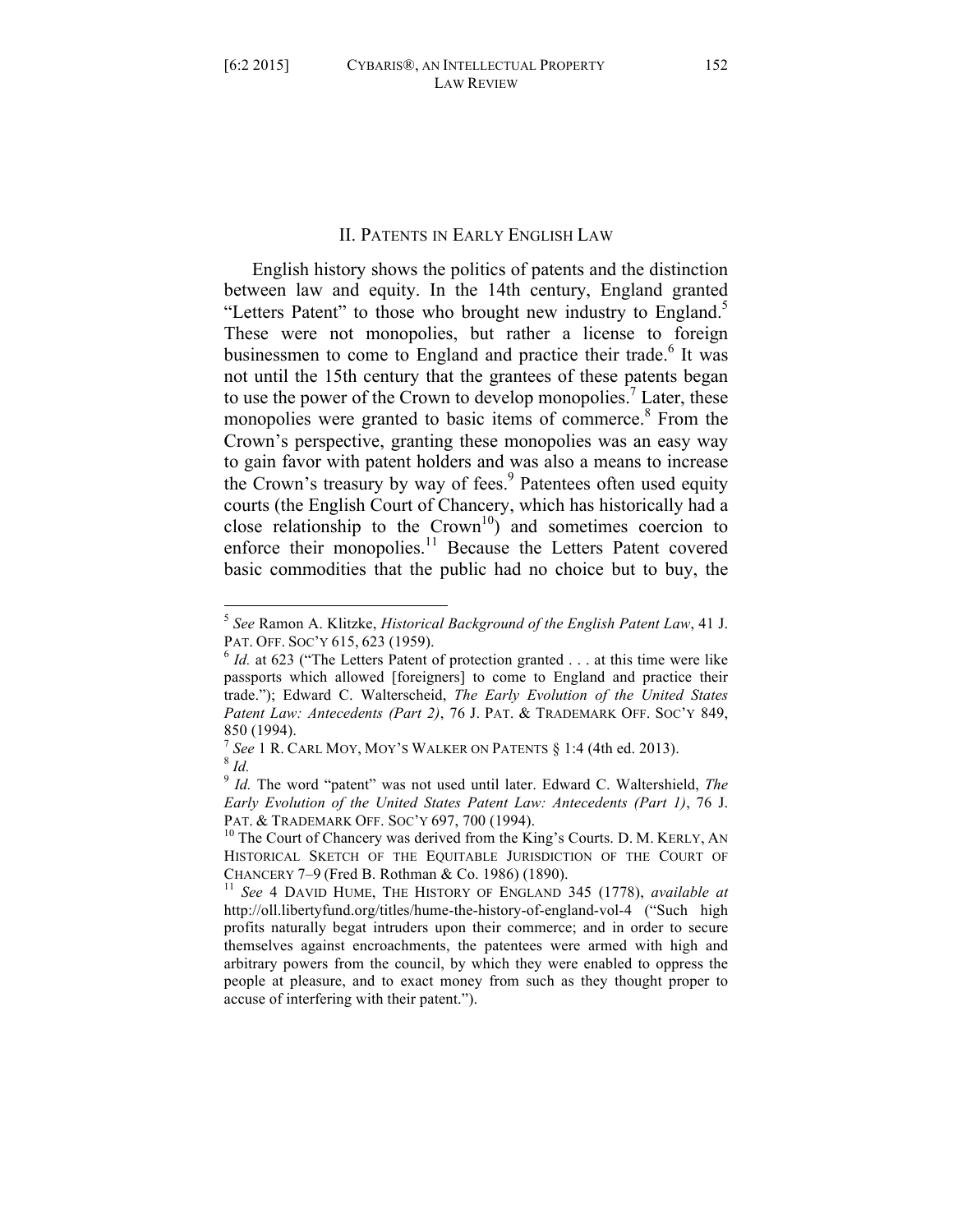prevention of continued infringement by way of an injunction (an equitable remedy) to preserve the monopoly was the relief sought. Rarely did patentees use common law courts, as these courts shared the public's disdain for the monopolization of basic commodities; therefore, patentees could not hope to find relief in common law courts. $^{12}$ 

The recognition of social harm placed on the English citizens resulted in the passage of the Statute of Monopolies in 1623, which voided all patents.<sup>13</sup> However, the statute allowed the grant of new patents to those who created new inventions.<sup>14</sup> Though patents for inventions fared better in common law courts than those patents that monopolized basic commodities, patents and their enforcement by the Court of Chancery were still treated with distrust. James I, who sought to limit patents early in his reign<sup>15</sup> (20 years before the Statute of Monopolies was passed<sup>16</sup>) had confided jurisdiction to the courts of common law and excluded chancery jurisdiction from determining a patent's force or validity.<sup>17</sup> This would delay any equitable relief to patentees until, and only if, the validity of the patent was confirmed and legal relief was inadequate.18 Though the validity and enforcement of a patent resided in courts of law in theory, $1<sup>9</sup>$  eventually this divide

 <sup>12</sup> MOY, *supra* note 7, § 1.5; Klitzke, *supra* note 5, at 645. An excellent example is the case of Edward Darcy's license for making and importing playing cards. E. Wyndham Hulme, *The History of the Patent System Under the Prerogative and at Common Law*, 16 L.Q. REV. 44, at 51 (1900) *reviewed in* Klitzke, *supra*  note 5, at 645. Darcy's decision to bring an infringement action is described as a "disastrous mistake" because challenges to the validity of his license were prohibited, that is until he brought the case in front of the common law court. Klitzke, *supra* note 5, at 645.<br><sup>13</sup> *See* Statute of Monopolies, 21 Jac. 1, c. 3, § I (1623) (Eng.).<br><sup>14</sup> *See id.* § VI.<br><sup>15</sup> MOY, *supra* note 7, § 1:4.<br><sup>16</sup> Klitzke, *supra* note 5, at 647–48.<br><sup>17</sup> *See* 3 WILLIAM C.

<sup>§§ 932, 1081 (1890).</sup>

 $\frac{18}{19}$  *Id.* § 1081.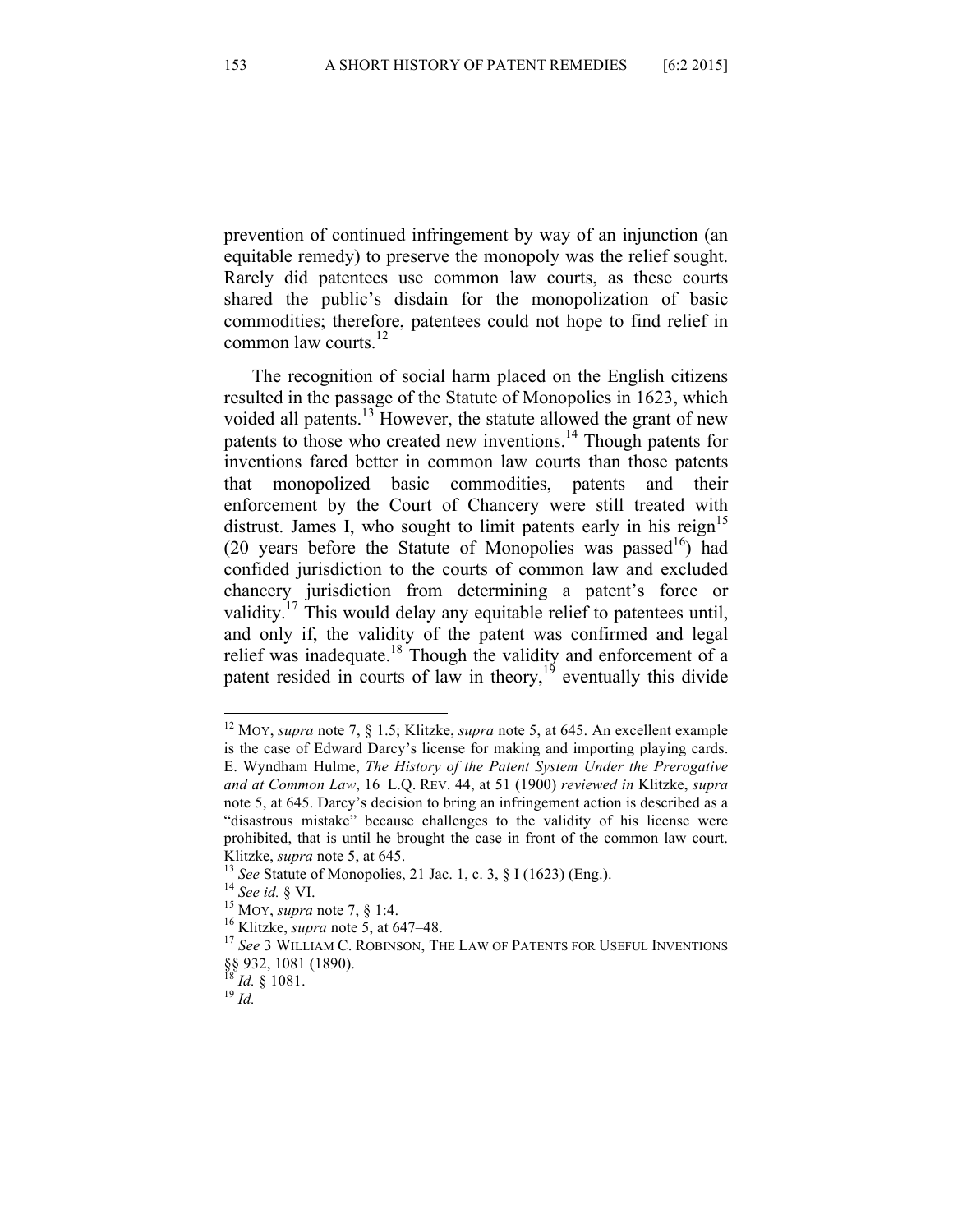was eroded when chancellors granted preliminary injunctions to accompany the suits at law.<sup>20</sup> This was but one example of the Court of Chancery resisting any interference of the Crown's prerogative (the grant of patents) from common law courts.  $21$ 

There are important points to be made from this early history that contextualize the rest of this paper: First, it was understood early on that the value of the patent is the monopoly pricing.<sup>22</sup> Second, there is a social cost to monopoly pricing, which leads to resistance of granting equity to patentees.<sup>23</sup> Third, the dual system of courts of law and courts of equity, and the rivalry between those courts, which was influential in early United States politics. Finally, notice the theoretical divide between law and equity, and the tendency to ignore it. These points are all relevant to understanding patent remedies in the United States.

#### III. EARLY PATENT REMEDIES

Modern scholarship treats early patent remedies as an artifact not deserving much attention. But if we listen to Judge O'Malley's call to reassess enhanced damages, then the history of early statutes should be given more attention. First, a discussion of the early U.S. patent statutes with a focus on mandatory treble damages and inadequate explanations of its origin from

 <sup>20</sup> *Id.* <sup>21</sup> *See* ROBINSON, *supra* note 21, § 932 n.3 (citing Wilson v. Tindal, (1841), 1 Web. P.C. 730 (Eng.) (noting where the judge treated the trial at law as within the chancery court). Eventually, Parliament conferred all equity powers to the courts of law in patent cases in 1854.

<sup>22</sup> ROBINSON, *supra* note 17, § 932 ("The redress afforded by an action at law consisting simply in an award of damages for past infringements was early found to be inadequate for the protection of the patentee."). It is important to note that this article does not assert that a patent and a monopoly are synonymous, as doing so is highly controversial. *See* ALBERT WALKER, TREATISE ON LAW AND INVENTIONS § 12 (6th ed. 1929). The assertion is that a patentee has exclusive control of pricing, which is not necessarily a monopoly

<sup>&</sup>quot;in the old sense of the word." *Id*.  $\S$  12, p. 17.<br><sup>23</sup> Critiques of the monopoly system surfaced in English Parliament as early as 1571. Klitzke, *supra* note 5, at 644.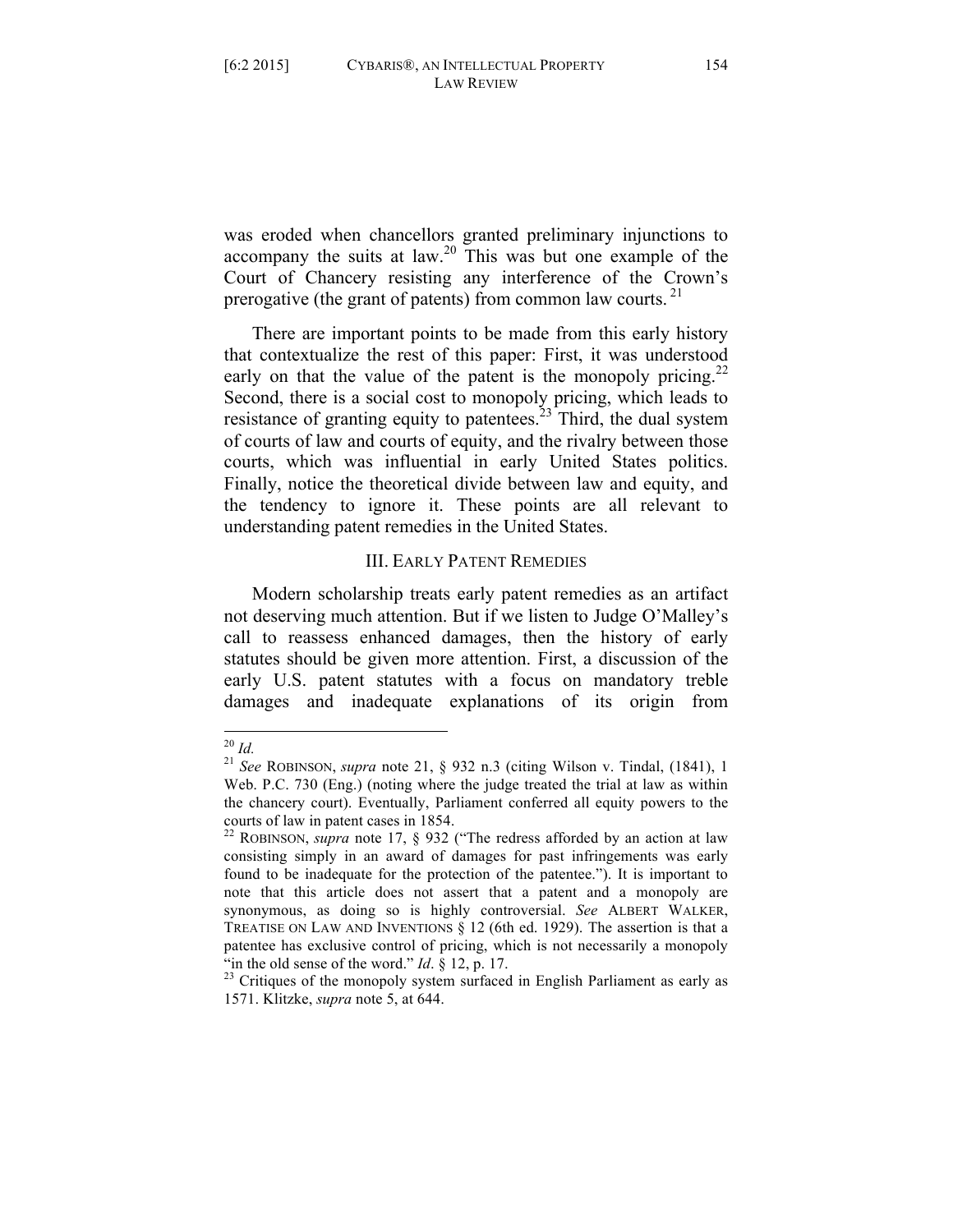contemporary analysis. Second, equity will be discussed, which explains the origin of the mandatory treble damages. Third, a discussion of the manner in which damages were awarded before 1836, which would go on to influence the law of patent damages for the rest of the 19th century.

#### *A. Damage Provisions 1790–1800*

Article I, Section 8 of the U.S. Constitution confers to Congress the power to grant patents in order to promote the useful  $arts.$ <sup>24</sup> It took just one year for Congress to exercise that power with the 1790 Patent Act.<sup>25</sup> The 1790 statute allowed the plaintiff to recover damages (determined by a jury) and possession of the infringing device.<sup>26</sup> While this provision might seem to be the default award, comparatively it was weak because the copyright statute of the same year<sup>27</sup> allowed a penalty of fifty cents per copied sheet in addition to damages and possession of the copied material.<sup>28</sup> The lack of a punitive remedy illustrates an overall distrust of patents.

The 1790 Patent Act had several problems and was not controlling for long. One issue was that an application for a patent had to be approved by a panel consisting of the Secretary of State, Secretary of War, and Attorney General.<sup>29</sup> Presumably these esteemed men had much to do, and the 1793 patent statute released these officers of their patent obligations.<sup>30</sup> This is the most well known change, but not the only one, as the damages provision was

 <sup>24</sup> U.S. CONST. art. I, § 8, cl. 8. <sup>25</sup> *See* 1 Stat. 109 (1790). <sup>26</sup> *Id.* § 4. <sup>27</sup> *See generally* Copyright Act of 1790, 1 Stat. 124.

<sup>28</sup> *See* 1 Stat. 109 (1790). <sup>29</sup> *Id.* § 1. <sup>30</sup> Patent Act of 1793, 1 Stat. 318 (1793), *reprinted in* EDWARD C. WALTERSCHEID, TO PROMOTE THE PROGRESS OF USEFUL ARTS: AMERICAN PATENT LAW AND ADMINISTRATION 1787-1836, at 479 app. VIII (1998).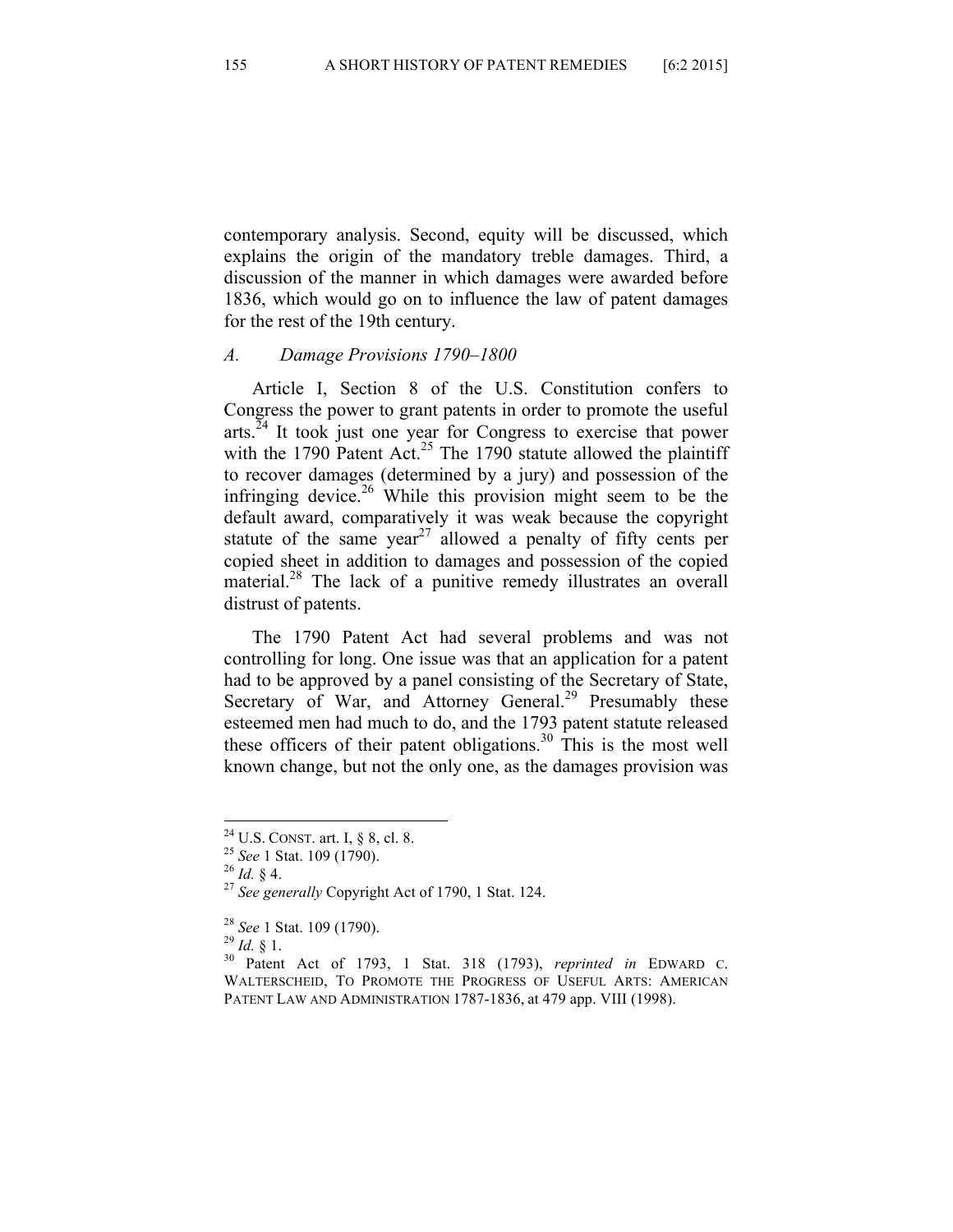also amended. $31$  The 1793 act mandated that infringers pay at least three times the amount the patentee usually received for either selling the patented invention or licensing the invention.<sup>32</sup> The purpose of this change must be made by inference because there is no record of who recommended this change or why it was done.<sup>33</sup>

The change in remedies in 1793 is often attributed to Joseph Barnes, who published a pamphlet criticizing the 1790 statute and the proposed H.R. 166, both of which provided that the damages allowed would be determined by juries.<sup>34</sup> Barnes distrusted juries, whom he felt would refuse to award damages to monopolists.<sup>35</sup> However, these facts only answer why Barnes wanted the change; why Congress made the change is still not answered. It is unlikely that Congress simply read Barnes's pamphlet and voted accordingly without question. Thomas Jefferson, who held juries in high regard, $36$  would not agree with Barnes's distrust of juries. Yet, it is widely held that Jefferson was influential in the passage of the 1793 statute.<sup>37</sup> Furthermore, patent monopolies were a "bugaboo"

 <sup>31</sup> Patent Act of 1793, 1 Stat. 318 § 5 (1793), *reprinted in* WALTERSCHEID, *supra*  note 30, at 481 app. VII.<br> $\frac{32}{1}$ *Id.* 

<sup>32</sup> *Id.* <sup>33</sup> H.R. 121, 1st Cong. (1791) (enacted) *reprinted in* WALTERSCHEID, *supra* note 34, at 109 app. VI; H.R. 166, 1st Cong. (1792).<br><sup>34</sup> WALTERSCHEID, *supra* note 30, at 209-10.

<sup>&</sup>lt;sup>35</sup> Id. at 109 (citing J. BARNES, TREATISE ON THE JUSTICE, POLICY, AND UTILITY OF ESTABLISHING AN EFFECTUAL SYSTEM OF PROMOTING THE PROGRESS OF USEFUL ARTS, BY ASSURING PROPERTY IN THE PRODUCTS OF GENIUS, 4-5 (1972)).

 $36$  Thomas Jefferson wrote, "I consider trial by jury as the only anchor ever yet imagined by man, by which a government can be held to the principles of its constitution." THOMAS JEFFERSON ON POLITICS & GOVERNMENT, http://famguardian.org/subjects/politics/thomasjefferson/jeff1520.htm (last visited Mar. 1, 2015).  $3^7$  Some, including the Supreme Court, even believe that Thomas Jefferson

wrote the statute himself, though this belief is likely mistaken. *See* Edward C. Walterscheid, *The Use and Abuse of History: The Supreme Court's Interpretation of Thomas Jefferson's Influence on Patent Law*, 39 IDEA 195, 209–10 (1999); Diamond v. Chakrabarty, 447 U.S. 303, 308–09 (1980); Graham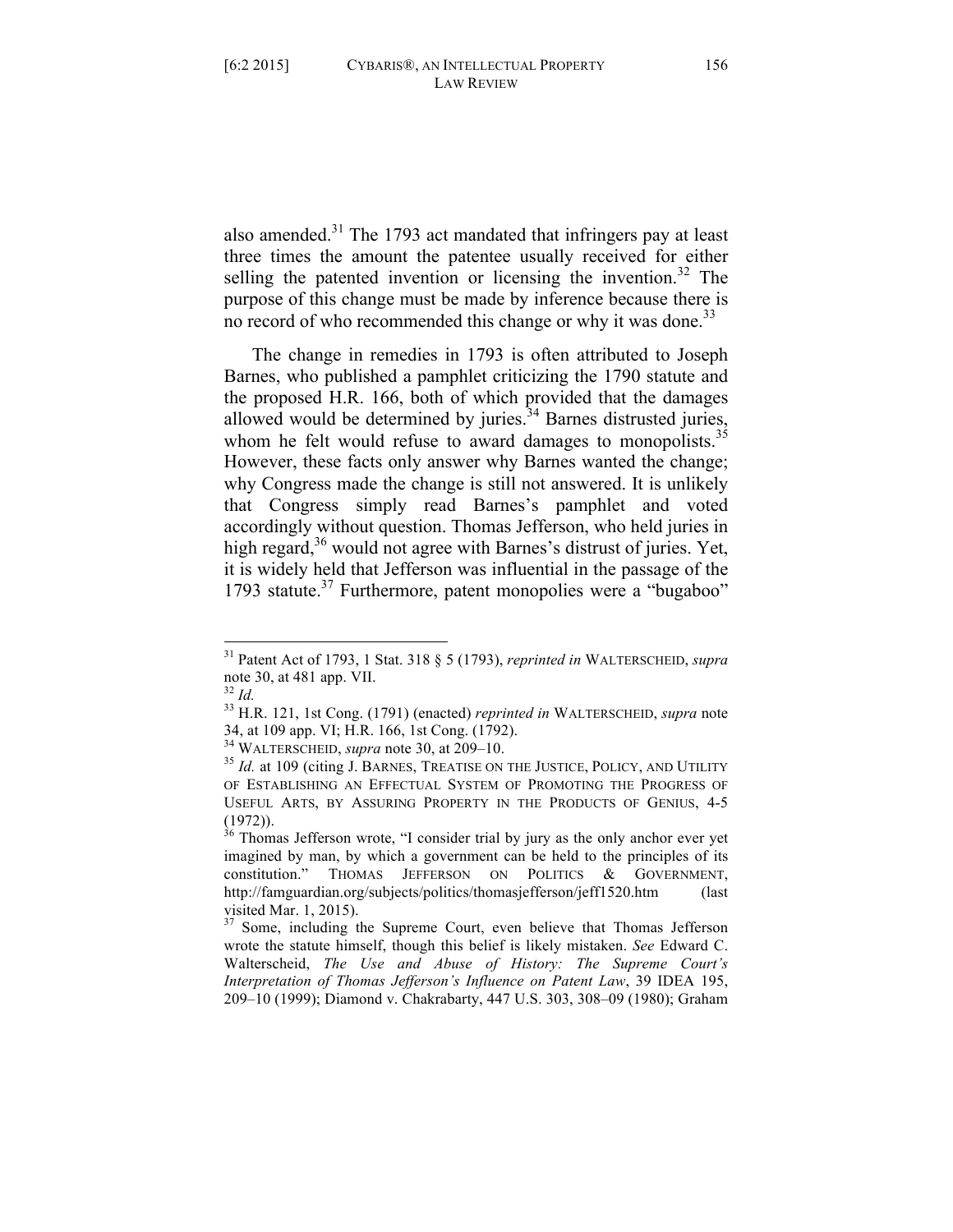for Jefferson and his Republicans who would have welcomed jury interference.38 Unless we are to believe that Congress ignored Jefferson's view of patents but listened attentively to Barnes, Barnes cannot be the sole explanation of the treble damages provision.39

Subsequent amendments to the 1793 statute demonstrate that juries were not the motivation for the treble damages provision. The 1800 amendment to the patent statute provided that an infringer should pay "a sum equal to three times the actual damage sustained."<sup>40</sup> The jury, then, would determine the actual damage. If there was a distrust of juries to handle patent cases, that distrust was soon forgotten. Still, the courts were obligated to treble the amount found by the jury. $41$ 

It is unlikely that the treble damages provision was instituted with juries in mind because the treble provision did not rise and fall with the proposed "distrust of juries" sentiment. The more likely reason is clear when one recalls the significant division between law and equity during that time.

<sup>&</sup>lt;u> 1989 - Andrea San Aonaichte ann an Comhair ann an Comhair ann an Comhair ann an Comhair ann an C</u> v. John Deere Co., 383 U.S. 1, 7 (1966); Gen. Talking Pictures Corp. v. W. Elec. Co., 305 U.S. 124, 128 n.1 (1938) (Black, J., dissenting). <sup>38</sup> See WALTERSCHEID, *supra* note 30, at 430.

<sup>&</sup>lt;sup>39</sup> It is also unlikely a court decision at that time influenced Congress. *See* WALTERSCHEID, *supra* note 30, at 157 (citing P.J. Federico, *The Patent Trials of* 

*Oliver Evans*, 27 J. PAT. OFF. SOC'Y 586, 603 (1945)).<br><sup>40</sup> Patent Act of April 17, 1800, 2 Stat. 37 § 3 (1800) *reprinted in* WALTERSHIED, *supra* note 30, at 490–91 app. XI).

<sup>&</sup>lt;sup>41</sup> WILLARD PHILLIPS, THE LAW OF PATENTS FOR INVENTIONS; INCLUDING THE REMEDIES AND LEGAL PROCEEDINGS IN RELATION TO PATENT RIGHTS, at 435 (1837), *available at*  https://ia902508.us.archive.org/28/items/lawofpatentsfori00phil/lawofpatentsfori 00phil.pdf.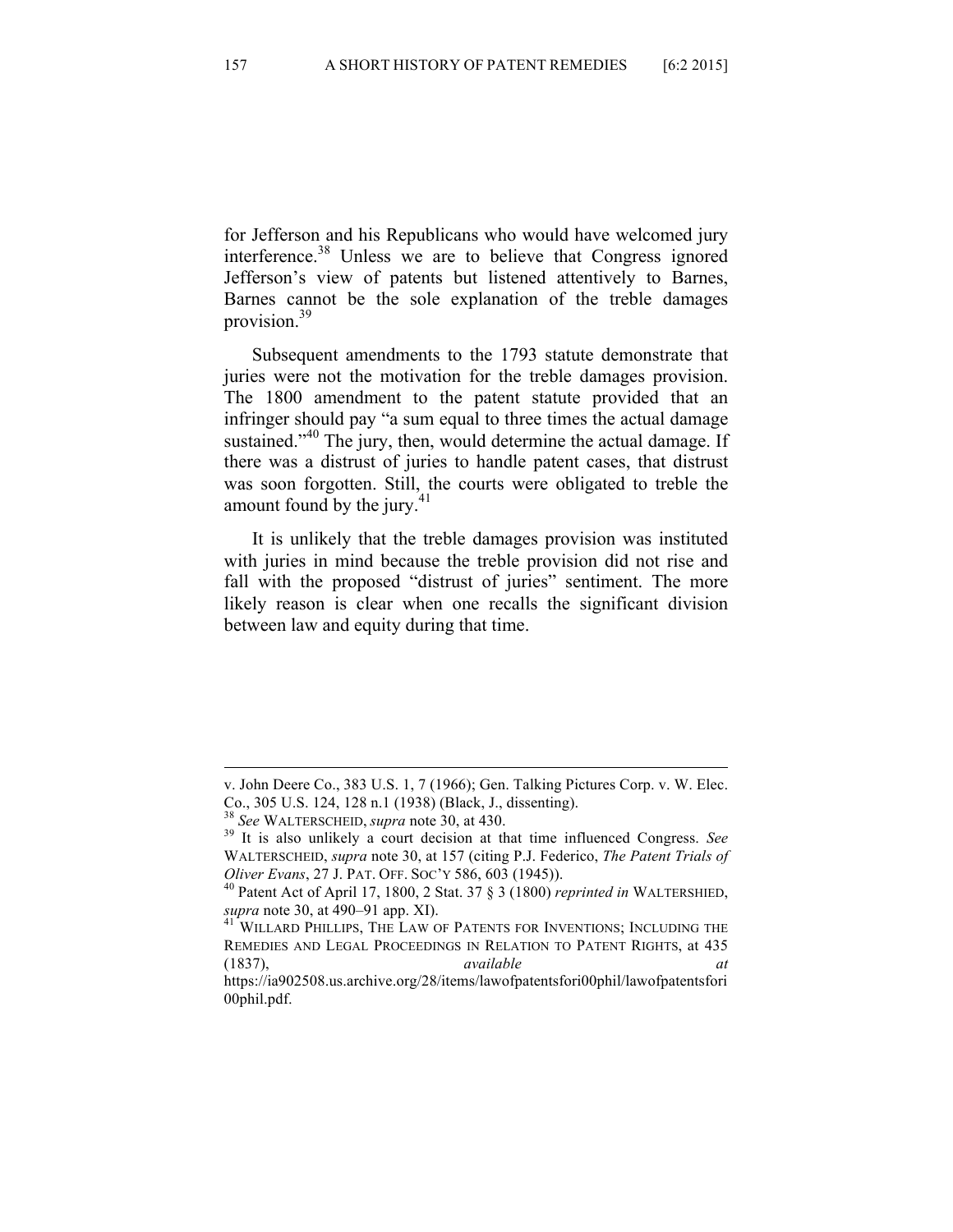#### *B. The Early History of Equity in Patent Remedies*

#### *1. The Relationship Between Treble Damages and Equity*

Treble damages were in place in 1793 not to punish the infringer but to adequately compensate the patentee because equity jurisdiction was almost non-existent at the time. This becomes apparent when one considers the history of equity in the United States.

The passage of the Federal Judiciary Act in 1789 created the federal courts, but the federal judicial power was still limited to only those cases in which the parties were of diverse citizenship.<sup>42</sup> The early patent statutes of 1790 and 1793 allowed federal courts jurisdiction only over actions at  $law<sup>43</sup>$  Congress deliberately excluded equitable jurisdiction in federal courts prior to the passage of the 1790 statute.<sup>44</sup> Federal courts were therefore limited to what remedies they could offer patentees.

Recalling that the true value of the patent was (and still is) the exclusivity of the market that the new invention creates, the inability to issue injunctions against patent infringers (save for cases of diverse citizenship) was a sharp limitation for federal courts in enforcing the patent statute.<sup> $45$ </sup> The reason for this

 $42$  An Act to Establish the Judicial Courts of the United States, 1 Stat. 73, § 9; ROBINSON, *supra* note 18, § 1083.<br><sup>43</sup> *Compare* Patent Act of 1793, 1 Stat. 318 § 5 (actions on the case are available

to courts that have *competent* jurisdiction) *with* Patent Act of 1800 § 3 (courts have *original* jurisdiction) (emphasis added). Competent jurisdiction, apparently, means the persons were of diverse citizenship in the context of 1793. ROBINSON, *supra* note 17, § 1083.<br><sup>44</sup> Three weeks before passage of the 1790 act, a bill proposed that a patentee

could seek remedies by, "action of debt, *bill*, plaint or information." Patents Bill, H.R. 41, 1st Cong. § 4 (1790) (emphasis added) (reproduced in WALTERSCHEID, *supra* note 30, at 445 app. III). "Bill" would indicate "equity" at the time. BLACK'S LAW DICTIONARY 194 (10th ed. 2014). <sup>45</sup> *See* Seymour v. McCormick, 57 U.S. (16 How.) 480, 488 (1853)

<sup>(&</sup>quot;[E]xperience began to show that some inventions or discoveries had their chief value in a monopoly of use by the inventor, and not in a sale of licenses, the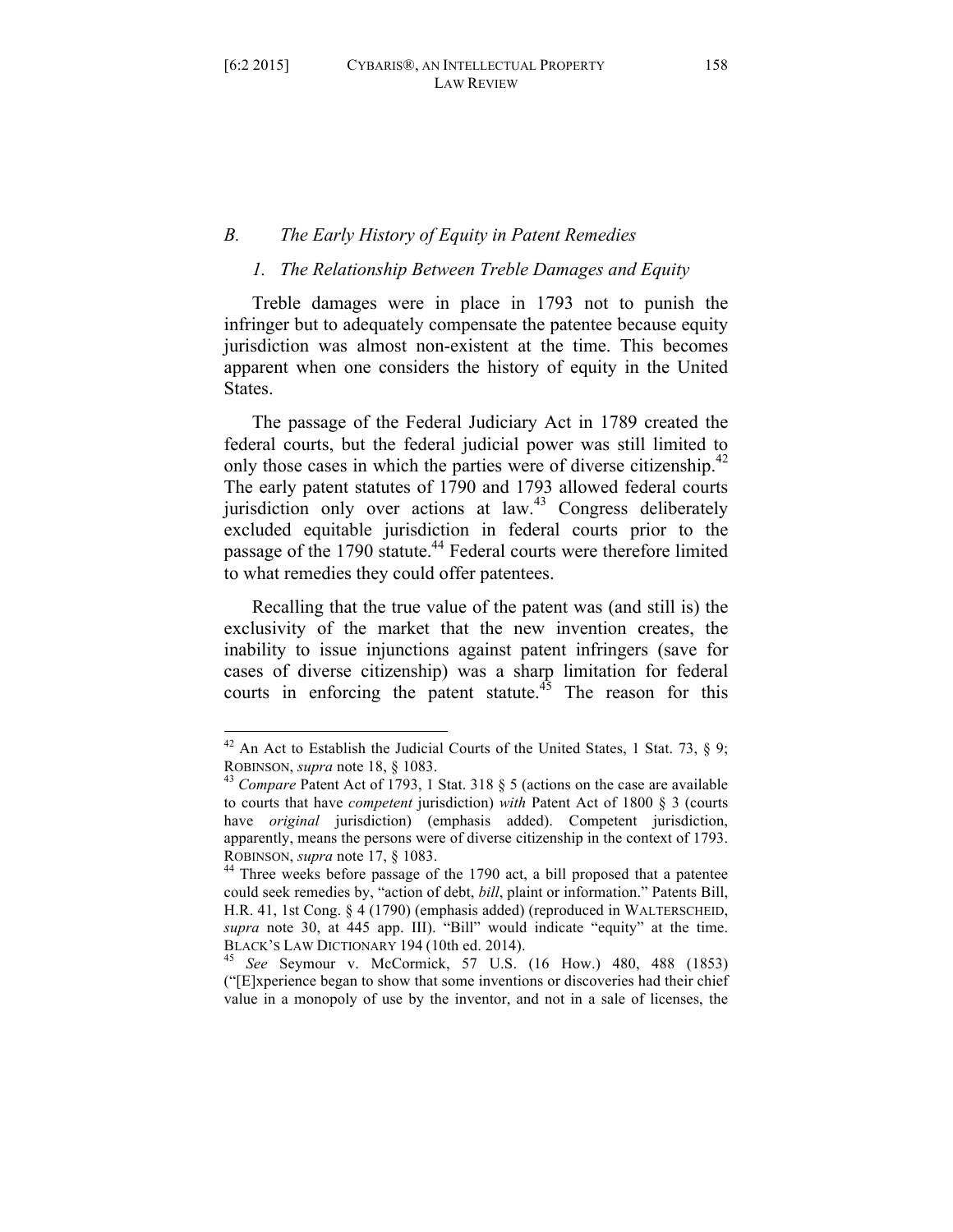limitation is that many feared that courts sitting in equity would become as powerful as the English Court of Chancery. Congress debated the extent to which equitable remedies were available in federal courts during the passage of the Federal Judiciary Act.<sup>46</sup> Jefferson remarked that equity was not to be overused:

> If the legislature means to enact an injustice, however palpable, the court of Chancery is not the body with whom a correcting power is lodged. That it shall not interpose in any case which does not come within a general description and admit of redress by a general and practicable rule  $\ldots$ <sup>47</sup>

This important issue in early American politics was not limited to just patent law. The same Congress that passed the 1793 Patent Act also passed the Anti-injunction Act that prevented federal courts from meddling with state courts by way of equity.<sup>48</sup>

With prospective damages $49$  and injunctions available only in rare circumstances, a patentee would have to continually sue for actual damages against infringers to stop continued infringement. Therefore, it was necessary that the legal damages be trebled to prevent duplicative cases.

#### *2. Application of Equity in Early American Law*

The nature of intellectual property rights was too tempting for judges to refuse equity altogether, to the point that courts may have

<sup>&</sup>lt;u> 1989 - Andrea San Aonaichte ann an Comhair ann an Comhair ann an Comhair ann an Comhair ann an C</u> value of a license could not be made a universal rule, as a measure of damages.").

<sup>46</sup> MOY, *supra* note 7, § 23:4 (citing Charles Warren, *New Light on the History of the Federal Judiciary Act of 1789*, 37 HARV. L. REV. 49 (1923); Moschzisker, *Equity Jurisdiction in the Federal Courts*, 75 U. PA. L. REV. 287 (1927)); *see generally* An Act to Establish the Judicial Courts of the United States, 1 Stat. 73 (1789).

Letter from Thomas Jefferson to Phillip Mazzei (Nov. 1785), http://founders.archives.gov/documents/Jefferson/01-09-02-0056. <sup>48</sup> *See* Anti-Injunction Act, 1 Stat. 333 (1793). <sup>49</sup> *See* ROBINSON, *supra* note 18, § 1089.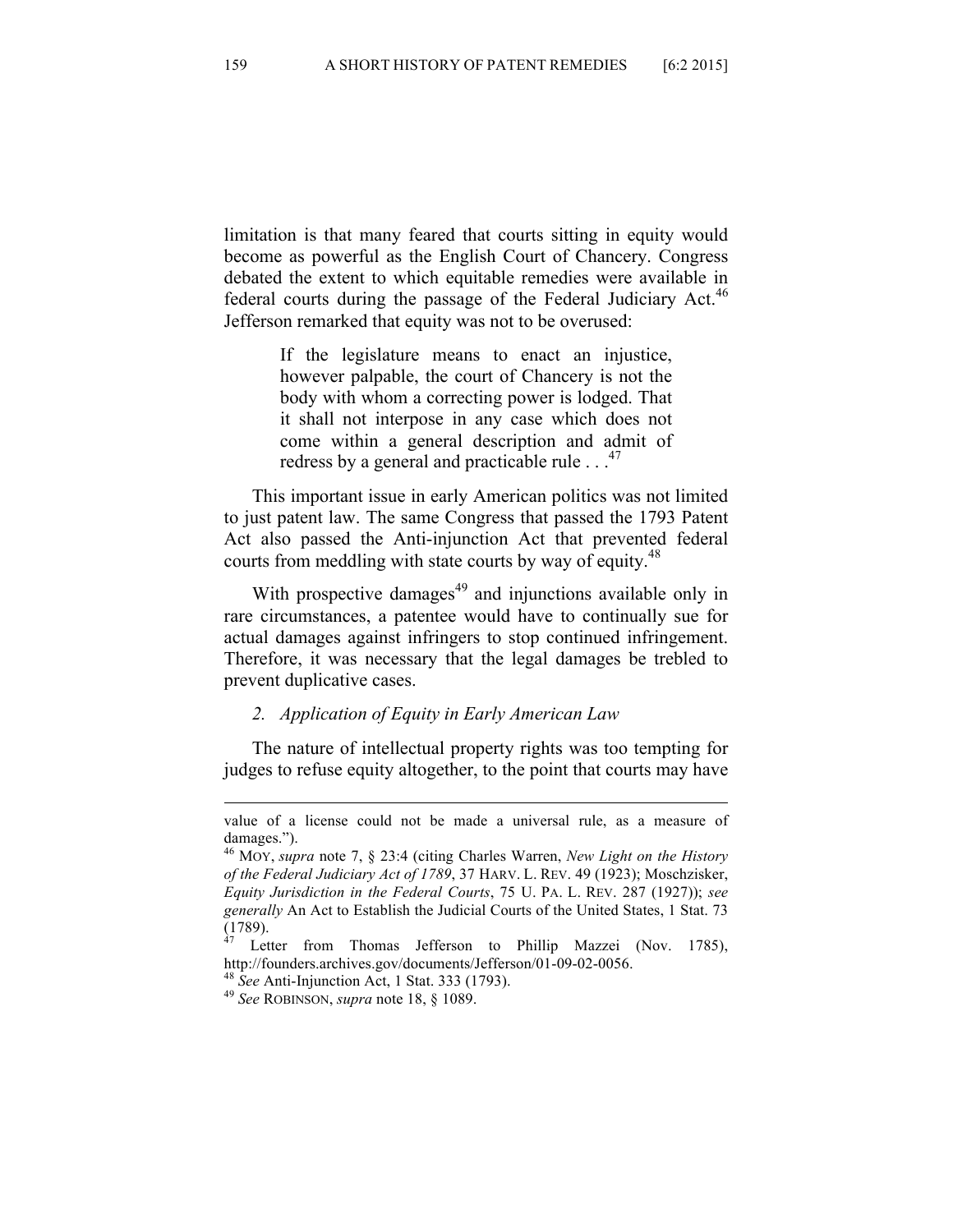exercised equity *ultra vires*. <sup>50</sup> The fluidity of equitable jurisdiction is apparent in two relevant cases. In *Morse v. Reid*, a copyright case, $51$  equity was granted in the form of an injunction and payment of all the profits made by the defendant.<sup>52</sup> The judge might have awarded these equitable remedies based on diversity of citizenship—the only correct legal ground to do so.<sup>53</sup> Even still, equity should have been reserved until statutory remedies had been applied. Inexplicably, judges ignored the 1790 statute altogether before administering equity<sup>54</sup> and failed to reserve equitable jurisdiction until remedies at law were exhausted.

In *Livingston v. Van Ingen*, the proposition that equity applies only in cases where damages at law are inadequate was directly challenged. After a long discussion of English cases, the court wrote:

> An injunction is an appropriate remedy for a violation of all statute rights. They are granted of course. The numerous cases decided before the revolution are conclusive on this point, and binding on this court. The remedy is contemporaneous and concurrent with the grant itself, and cannot be separated from it. The right and the remedy passed

 <sup>50</sup> Ultra Vires is defined as "Unauthorized; beyond the scope of power allowed or granted by a corporate charter or by law." BLACK'S LAW DICTIONARY 1755

 $<sup>51</sup>$  The Federal Register mistakenly asserts *Morse* is a patent case, as well as</sup> incorrectly stating the caption, date, and relief sought. John D. Gordan III, *Morse v. Reid: The First Reported Federal Copyright Case*, 11 LAW & HIST. REV. 21 (1993); *see* Morse v. Reed, 17 F. Cas. 873 (C.C.D.N.Y. 1796) (No. 9,860).<br><sup>52</sup> *See* Gordan, *supra* note 51, at 33.<br><sup>53</sup> Root v. Ry. Co., 105 U.S. 189, 192 (1881) ("Of course, in those cases the

jurisdiction of the court depended on the citizenship of the parties.").

<sup>54</sup> *See* Copyright Act of 1790, 1 Stat. 124, §§ 2, 5.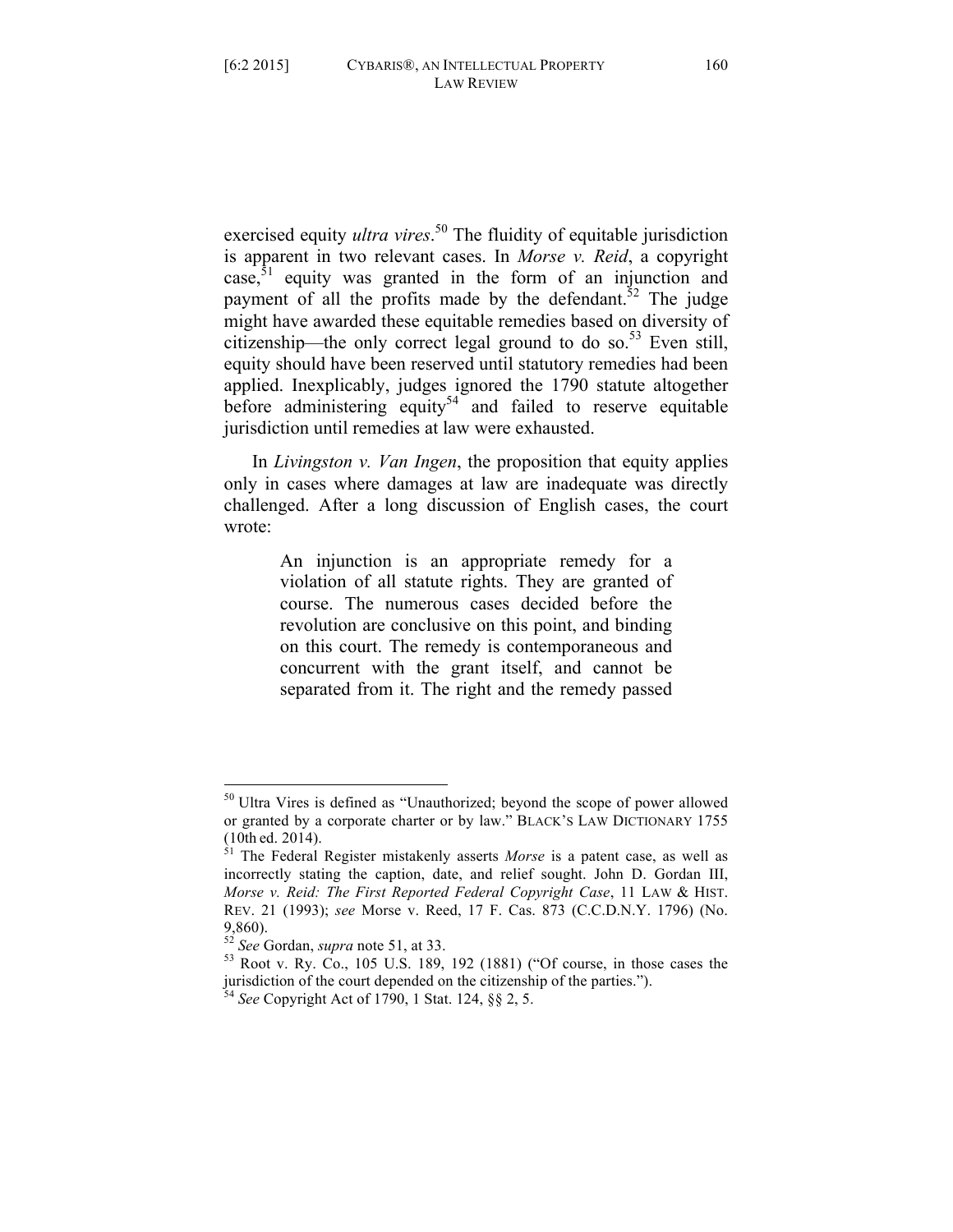to the appellants at the same time. The remedy is a part of the grant and cannot be taken away.<sup>55</sup>

This case was overruled by *North River Steamboat Co. v. Livingston* over a decade later, but on the grounds that the monopoly granted by the State of New York was unconstitutional according to the landmark case *Gibbons v. Ogden*. <sup>56</sup> The question of when equity is appropriate was not resolved.

In those instances where federal courts were allowed equity, Congress had assumed that the courts would award damages or equity according to the tradition of the respective courts.<sup>57</sup> As *Morse* and *Livingston* illustrate, however, the tradition of these courts was not agreed upon.<sup>58</sup> In context of patent law, it is likely that equity was available to only some patentees but not others, and the basis for that determination was inconsistent.

This inconsistency might have led to Congress to allow Federal courts equitable jurisdiction in all patent cases in  $1819$ <sup>59</sup> As a result of this new jurisdiction, a patentee now had available to him or her equitable remedies in federal court. This included injunctions and equitable accounting, but courts sitting in equity

 <sup>55</sup> Livingston v. Van Ingen, 9 Johns. 507, 536 (N.Y. 1812), *overruled by* N. River Steamboat Co. v. Livingston, Lock. Rev. Cas. 104, 726 (N.Y. 1825).

<sup>56</sup> *N. River Steamboat Co.*, Lock. Rev. Cas. 104, 726; Gibbons v. Ogden, 22 U.S. (9 Wheat.) 1 (1824).

<sup>57</sup> *See* MOY, *supra* note 7, § 23:4 (citing An Act to establish the Judicial Courts of the United States, 1 Stat. 73 (1789)); An Act to Regulate the Processes in the Courts of the United States, 1 Stat. 93 (1789).

<sup>58</sup> *Compare* Letter from Thomas Jefferson to Phillip Mazzei, (Nov. 1785), http://founders.archives.gov/documents/Jefferson/01-09-02-0056 ("But this court whilst developing and systematising it's [sic] powers, has found, in the jealousy of the nation and it's [sic] attachment to certain and impartial law, an obstacle insuperable beyond that line [that limits the applicability of equity].") *with* THE FEDERALIST NO. 80 (Alexander Hamilton) ("There is hardly a subject of litigation between individuals, which may not involve those ingredients of *fraud, accident, trust, or hardship,* which would render the matter an object of equitable rather than of legal jurisdiction.").

<sup>59</sup> 3 Stat. 481, *reprinted in* WALTERSCHEID, *supra* note 30, at 491 app. XII.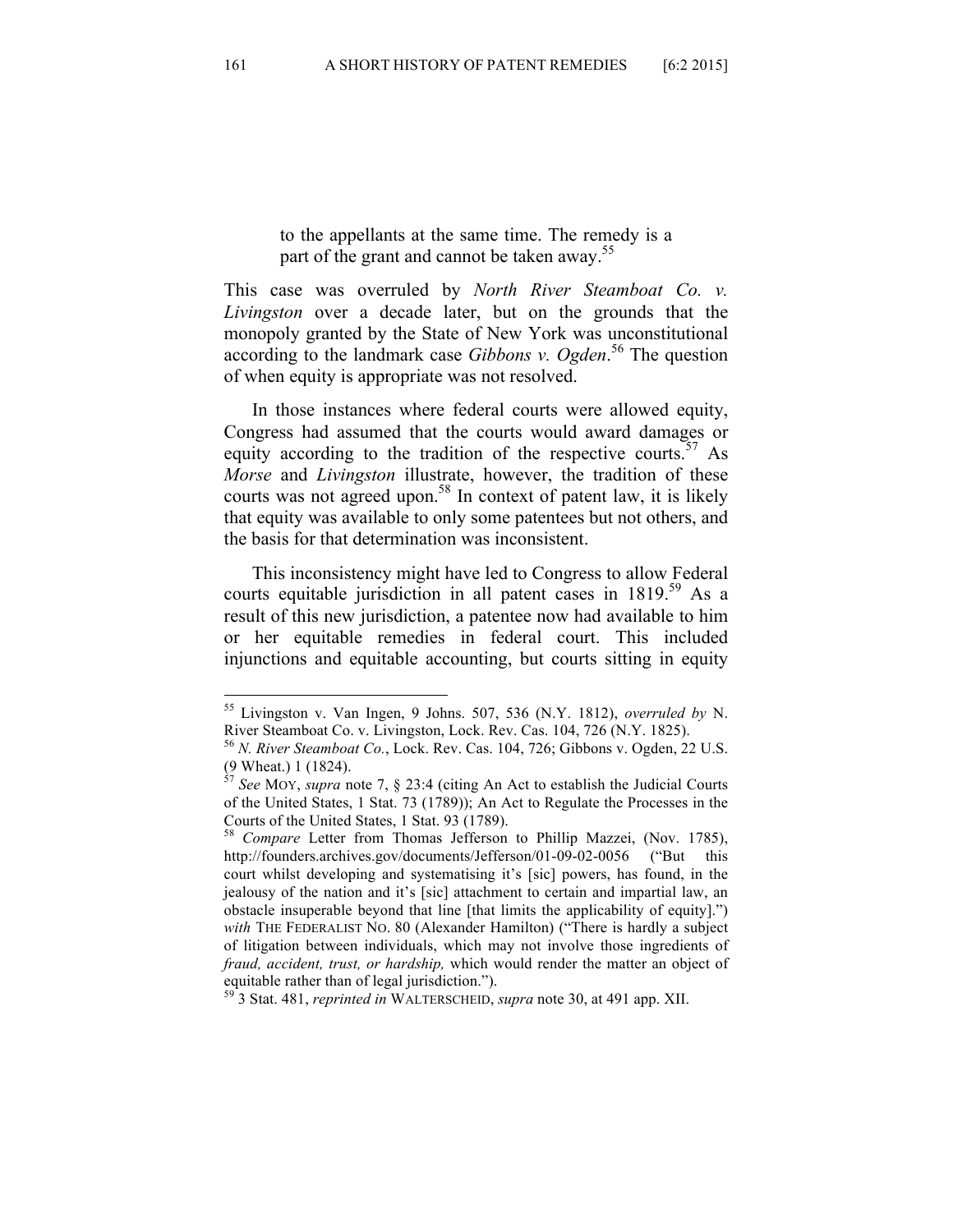could not award damages since that power belonged exclusively to courts sitting at law. Though courts sitting in equity could not award damages (until 1870),  $60$  the patentee now was able to obtain injunctions and a monetary award through accounting. Both remedies are discussed in more detail later.<sup>61</sup> Briefly, an injunction preserves the exclusivity of the market for the plaintiff by prohibiting the infringer from using the invention in the future, while accounting awards the defendant's profits "wrongfully obtained from use of the plaintiff's property."<sup>62</sup> Both are powerful remedies.

Why then were the treble damages kept in 1819 if equity was now available? Perhaps because these remedies were still *practically* unavailable, as only the jurisdictional obstacle for patentees was removed. The difficult procedural rules that accompanied bills in equity were still in place,  $63$  leaving these remedies difficult to obtain. This led some in Congress in the early 1820s to attempt to amend the damages provision, for example, by making it easier to recover court costs.<sup>64</sup> These amendments failed because, while some may have still struggled to recover compensation, it became apparent that the remedies favored patentees too much at the time.<sup>65</sup> The difficulties associated with obtaining equity would have to wait for several decades.<sup>66</sup>

 <sup>60</sup> *See, e.g.*, Birdsall v. Coolidge, 93 U.S. 64, 68–69 (1876). 61 *See infra* Part IV.B. <sup>62</sup> Joel Eichengrun, *Remedying the Remedy of Accounting*, 60 IND. L.J. 463, 463 (1985).

<sup>63</sup> *See* DONALD S. CHISUM, 7 CHISUM ON PATENTS § 20.02[1][b] n.20, §  $20.02[1][c]$  (2014).

<sup>64</sup> *See* WALTERSCHEID, *supra* note 30, at 341 ("[Treble damages] did not allow him to recover costs in the case, so that, though gaining his cause, the patentee might in reality be a loser in the end." (quoting Representative John Taylor of New York)).

<sup>65</sup> *See, e.g.*, Grant v. Raymond, 31 U.S. (6 Pet.) 218, 230 (1832) (syllabus of the court) ("Under the direction of the court he has recovered a verdict for three thousand two hundred and sixty-six dollars; and is entitled, of course, to have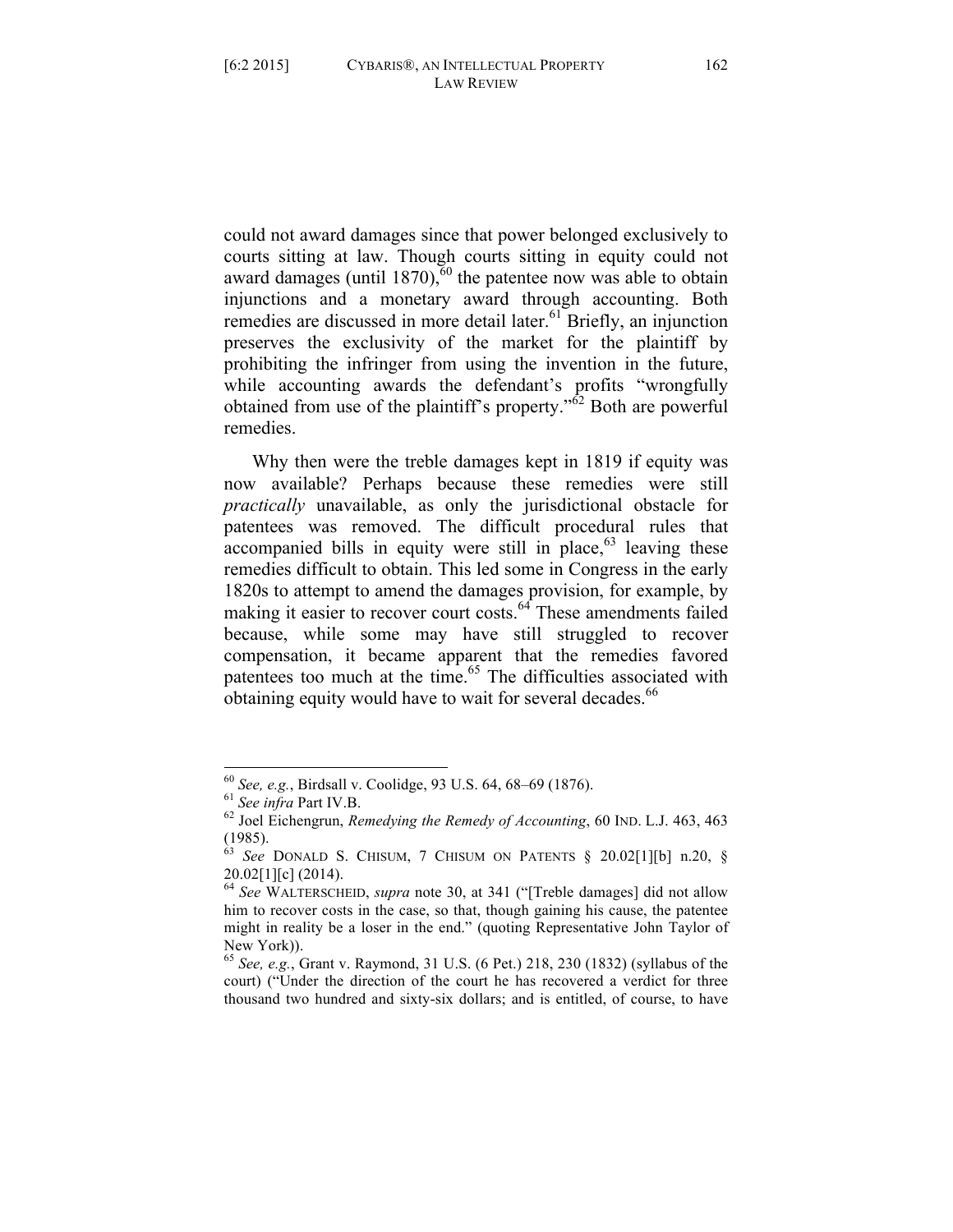Difficulty in obtaining equity, no matter how necessary to compensate patentees, does not mean that the divide between law and equity should be ignored.<sup>67</sup> The 1819 act did not make legal and equitable jurisdiction concurrent, nor did any subsequent patent act.<sup>68</sup> The divide between law and equity remained,<sup>69</sup> as well as the long-tested analysis of when to grant equity, such as whether the injured party had gained adequate remedies at law.<sup>70</sup> The 1836 patent act preserved this divide. Section 14 of the 1836 act allowed "actions on the case" to recover actual damages<sup>71</sup> while Section 17 allowed for suits in equity, "according to the course and principles of courts of equity." $\frac{7}{2}$  The point is worth emphasizing, as the Supreme Court addressed this issue at length in *Root v. Lake Shore & M.S. Ry. Co.* in 1881<sup>73</sup> and 125 years later in *eBay v. MercExchange*. 74

cleavage as to monetary recovery which a patent owner could obtain from an

infringer  $\dots$  "). Note that Chisum uses the word "foster" rather than "create."  $73 \quad 105 \quad U.S. \quad 189 \quad (1881)$ . After much discussion of the past law, the Court concluded, "[i]t does not appear from the allegations of the bill in the present case that there are any circumstances which would render an action at law for the recovery of damages an inadequate remedy for the wrongs complained of; and, as no ground for equitable relief is presented, we are of opinion that the Circuit Court did not err in sustaining the demurrer and dismissing the bill." *Id.* 

at 216–17.<br> $74$  547 U.S. 388, 394 (2006) ("We hold only that the decision whether to grant or deny injunctive relief rests within the equitable discretion of the district courts, and that such discretion must be exercised consistent with traditional principles of equity, in patent disputes no less than in other cases governed by such standards."). The Court overruled MercExchange v. eBay, 401 F.3d 1323 (Fed.

<sup>&</sup>lt;u> 1989 - Andrea San Aonaichte ann an Comhair ann an Comhair ann an Comhair ann an Comhair ann an C</u> this *trebled*, and the defendants are ruined. *Is this legal?* A bill in equity is pending also, to stop the defendants' factory.").<br><sup>66</sup> *See infra* Part IV.B.<br><sup>67</sup> This point is particularly important when considering the future of ongoing

royalties, which is discussed in Part IV.B.<br>
<sup>68</sup> See ROBINSON, *supra* note 17, § 1084.<br>
<sup>69</sup> Id.<br>
<sup>70</sup> Id.<br>
<sup>71</sup> Patent Act of 1836, 5 Stat. 117 § 14 (1836).<br>
<sup>72</sup> Id. § 17; *see* CHISUM, *supra* note 6e, § 20.02[1][d]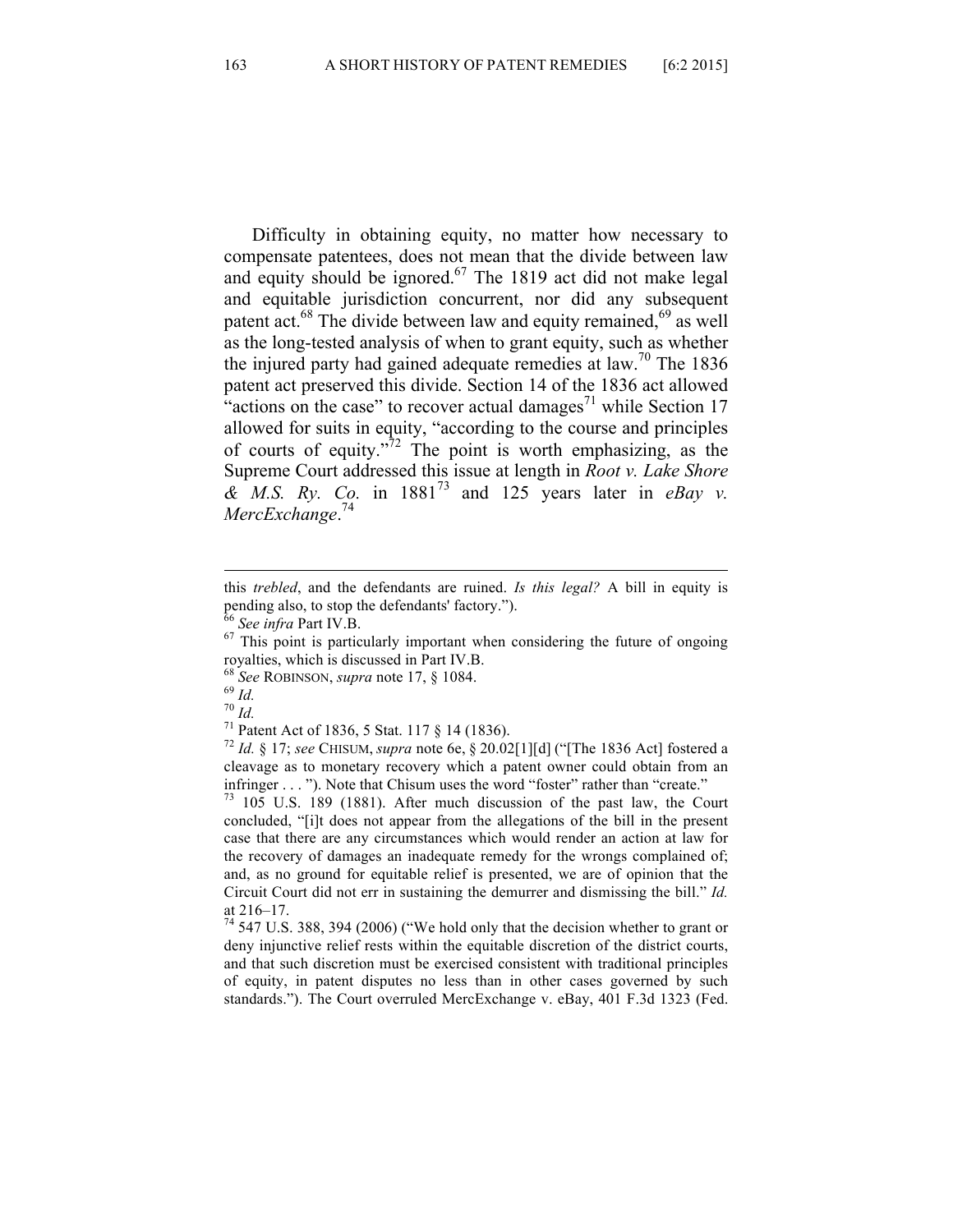### *C. Award of Damages in Early Patent Cases*

The absence of equity to most patentees explains the mandatory treble provision from 1790 to 1836. The treble provision had perhaps an unexpected influence on how damages were assessed during that time, and (as the common law system often goes) would influence later decisions after the statute was amended.

Take, for example, Justice Joseph Story's influential jurisprudence. In *Whittemore v. Cutter*, Justice Story rejected any argument that a small infringement is no infringement at all: "For where the law has given a right, and a remedy for the violation of it, such violation of itself imports damage.<sup>775</sup> However, in such cases where infringement was minimal, the patentee would receive little money for compensation. Story continues, "and in the absence of all other evidence, the law presumes a nominal damage to the party."76 Therefore, the patentee was entitled to some sort damage if the defendant infringed the patent. The important determination is what type of damages should be awarded.

Justice Story did not hesitate to award mere nominal damages, even if the infringement was blatant. Story was adamant that actual damages be only what the plaintiff suffered and could prove. In *Whittemore*, Story dismissed the plaintiff's request that damages be the estimated cost for the making of the infringing machine, or the price of the machine, reasoning that both are costs suffered only by the defendant and would compound the value of the

<sup>&</sup>lt;u> 1989 - Andrea San Aonaichte ann an Comhair ann an Comhair ann an Comhair ann an Comhair ann an C</u> Cir. 2005), which held that injunctions are granted in patent cases absent exceptional circumstances.

<sup>75</sup> Whittemore v. Cutter, 29 F. Cas. 1123, 1125 (C.C.D. Mass. 1813) (No. 17,601). However, Justice Story said that mere making for experimental or philosophical use is not an infringement, but required the making it for sale, use or profit. Making it for use or sale, without actually making a sale or use, is still an infringement, but only a nominal damage is awarded. *Id.* <sup>76</sup> *Id.*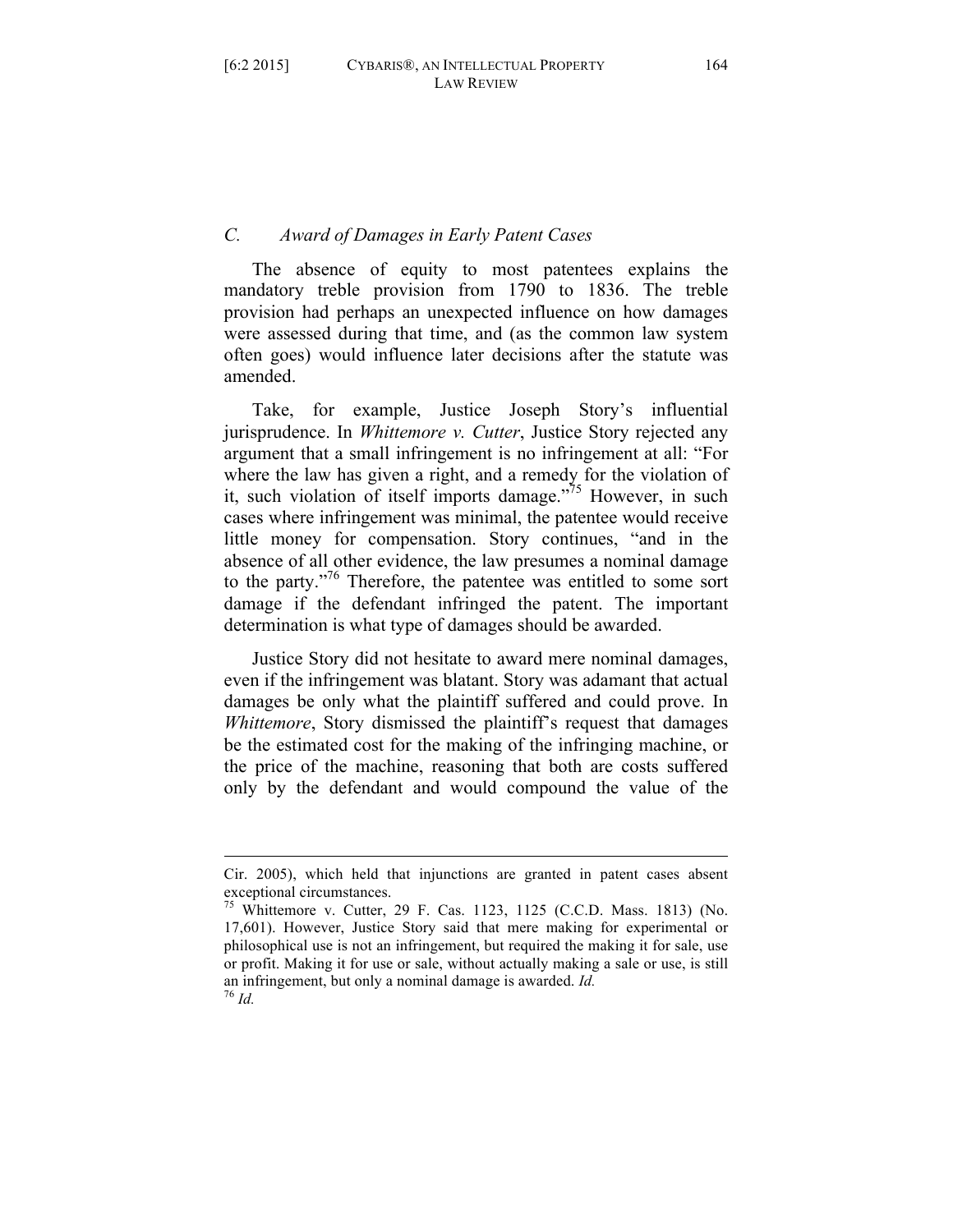materials and workmanship.<sup>77</sup> Therefore, only nominal damages (most likely less than a dollar) were awarded in the case.

Justice Story explained his reasoning as to why nominal damages could only be given in those instances that the plaintiff was unable to prove his damages.

> By the term "actual damages," in the statute, are meant such damages as the plaintiffs can actually prove, and have, in fact, sustained, as contradistinguished to mere imaginary or exemplary damages, which, in personal torts, are sometimes given. The statute is *highly penal*, and the legislature meant to limit the single damages to the real injury done, as in other cases of violation of personal property, or of incorporeal rights.78

Therefore, calculation of actual damages needed to be precise because the damages would be trebled. The passage continues, (the following being used by many courts and commentators that damages cannot be speculated or expanded): $^{79}$ 

> In mere personal torts, as assaults and batteries, defamation of character, etc., the law has, in proper cases, allowed the party to recover not merely for any actual injury, but for the mental anxiety, the public degradation and wounded sensibility, which honorable men feel at violations of the sacredness of their persons or characters. But the reason of the law does not apply to the mere infringement of an incorporeal right, such as a patent, and the legislature meant to confine the damages to such a

 <sup>77</sup> PHILLIPS, *supra* note 41, at 439. *Whittemore*, 29 F. Cas. at 1125. <sup>78</sup> *Whittemore*, 29 F. Cas. at 1125 (emphasis added). <sup>79</sup> *See, e.g.,* ROBINSON, *supra* note 18, § 1053 n.6.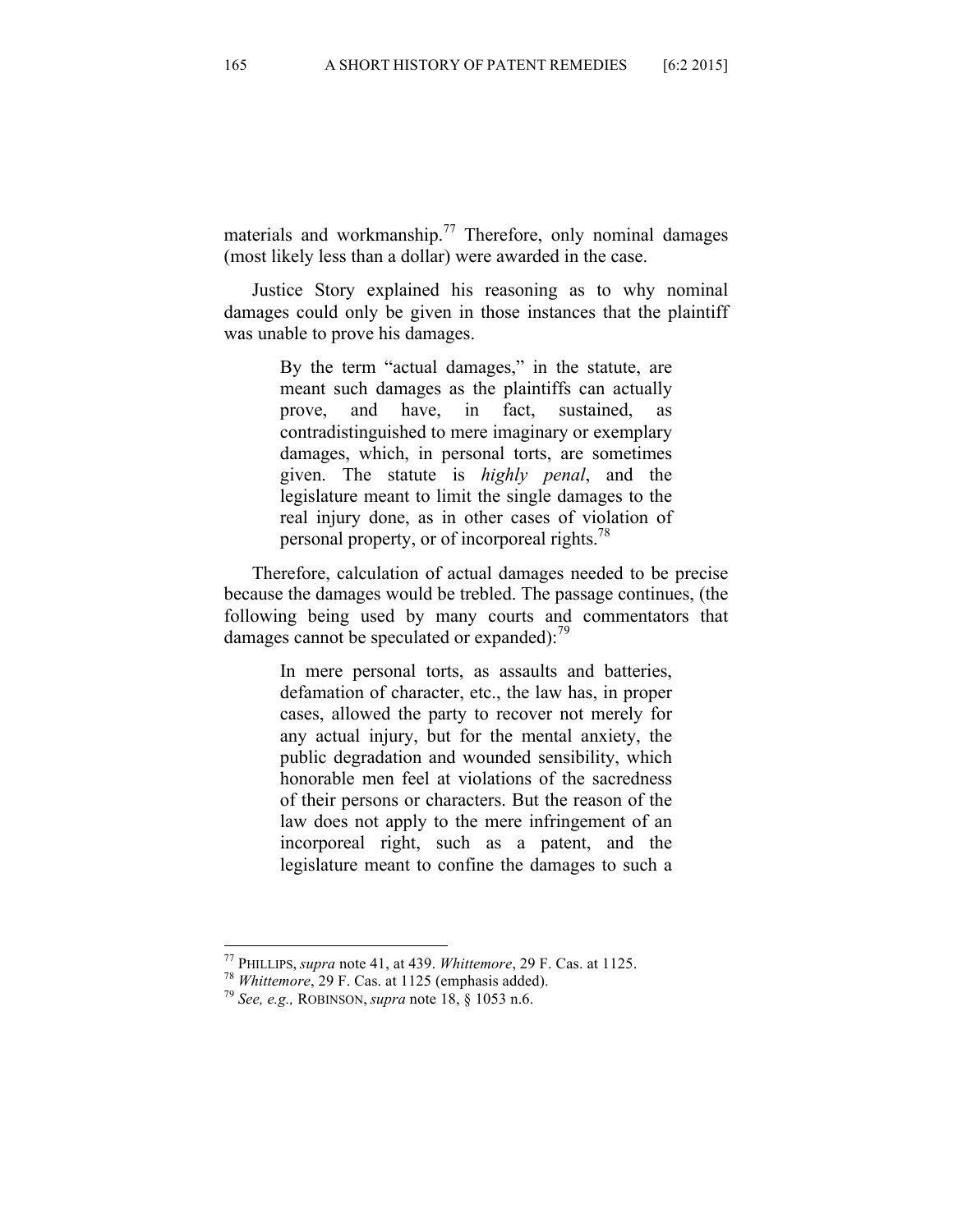sum that would compensate the party for his actual  $\log$ <sup>80</sup>

The early reason for treble damages (to adequately compensate patentees in lieu of equity) and the effect on patent remedies (confining damages to what could be proven) has been almost entirely lost in scholarly work. For example, Robinson, a late 19thcentury patent expert, noted, "vindictive damages are not permitted, power being conferred upon the court to increase the amount fixed by the jury in cases of malicious or persistent injury."81 Robinson errs on this point insofar as he discusses patent law before 1836 because trebling the damages was mandatory, no matter whether infringement was malicious or unintentional. $82$ 

Without the treble provision, courts might have allowed more than just the damages that were proven. Story suggests that he might have approached damages differently, and might have included "exemplary or imaginary damages" if not for the "highly penal" nature of the statute.<sup>83</sup> Before his decision in *Whittemore*, he opined, "damages [should] be estimated as high, as they can be, consistently with the rule of law on this subject, if the plaintiff's patent has been violated; that wrong doers may not reap the fruits of the labor and genius of other men."84 Justice Story admitted that the entire question should be left to the jury, rather than impose special rules:

> I rather incline to believe [leaving the jury to estimate the actual damages] to be the true course . . . The price of machine, the nature, actual state and extent of the use of the plaintiff's invention, and the

 <sup>80</sup> *Whittemore,* 29 F. Cas. at 1125. <sup>81</sup> ROBINSON, *supra* note 18, § 1053. <sup>82</sup> *See* Seymour v. McCormick, 57 U.S. (16 How.) 480, 488–89 (1853) (describing the mandatory treble damages "manifestly unjust").

<sup>&</sup>lt;sup>83</sup> *See Whittemore*, 29 F. Cas. at 1125.<br><sup>84</sup> Lowell v. Lewis, 15 F. Cas. 1018, 1018 (C.C.D. Mass. 1817) (No. 8568); PHILLIPS, *supra* note 41, at 440.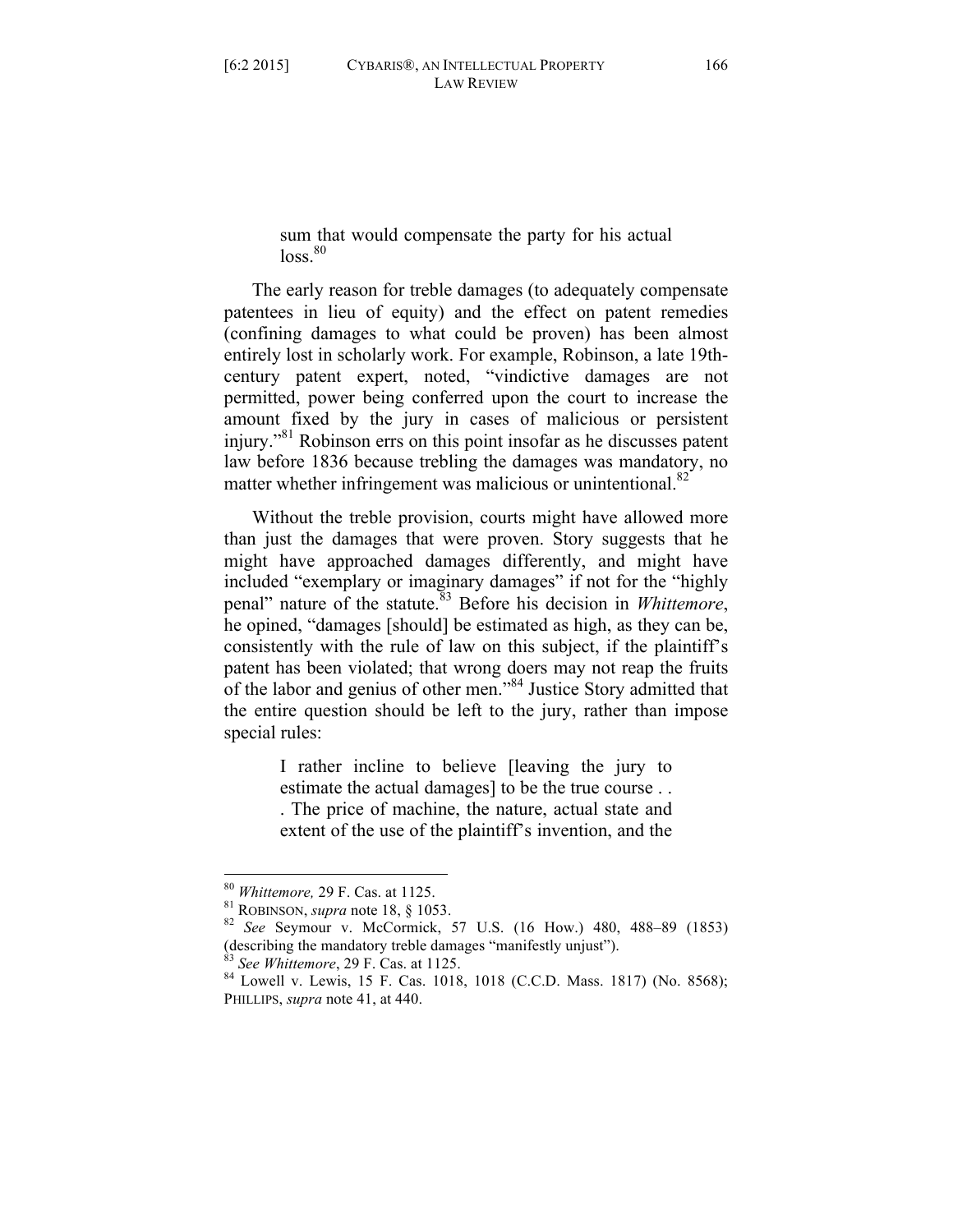particular losses to which he may have been subjected by the piracy, are all proper ingredients to be weighed by the jury in estimating the damages, *valere quantum valeant*. 85

This included considering (but not necessarily awarding) the profits received by the defendant.<sup>86</sup>

However, determining actual damages by the indirect evidence of the defendant's profits was not preferred because of the penal nature of the statute. Instead, an established license fee by the plaintiff was favored. This was for two reasons. First, the computation was easier and therefore more reliable and second, it was assumed that the license rate would still compensate the patentee because damages would be trebled.<sup>87</sup> It can be concluded that the emphasis on determining and proving the actual damage was out of concern of the highly penal nature of the statute and to avoid subjugating unintentional infringers to an overly-harsh penalty—the penalty mandated by the statute was enough.<sup>88</sup>

Even with the careful calculation of damages and hesitation to estimate damages, the law in many minds was too favorable to patentees. On a bill that would have made it easier for plaintiffs to win attorney fees, Representative Robert Vance of North Carolina said the bill would encourage fraudulent patentees to threaten litigation, and the user of the invention, "dreading a suit, prefers to pay the unjust demand of a mere adventurer."<sup>89</sup> A similar bill that

 <sup>85</sup> Earle v. Sawyer, 8 F. Cas. 254, 258 (C.C.D. Mass. 1825) (No. 4247); PHILLIPS, *supra* note 41, at 443–44.<br><sup>86</sup> PHILLIPS, *supra* note 41, at 444.<br><sup>87</sup> *Id.* at 444–45.<br><sup>88</sup> *See* Seymour v. McCormick, 57 U.S. (16 How.) 480, 488–89 (1853) (stating

the 1836 Patent Act confined actual damages to limit the court's power to treble the damages).

<sup>89</sup> WALTERSCHEID, *supra* note 30, at 342 (citing 18 ANNALS OF CONG. 808–09 (1823)).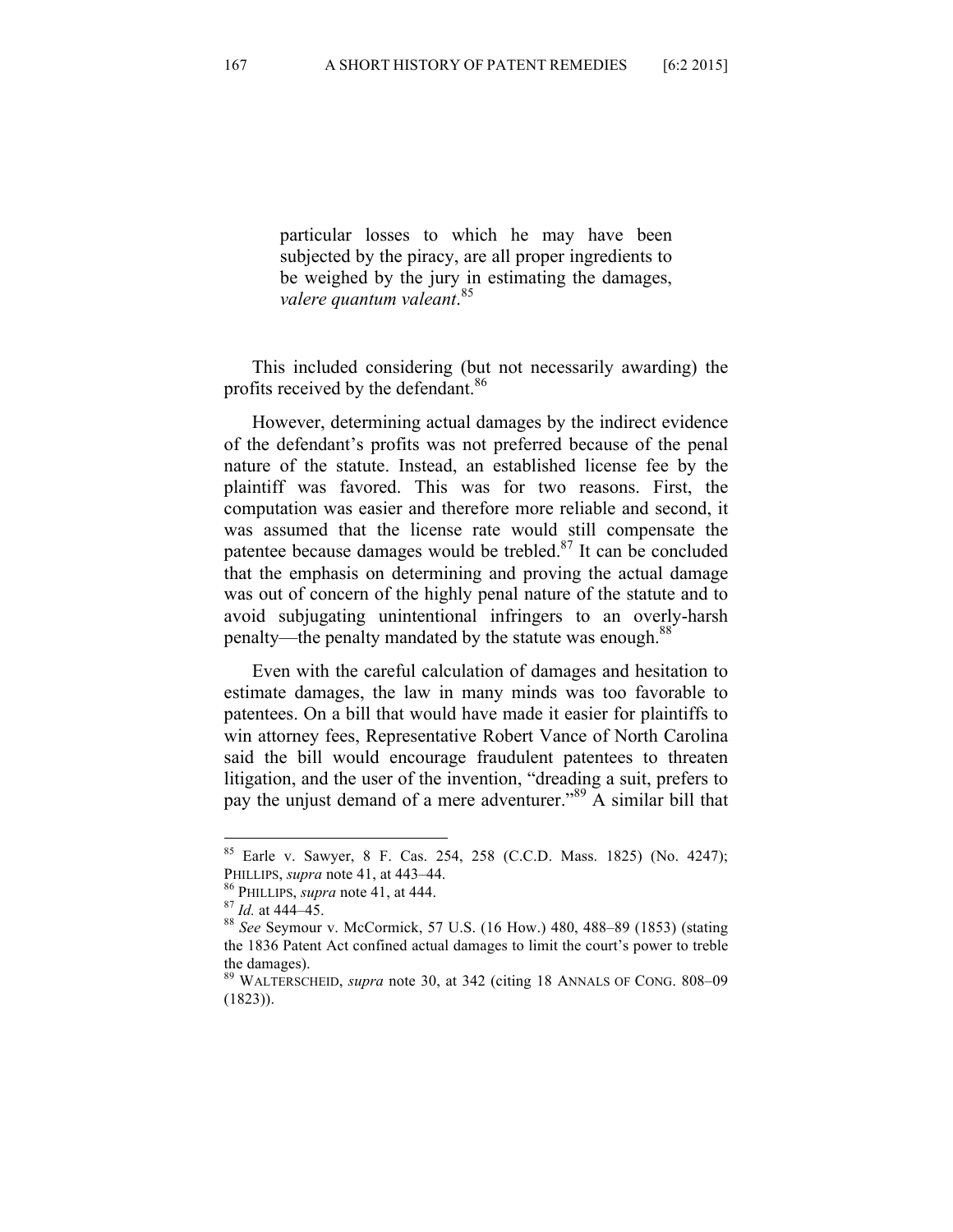would have awarded court costs was challenged in the House on the same grounds.<sup>90</sup> A Congressman attempted to compromise with repealing the treble damages provision and instead allowed costs in all cases. $91$  The bill was returned to committee to discuss repealing the treble damages and instead awarding double costs. $92$ The bill was defeated, and despite rampant fraud (there was no real examination of applications in the patent system, but mere a registration system $)^{93}$  and predatory litigation, nothing was done on the matter until the entire system was revised in  $1836^{94}$ .

The treble damages provision was amended in 1836. The statute provided:

> [T]hat whenever, in any action for damages for using or selling the thing whereof the exclusive right is secured by any patent heretofore granted, or which shall hereafter be granted, a verdict shall be rendered to a plaintiff in such action, it shall be in the power of the court to render judgment for any sum above the amount by such judgment as the actual damages sustained by the plaintiff, not exceeding three times the amount thereof, according to the circumstances of the case.  $95$

The treble provision was no longer the floor, but the ceiling. In such an environment where patent abuse was rampant,  $96$  it was not

<sup>&</sup>lt;sup>90</sup> WALTERSCHEID, *supra* note 30, at 342.<br><sup>91</sup> *Id.* at 343.<br><sup>92</sup> *Id.*; 18 ANNALS OF CONG. 932–37 (1823).<br><sup>93</sup> See MOY, *supra* note 7, § 1:18.<br><sup>94</sup> See WALTERSCHEID, *supra* note 30, at 343–44.<br><sup>95</sup> Patent Act of 1836 *supra* note 30, at 497 app. XV; *see also* PHILLIPS, *supra* note 41, at 435–36. <sup>96</sup> *See, e*.*g*., Evans v. Jordan, 13 U.S. (9 Cranch) 199 (1815) (allowing an

extension of a patent that had already expired); *see also* McGaw v. Bryan, 16 F. Cas. 96, 102 (S.D.N.Y. 1821) (No. 8793). In *McGaw*, Judge Van Ness, frustrated that he could not void an obviously illegal patent because he was not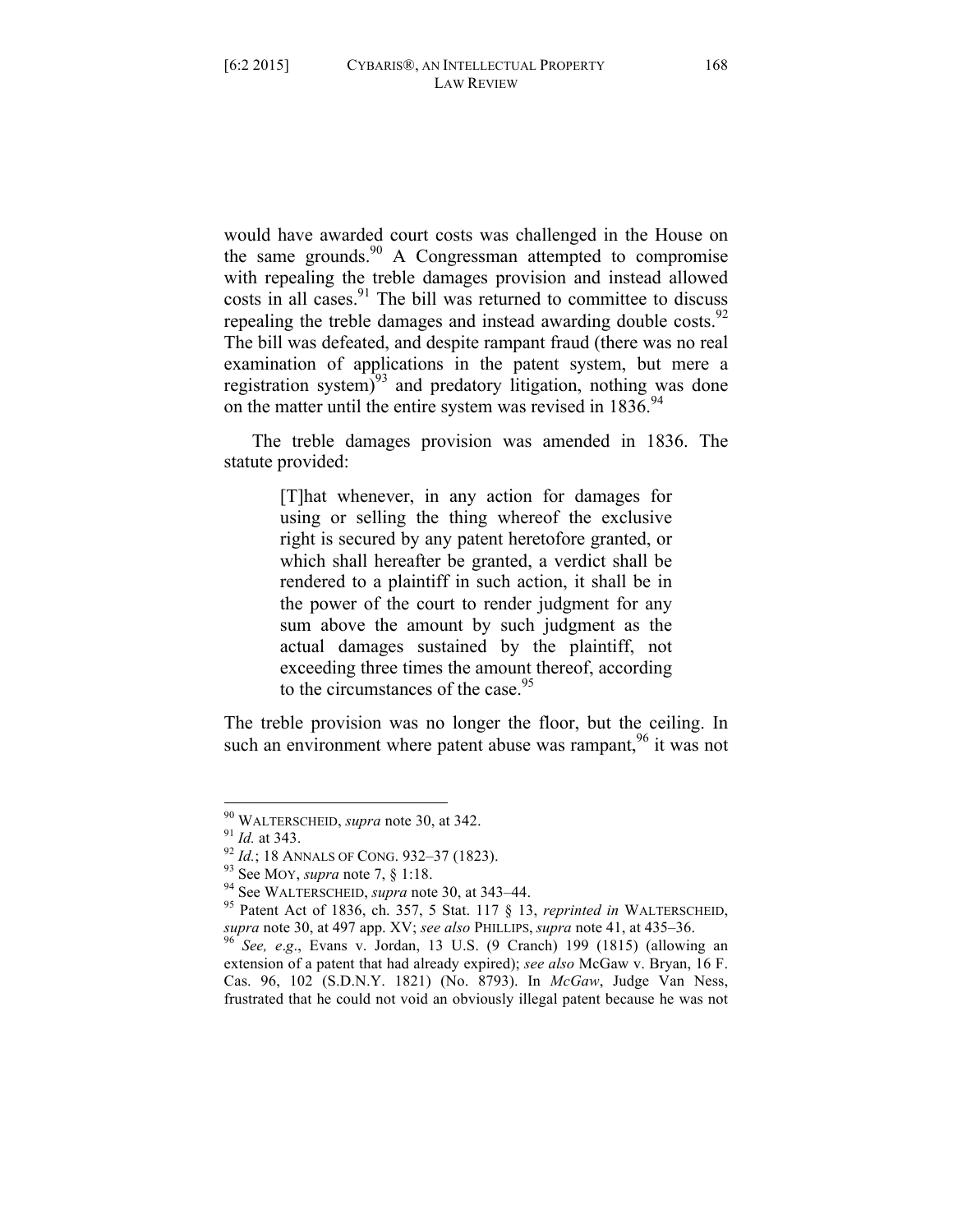surprising to see the mandatory nature of the treble damages revoked. Still, the treble damages remained, even after equity was available, which invites the question as to why it was kept. The reason for this is discussed in a subsequent section. $97$ 

To summarize thus far, the first patent act contemplated that juries would determine actual damage. In 1793, the damage awarded to a patentee was now a mandatory trebling of the price of the invention or the license fee to use the invention. The treble provision, as such, was added because of the uncertainty surrounding a patentee's access to equity in federal court. In 1800, the patent act was amended to mandate trebling of actual damages, which in turn meant courts awarded damages according to contract principles rather than tort principles.<sup>98</sup> In 1836, treble damages were no longer mandatory, but within the discretion of the district court.<sup>99</sup>

#### *D. Analysis of Damages and Equity 1790–1836*

The true value of the patent is the exclusive control over the market. With equity only available on an unequal basis (as the *Morse* and *Livingston* cases illustrate), a patentee must continually sue for actual damages against infringers if they hope to stop infringement. Mandatory treble damages were necessary in these circumstances.<sup>100</sup> Even after equity became available in 1819, the treble damages provision remained to provide an adequate remedy for those patentees who chose to bring actions at law.101 To avoid

<sup>101</sup> One judge, noting that treble damages are present only at law and not in equity, recognized that the reason for the treble damages provision is that law is,

<sup>&</sup>lt;u> 1989 - Andrea San Aonaichte ann an Comhair ann an Comhair ann an Comhair ann an Comhair ann an C</u> empowered by the statute, wrote an opinion containing an extraordinary amount of sarcasm (the first paragraph is illustrative). *Id.* <sup>97</sup> *See infra* Part IV.A.3.<br><sup>98</sup> *See Whittemore v. Cutter, 29 F. Cas. 1123, 1125 (C.C.D. Mass. 1813) (No.* 

<sup>17,601).&</sup>lt;br><sup>99</sup> How the courts handled this new discretion is discussed in Part IV.A.3.

<sup>&</sup>lt;sup>100</sup> Sen. John Ruggles, S. Report Accompanying Senate Bill No. 239, at 6 (Apr. 28, 1836) (explaining that pre-1836 patent law "offer[ed] an inadequate remedy for the [infringement] injury, by giving an action of damages.").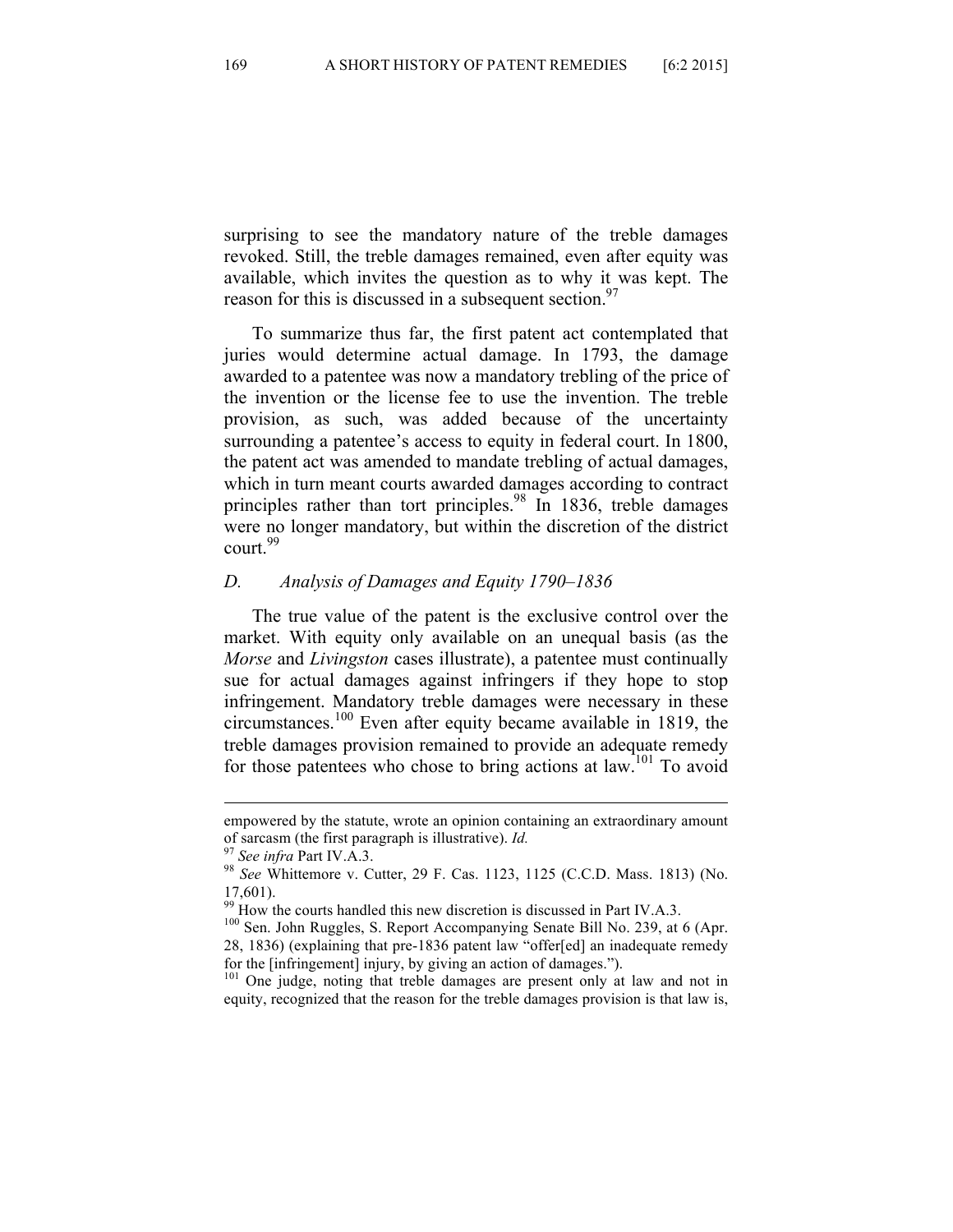over-penalizing infringers, judges required that the patentee to prove damages as precisely as possible or be awarded nominal damages.

In 1819, equity jurisdiction was available to patentees in federal court. However, the procedural difficulties in obtaining equitable remedies remained, which explains why the treble damages provision was kept and why some in Congress wished to allow plaintiffs to recover costs as part, or in replacement, of damage awards.

## IV. THE DEVELOPMENT OF PATENT REMEDIES AFTER 1836

Determining the precise actual damage to the plaintiff was still an emphasis after  $1836$ ,<sup>102</sup> even after treble damages were no longer mandatory. This is because, first, some habits are hard to break, and second, damages were still calculated from a contracts perspective. Damages were limited to the direct and immediate harm to the plaintiff from the date of the infringement to the institution of the suit. $103$  This had a profound influence on patent remedies, both at law and equity.

First, the three available damages at law will be discussed. Then, how treble damages were used in conjunction with these remedies will be reviewed. Finally, equity during this period will be discussed.

<u> 1989 - Andrea San Aonaichte ann an Comhair ann an Comhair ann an Comhair ann an Comhair ann an C</u>

by its nature, inadequate to compensate the patentee. Motte v. Bennett, 17 F. Cas. 909, 910 (C.C.D. S.C. 1849) (No. 9884) ("Indeed, if any one thing could show more plainly than another, that a trial by a jury in a patent cause was not thought the best way to compensate a patentee for an infringement of his patent, it is this legislative authority given to the court to give three-fold amount over

the sum found by the verdict of a jury."). <sup>102</sup> *See, e.g.*, Seymour v. McCormick, 57 U.S. (16 How.) 480, 489 (1853). <sup>103</sup> ROBINSON, *supra* note 18, § 1053.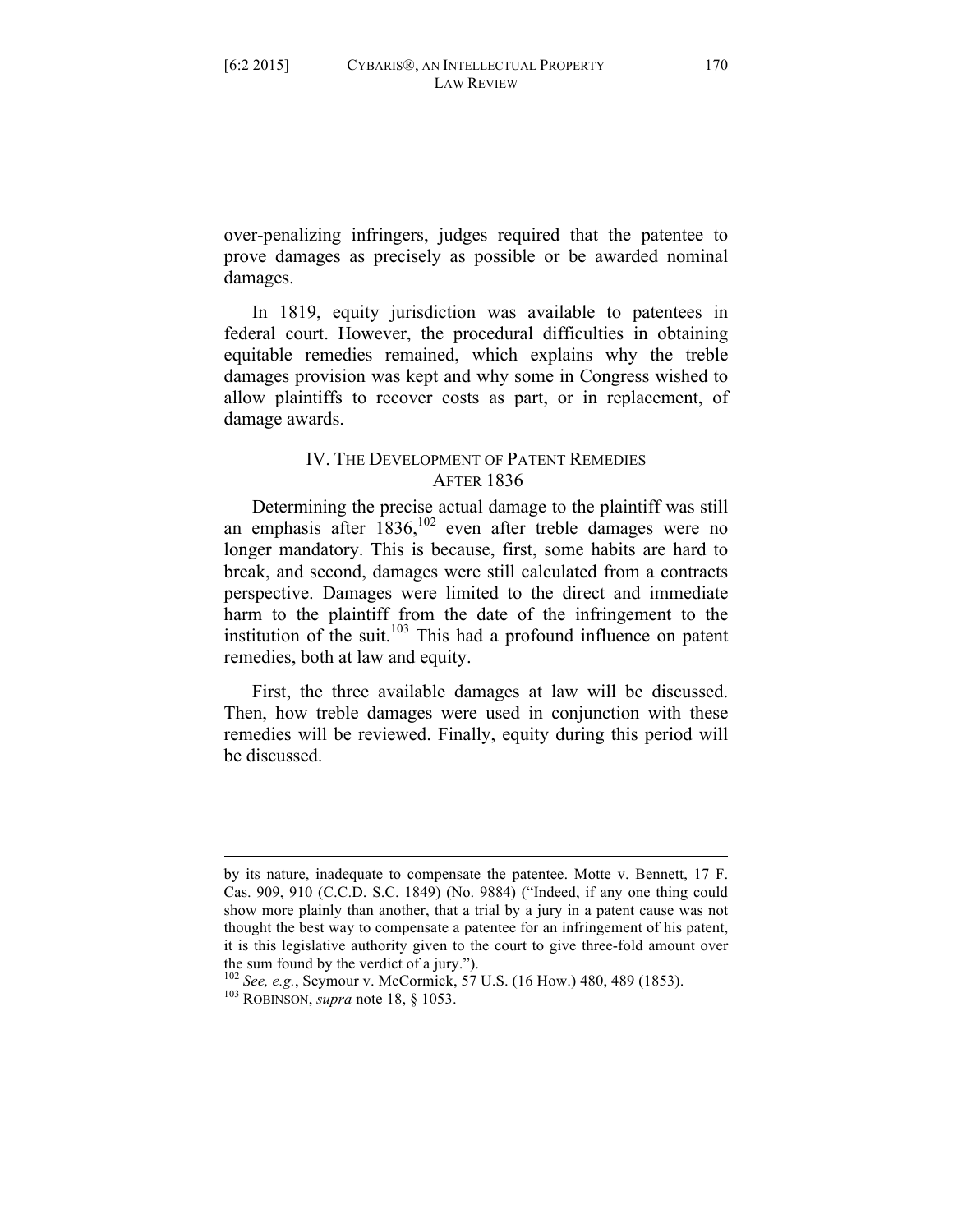### *A. Remedies Available at Law*

#### *1. Established Royalty*

As mentioned before, the preferred measurement of damages by a court sitting at law is the established royalty for which the patentee had licensed his patent.<sup>104</sup> This is the probable reason why the 1793 patent act expressly stated that such would be the actual damage. $105$  The form of the license can come in any manner, so long as it shows that the owner "has put his own price upon the exercise of the right, and offered it to all who are disposed to pay the price for its enjoyment."<sup>106</sup> However, the royalty is rarely established.<sup>107</sup> The Supreme Court laid out five criteria in *Rude v*. *Wescott* to determine if the patent owner had fixed the value of the patent. The royalty must be 1) paid or secured before the infringement; 2) paid by such a number of persons as to indicate a general acquiescence in its reasonableness; 3) uniform at the place where the licenses are issued; 4) not paid under threat of suit or in settlement of litigation; and 5) for comparable rights or activity under the patent.<sup>108</sup> There are numerous defenses that both parties could invoke.<sup>109</sup>

The infringer could challenge that too few persons had paid a royalty before the infringement.<sup>110</sup> The royalty must have been paid by sufficient persons to demonstrate that the royalty was uniform. One expert explains:

 <sup>104</sup> *See, e.g.*, WALKER, *supra* note 23, §§ 599, 601 ("The primary method [of finding damages] consists in using the plaintiff's established royalty as a the measure of those damages."); CHISUM, *supra* note 64, § 20.02[2] (citing Clark v. Wooster, 119 U.S. 322, 326 (1886) ("It is a general rule in patent causes, that

established license fees are the best measure of damages that can be used.")). 105 Patent Act of 1793, ch. 11, 1 Stat. 318 § 5 (1793), *reprinted in* WALTERSCHEID, *supra* note 31, at 481 app. VIII.<br><sup>106</sup> ROBINSON, *supra* note 18, § 1056.<br><sup>107</sup> CHISUM, *supra* note 64, § 20.06[2].<br><sup>108</sup> Rude v. Westcott, 130 U.S. 152 (1889).<br><sup>109</sup> WALKER, *supra* note 23, §§ 601–06.<br><sup>1</sup>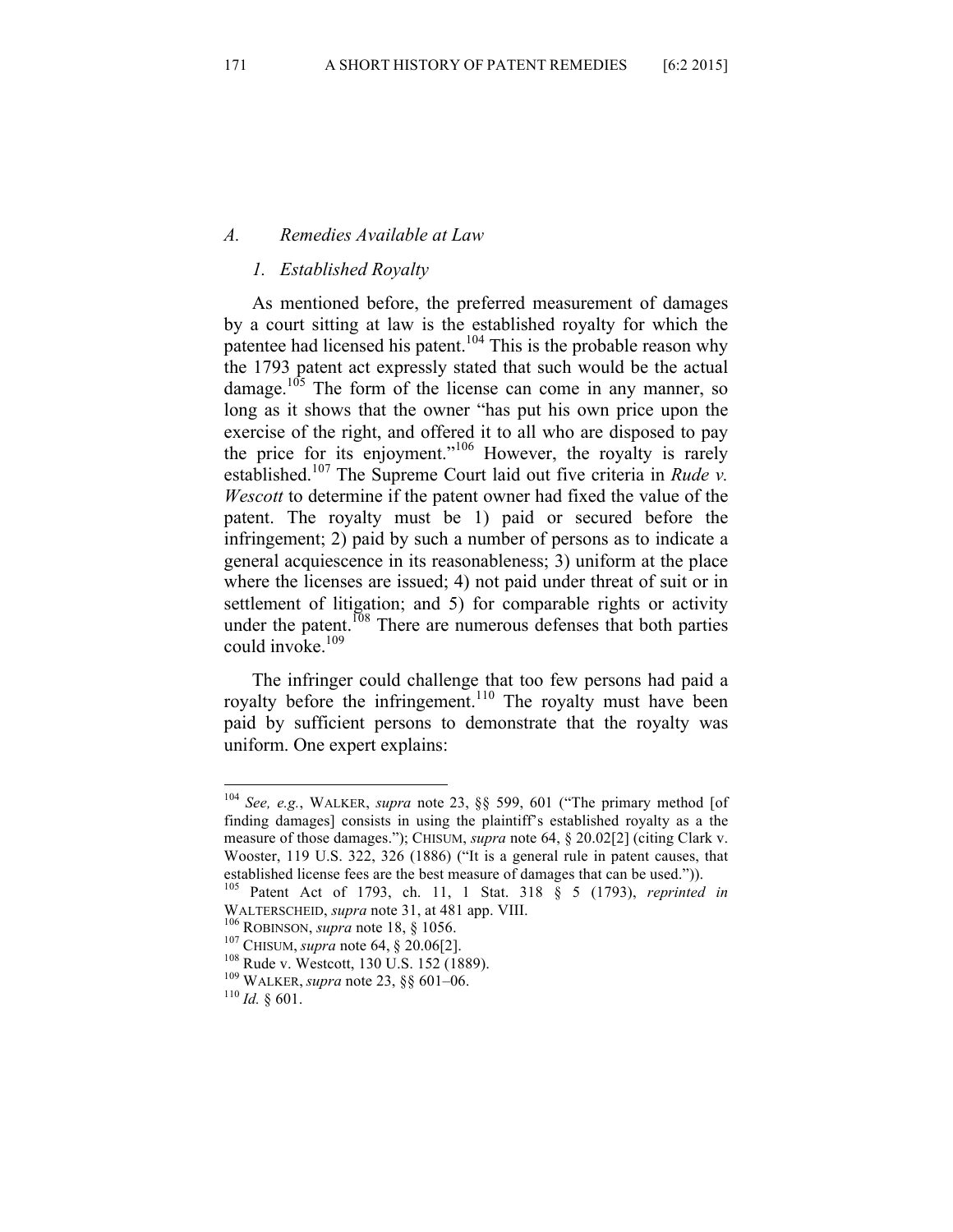The unanimous opinion of twelve average men is thought to be most reliable criterion of guilt or innocence; but no reasonable person [say the same] of the opinion of any one of the twelve. In like manner, the unanimous acquiescence of a considerable number of men in a particular royalty, is evidence of substantial justice, while the acquiescence of one only of the same men would have no convincing force. $111$ 

Additionally, the patentee could not establish a royalty by threatening litigation against a large number of persons because such practice artificially raised the price.<sup>112</sup> The royalty must have been actually paid to prevent collusion between patentees and licensees against third parties.<sup>113</sup> Furthermore, there must have been a uniform royalty in the same geographical area.<sup>114</sup>

The plaintiff has available many defenses, as well, if he thought a royalty would be too low. He, too, could argue that established royalties in other geographic areas were inapplicable, with the difference being that the defendant was infringing in a market that the patentee intended to keep for himself.<sup>115</sup> He might also argue that the patent had increased in value since the royalty was established, and that the patent was valued low because of inability to produce or lack of commercial value.<sup>116</sup>

Both plaintiff and defendant have several common defenses to the established royalty. An important consideration (especially in context of reasonable royalties that are given today)<sup>117</sup> is that a settlement agreement for past infringement "[did] not establish *nor* 

<sup>&</sup>lt;sup>111</sup> *Id.*  $\frac{112 \text{ } Id.}{113 \text{ } Id.}$  The requirement of actually paid is of evidentiary importance. An oath from licensees works for this requirement. *See id.* 114 *Id.* 115 *Id.* § 602. 116 *Id.* 117 *See infra* Part V.A.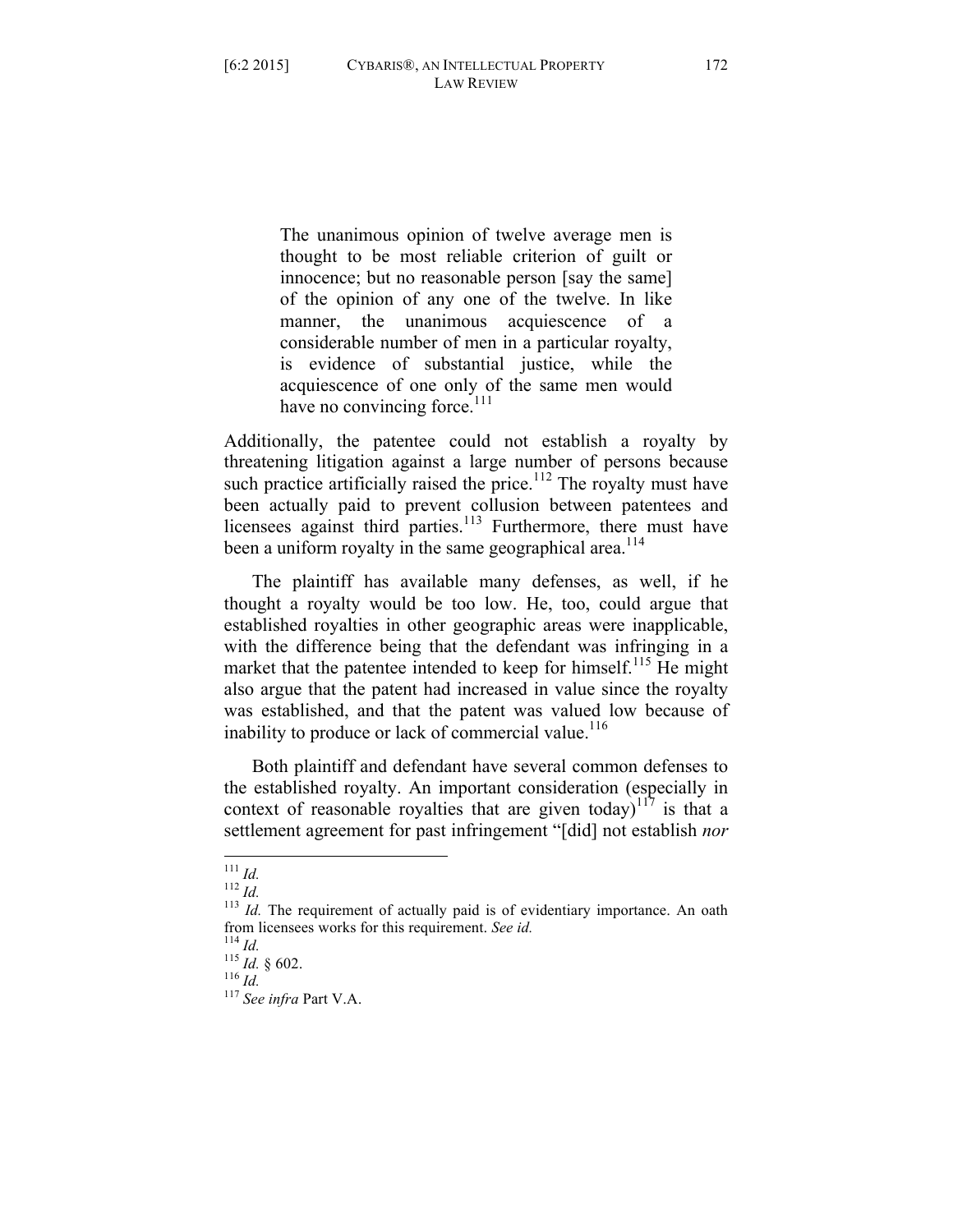*tend to establish* a royalty."<sup>118</sup> The other defenses to be made against an established royalty are: a royalty for purchase price of the patented invention may be too high or low for use of the device, $119$  a royalty to make and use cannot be used to establish the royalty to make and sell,  $120$  and the extent the patented invention is used in the other royalties must be factored in. $121$  These defenses, collectively, are all grounds that will, inarguably and absolutely, undermine the major premise of using established royalties in the first place—that the established royalty was the value that the patentee has fixed for all to enjoy.

It is not difficult to believe, then, that the standard set by *Rude* is rarely met.<sup>122</sup> The reason that established royalties are not often the measure of damages is not because of *Rude* or because of the numerous defenses, but rather because of the truth and persuasiveness of the reasons behind the defenses. If it is important that damages be calculated precisely, established royalties should not be the measure of damages when the plaintiff has not set the value of the patent in that manner. The value of the patented invention is its market exclusivity. When a patentee chooses to take advantage of the market by making the invention, the value of the patent cannot be realized in licenses. Accordingly, licensees do not to want to pay a uniform patent rate because each granted license has diminishing returns to the licensee as the exclusivity of the market share is eroded. Therefore, the established royalty rarely exists, not because of a difficult Supreme Court rule or the numerous defenses against such a rule, but because the patent's

 <sup>118</sup> WALKER, *supra* note 23, § 603 (emphasis added); *see* Rude v. Westcott, 130

U.S. 152, 164 (1889).<br><sup>119</sup> WALKER, *supra* note 23, § 604.

<sup>&</sup>lt;sup>120</sup> *Id.* § 605. <sup>121</sup> *Id.* § 606. <sup>121</sup> *Id.* § 606. <sup>122</sup> CHISUM, *supra* note 64, § 20.06[2]; Rude v. Westcott, 130 U.S. 152 (1889). The *Rude* Court remanded the case for nominal damages rather than an established royalty. *Rude*, 130 U.S. at 167.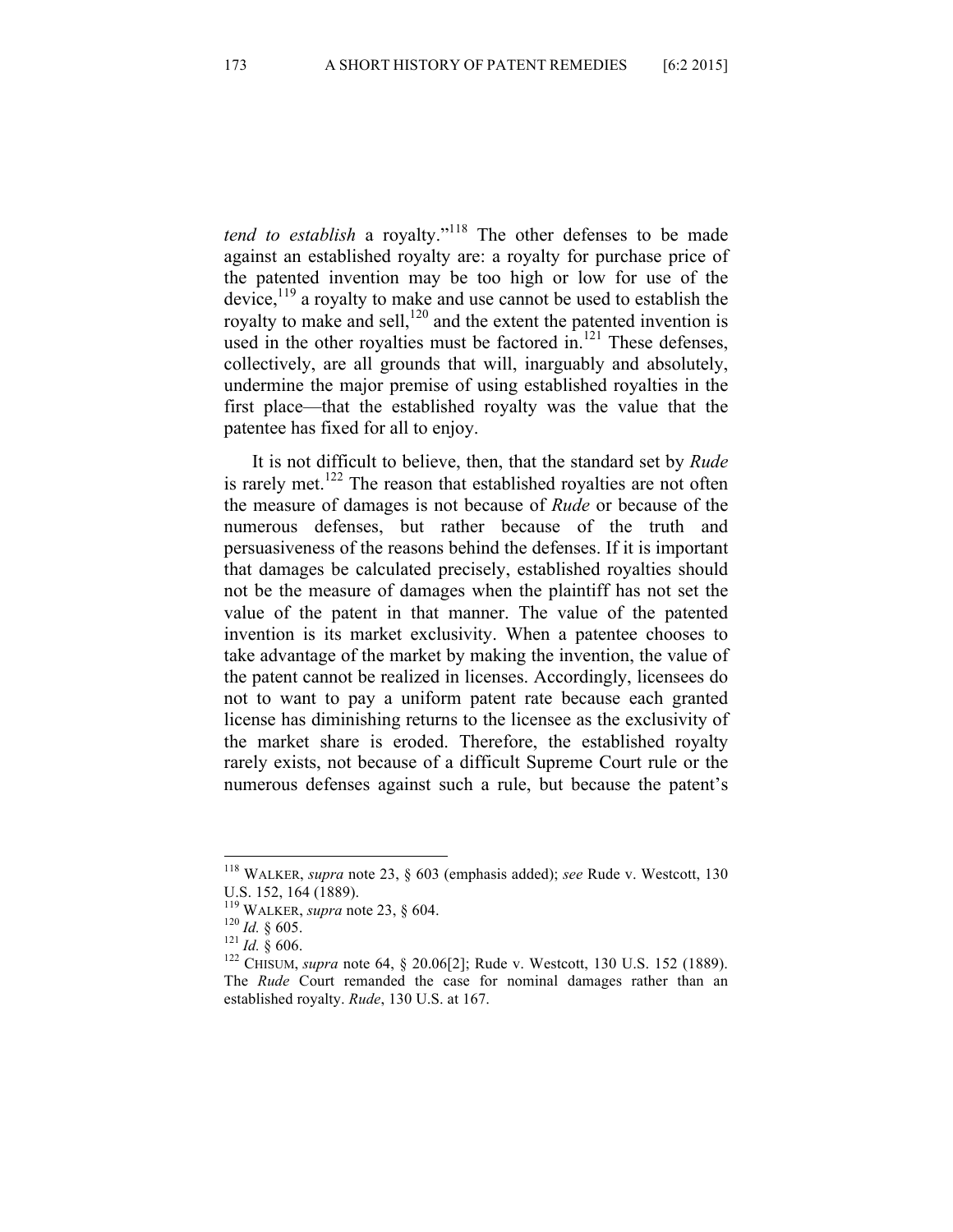value is most often its exclusive nature, which is not realized in the grant of non-exclusive licenses. $123$ 

### *2. Lost Profits*

Lost profits are the best monetary compensation at law for the lost value of the patent due to infringement. Such compensation is aimed to remedy the harm to the patentee when the patentee:

> Is able to supply the whole demand for the article it covers, and where the whole demand would go to him, in the absence of infringement; the losses inflicted upon him by an infringer, may consist in reducing his sales, or in reducing his prices, or in both those injurious ways.<sup>124</sup>

In the 19th century, there were several different manners in which a defendant could prove lost profits, either directly or indirectly.125 A plaintiff could directly show the sales and prices before the injury and the resulting effect done by the defendant.<sup>126</sup> In such cases, it did not matter exactly how infringement eroded the plaintiff's profits, only that the harm came by way of the infringement.<sup>127</sup> Additionally, price erosion, a decrease in demand and resulting sale of the product, or harm to reputation of the patentee or the patentee products, would all constitute direct evidence of lost profits.<sup>128</sup> Though defendant's profits could not be considered *direct* evidence of the plaintiff's harm, it could be used *indirectly*. 129

 $123$  In fact, an established royalty would preclude the patentee from claiming lost profits. See Yale Lock Co. v. Sargent, 117 U.S. 536, 552 (1885).

<sup>&</sup>lt;sup>124</sup> WALKER, *supra* note 23, § 607.<br><sup>125</sup> See ROBINSON, *supra* note 18, §§ 1061–1064.<br><sup>126</sup> Id. § 1061.<br><sup>127</sup> See id.<br><sup>128</sup> Id. § 1062 ("There is no presumption, either of law or fact, that the plaintiff has lost all that the defendant has gained, or that the defendant's advantage is equal to the plaintiff's loss. But the pecuniary benefit which the defendant has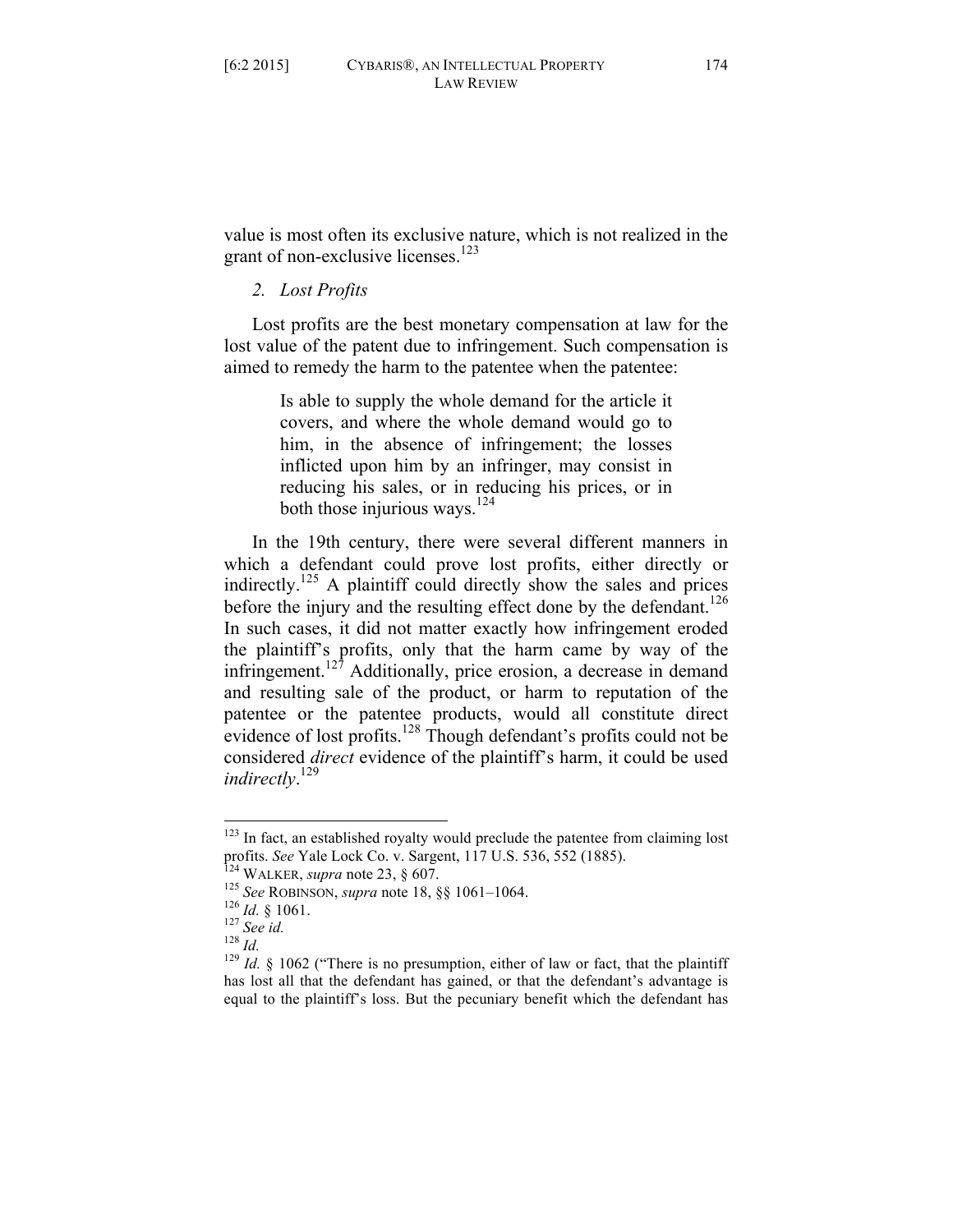However, *Seymour v. McCormick*<sup>130</sup> curbed the use of that indirect evidence. Cyrus McCormick invented a reaping machine used to harvest wheat.<sup>131</sup> Having patented a first version in 1834, he sought a new patent in 1845 for relatively small improvements.<sup>132</sup> The improvements in the latter patent were a seat and an improved reel, both of which were relatively inexpensive to make.<sup>133</sup> The district court judge instructed that the profit for the old machine disclosed in the then-expired 1834 patent could be recovered, and thus the jury awarded both the profit of the use of the old machines and the price of the improvement.<sup>134</sup>

Without doubt the trial court instructed the jury incorrectly, as the effect of his instructions amounted to a renewal of the 1834 patent.<sup>135</sup> The Court's dicta, however, is riddled with unfortunate errors that would do great harm to the future of patent remedies. First, the Court incorrectly stated that the jury could increase damages if the infringement was "wanton or malicious" to punish the defendant, when that power had only, and ever, resided with the Court.136 Pursuant to that, the categorical dismissal of treble damages pre-1836 influenced how enhanced damages would be applied in the future.<sup>137</sup> Second, the Court suggested established

<u> 1989 - Andrea San Aonaichte ann an Comhair ann an Comhair ann an Comhair ann an Comhair ann an C</u>

- 
- 

derived from the unlawful use of the invention . . . the jury may infer the amount by which the plaintiff's sales and prices have been reduced through the infringement."); *see also* Philp et. al. v. Nock 84 U.S. (17 Wall.) 460, 462 (1873). Routinely the jury instructions highlighted the difference. *See, e.g.*, McComb v. Brodie, 15 F. Cas. 1290, 1294–95 (C.C.D. La. 1872).<br>
<sup>130</sup> 57 U.S. (16 How.) 480 (1853).<br>
<sup>131</sup> *Id.* at 480.<br>
<sup>132</sup> *Id.*<br>
<sup>132</sup> *Id.* at 480–81.<br>
<sup>134</sup> *Id.* at 481.<br>
<sup>134</sup> *Id.* at 482.<br>
<sup>136</sup> *Id.* at 482.<br>

award] is distinctively the province of the court, and confers no authority upon the jury, on any ground, to transcend the limits of the actual damages which have been established by the evidence."); Whittemore v. Cutter, 29 F. Cas. 1123, 1125 (C.C.D. Mass. 1813) (No. 17,601).

<sup>137</sup> *See Seymour*, 57 U.S. at 488; *infra* Part IV.A.3.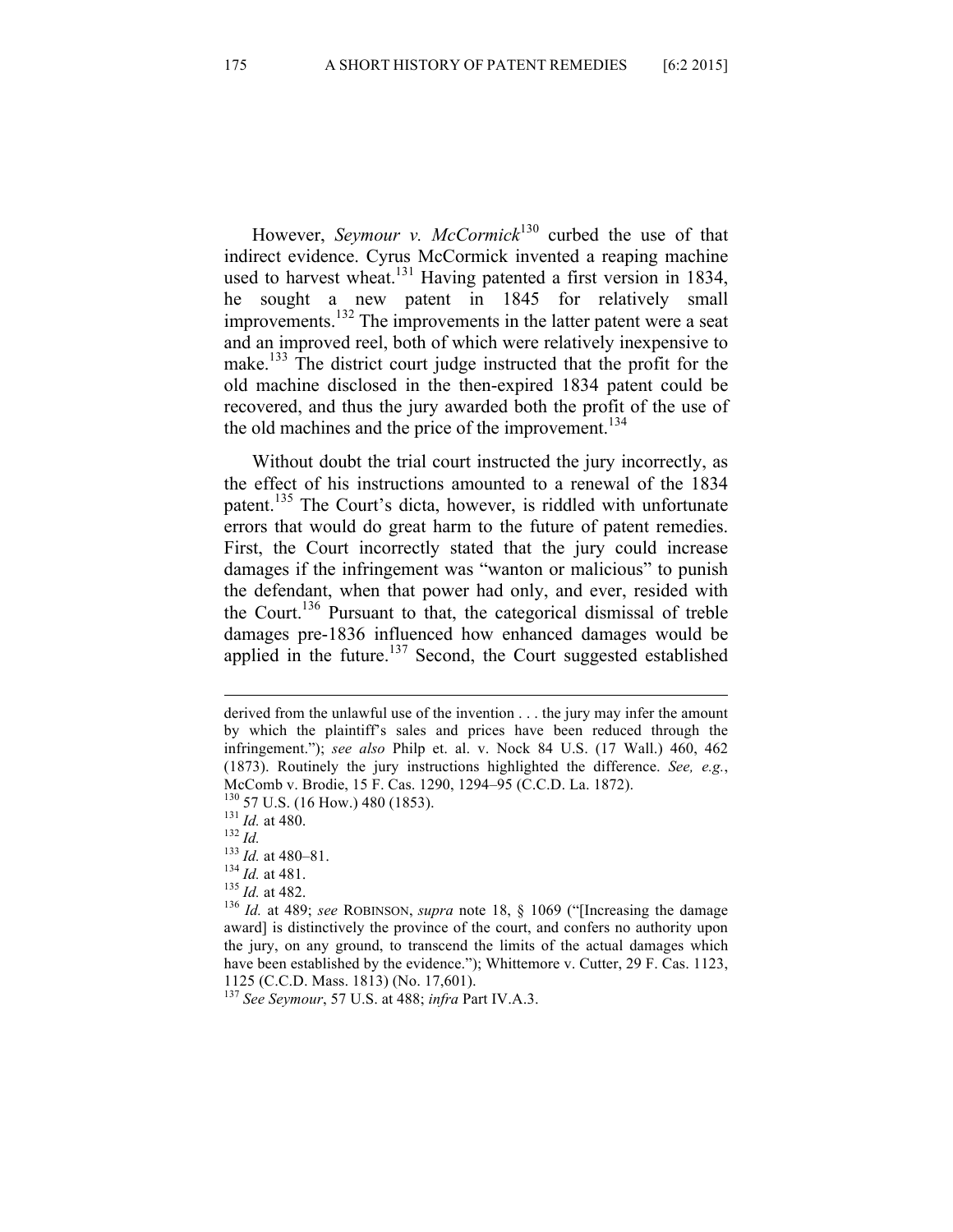royalties were favorable,<sup>138</sup> even though the reasons for favoring established royalties were outdated with the passage of the 1836 statute.<sup>139</sup> As a result, lost profits were confined to instances when the patent covered a new machine and therefore infringement "would destroy the whole value of the monopoly,"<sup>140</sup> setting a legal standard that must be met before a jury could award lost profits.

Again, the holding in *Seymour* was not controversial, as it cannot be said that small improvements in a train engine would entitle "whole profits arising from skill, labor, and capital" of the entire railroad industry.<sup>141</sup> But the Court, while noting that in some instances the jury could award a fraction of the profits based on the fraction of the improvement, only allowed this when there was evidence for such a fraction.<sup>142</sup> Otherwise, a patent for an improvement in an old machine was confined to an established royalty.

*Seymour*'s detrimental effect on lost profits was evident in the several cases that involved William Burdell and Augustus Denig.<sup>143</sup> The case began in 1865 when the plaintiff, Burdell, assignee of a patent for a sewing machine, sued Denig and Wiliam Lee for damages at law for patent infringement.<sup>144</sup> Burdell argued for lost profits because the defendants infringed his close monopoly in the county of his residence.<sup>145</sup> Burdell further proved

 <sup>138</sup> *See Seymour*, 57 U.S. at 490 ("It is only where, from the peculiar circumstances of the case, no other rule can be found, that the defendant's profits become the criterion of the plaintiff's loss.").

<sup>&</sup>lt;sup>139</sup> See text accompanying notes 85–88 (established royalties preferred because of the mandatory treble damages).

<sup>&</sup>lt;sup>140</sup> *Seymour*, 57 U.S. at 489.<br><sup>141</sup> *Id.* at 490.<br><sup>142</sup> *Id.*; *cf.* text accompanying notes 78–81 (damages must be actually proved because of the *mandatory* treble damages).

<sup>&</sup>lt;sup>143</sup> Burdell v. Denig, 4 F. Cas. 695 (S.D. Ohio 1865) (No. 2142), *vacated,* Burdell v. Denig, 92 U.S. 716 (1875).

<sup>144</sup> Burdell v. Denig, 4 F. Cas. at 697. <sup>145</sup> *Id.*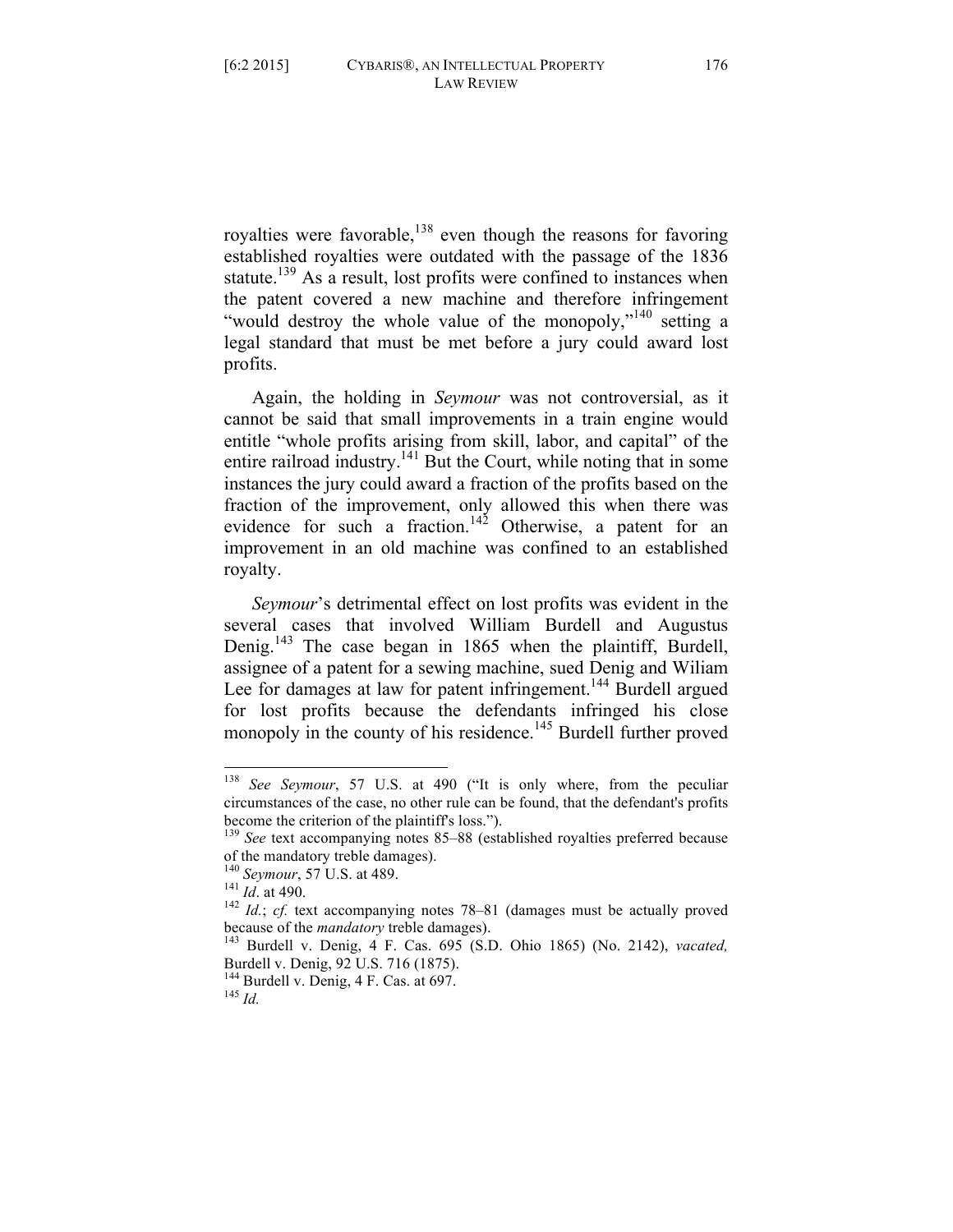that his patent mentioned a particular sewing machine, the Singer model, which the defendants had used to make their profits.<sup>146</sup> Burdell's patent covered a feeding machine to be used with the Singer model.<sup>147</sup> These facts convinced the jury to award him the profits it thought the plaintiff *might have gained* if not for infringement, but the circuit court overturned the jury verdict because the Singer sewing machine "had nothing whatever to do" with the damages that the plaintiff suffered.<sup>148</sup> The Court cited *Seymour*, noting the small improvement in the railroad engine does not unfairly entitle the patentee to the "entire amount of profits made by the railroad."<sup>149</sup> Thus the effect of *Seymour*: the jury's conclusion that the patented mechanism was not a mere small improvement (akin to the facts in *Seymour*) but one of a substantial nature, was thrown out because the court concluded that the defendant's profits could not be used as indirect evidence of the plaintiff's lost profits. Burdell would plead the same question in subsequent proceedings, but to no avail.<sup>150</sup>

*Seymour*'s dicta eroded lost profits, a plaintiff's most valuable remedy in a court of law. Ironically, *Seymour*'s dicta did not stop the nightmare scenario of a patentee gaining entire profits of a business for small improvements. It only prevented that nightmare scenario in actions at law, not bills of equity.<sup>151</sup>

Today, the use of indirect evidence to prove lost profits was reinstated with the *Panduit* case and later *Rite-Hite*. <sup>152</sup> A plaintiff

<sup>&</sup>lt;sup>146</sup> *Id.*<br>
<sup>147</sup> *Id.*; Burdell v. Denig, 92 U.S. 716, 722 (1875).<br>
<sup>148</sup> *Burdell*, 4 F. Cas. at 698.<br>
<sup>149</sup> *Id.* at 699.<br>
<sup>150</sup> Burdell v. Denig, 92 U.S. at 722.<br>
<sup>151</sup> Westinghouse Elec. & Mfg. Co. v. Wagner Elec. & 620 (1912) ("On established principles of equity, and on the plainest principles of justice, the guilty trustee cannot take advantage of his own wrong. The fact that he may lose something of his own is a misfortune which he has brought upon himself . . . .").

 $152$  Rite-Hite Corp. v. Kelley Co., 56 F.3d 1538 (Fed. Cir. 1995); Panduit Corp. v. Stahlin Bros. Fibre Works, Inc, 575 F.2d 1152, 1156 (6th Cir. 1978).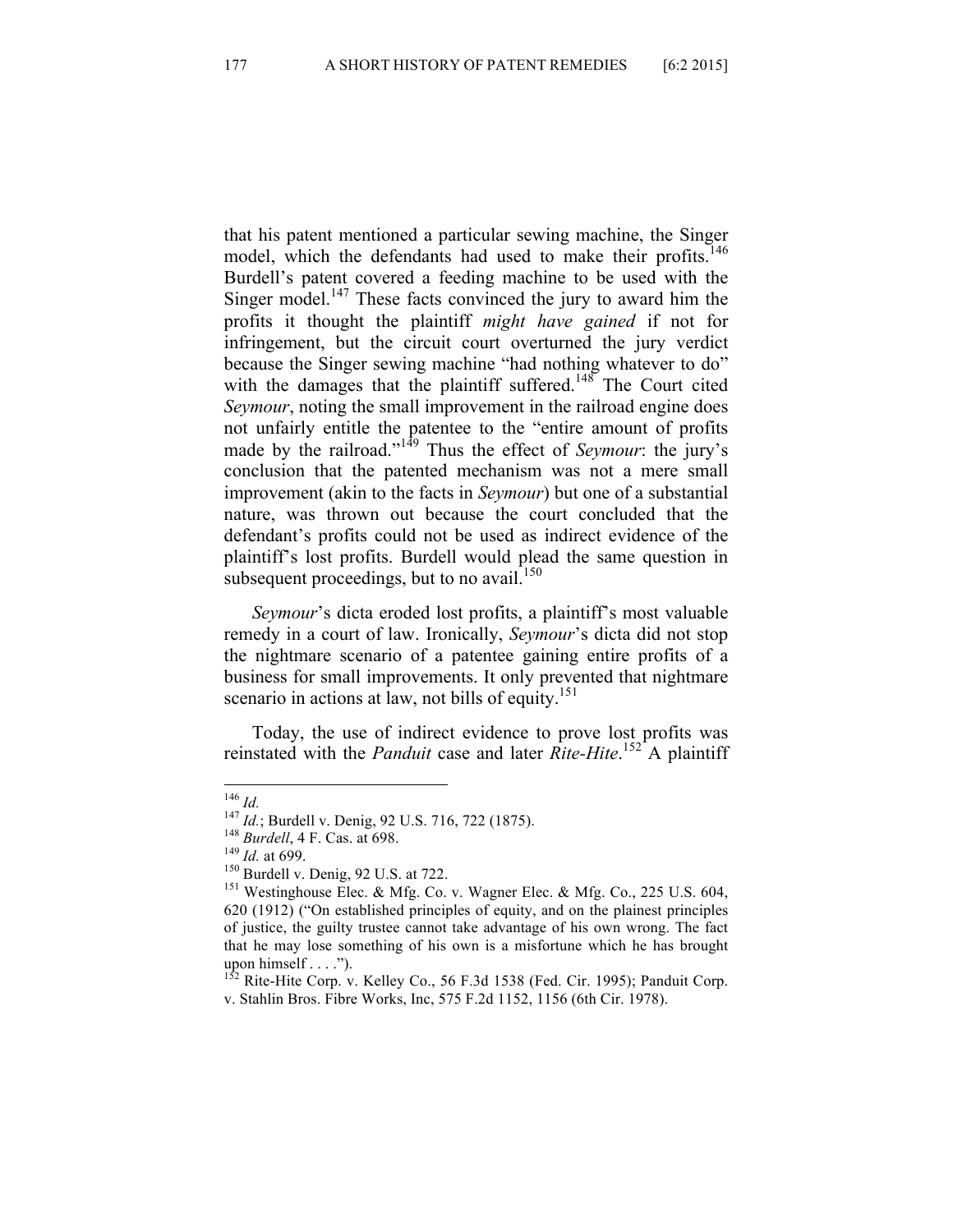must prove that all the infringing sales would have been made by the plaintiff if not for infringement, quantify the profits displaced, and demonstrate that the plaintiff was able to make those sales.<sup>153</sup> Though it may now be proved indirectly, such indirect evidence is controversial.<sup>154</sup> Additionally, lost profits are sometimes Additionally, lost profits are sometimes considered in calculation of a reasonable royalty, which is also controversial.<sup>155</sup> It is this indeterminate calculation that is at the heart of the controversy, both past and present.

## *3. Application of Treble Damages after 1836*

When discussing treble damages, this article has thus far focused on the mandatory nature of damages from 1793 to  $1836$ <sup>156</sup> To reiterate, the treble damages were placed so as to ensure adequate compensation to patentees, $157$  many of whom did not have access to equity.<sup>158</sup> The 1836 statute no longer mandated treble provisions,  $159$  as patentees had more than enough access to remedies after the 1819 act allowed patentees access to equitable remedies in federal court regardless of the citizenship of the parties.<sup>160</sup> The statutory language, which remains fundamentally the same today, gives district courts sole discretion to enhance damages.161 The application of enhanced damages after 1836 will be the focus of this section.

Courts were quick to limit enhanced damages to particular facts that focused on the infringer's conduct. This was a natural

<sup>&</sup>lt;sup>153</sup> *Panduit*, 575 F.2d at 1156.<br><sup>154</sup> *See* Amy L. Landers, *Liquid Patents*, 84 DENV. U. L. REV. 199, 256 (2006).<br><sup>155</sup> *See* Mark A. Lemley, *Distinguishing Lost Profits from Reasonable Royalties*,<br>51 WM. & MARY L. RE

<sup>&</sup>lt;sup>156</sup> Supra Part III.A, B.1.<br><sup>157</sup> See supra note 106.<br><sup>158</sup> Supra Part III.B.1.<br><sup>159</sup> Patent Act of 1836, 5 Stat. 117 & 14, *reprinted in* WALTERSCHEID, *supra* note note 31, at 505 app. XV.

<sup>160</sup> Patent Act of 1819 Act, 3 Stat. 481, *reprinted in* WALTERSCHEID, *supra* note note 35, at 491 app. XII.

<sup>161</sup> *See* 35 U.S.C. § 284 (2012).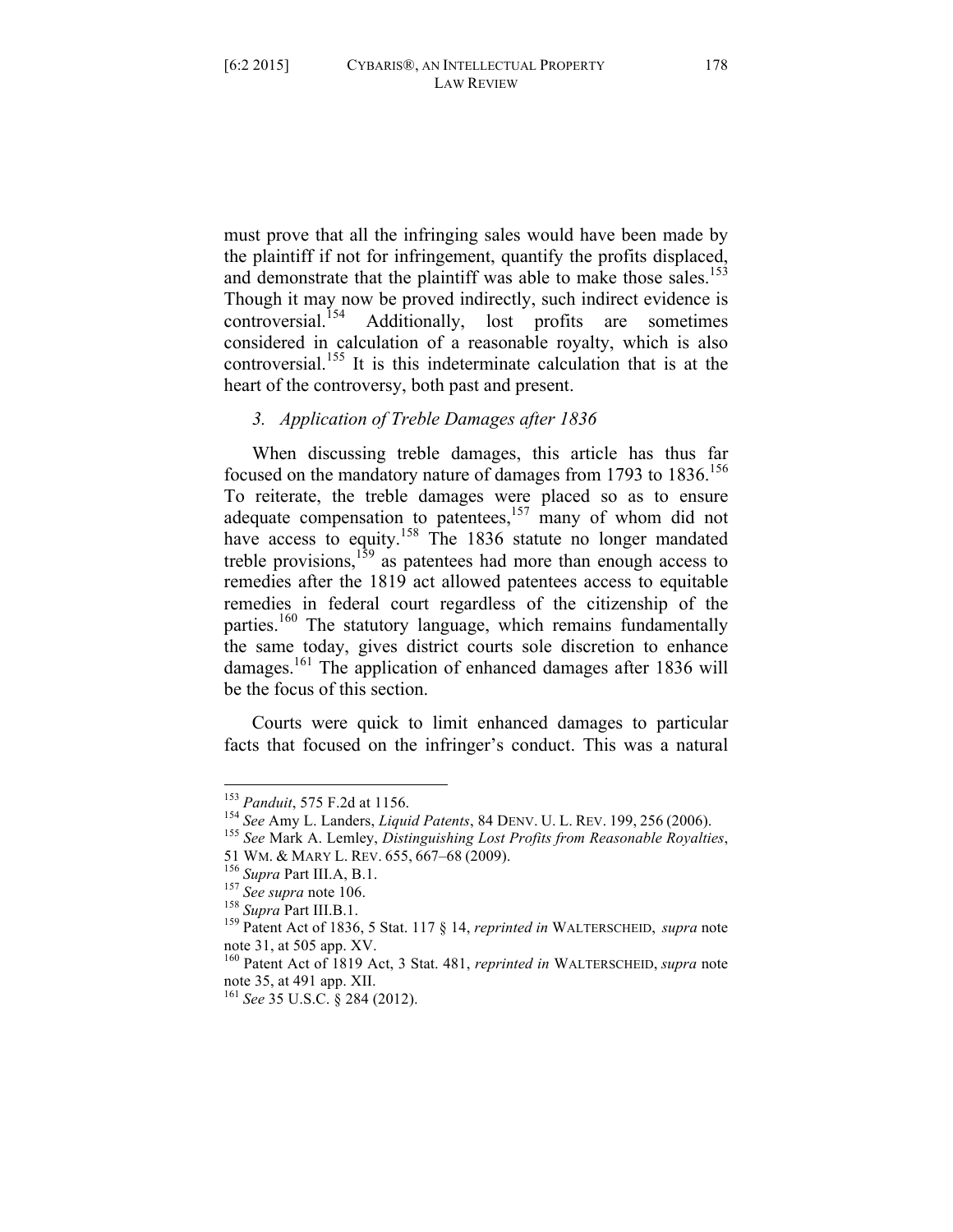reaction to the principle critique of mandatory treble damages that it was unjust to penalize an "innocent" infringer.<sup>162</sup> Courts, however, struggled to determine which particular facts warrant enhanced damages.

One court contemplated that many conditions must be met: that the invention had to be valuable, the infringement wanton, the litigation expensive, and the verdict wholly inadequate.<sup>163</sup> Some judges required that only the infringement be wanton.<sup>164</sup> These courts err to the extent that these cases interpreted *Seymour v. McCormick* as requiring willful or wanton infringement rather than the four-element test.<sup>165</sup> The passage often cited states:

> Experience had shown the very great injustice of a horizontal rule equally affecting all cases, without regard to their peculiar merits. The defendant, who acted in ignorance or good faith, claiming under a junior patent, was made liable to the same penalty with the wanton and malicious pirate. This rule was manifestly unjust. For there is no good reason why taking a man's property in an invention should be trebly punished, while the measure of damages as to other property is single and actual damages.<sup>166</sup>

 <sup>162</sup> Seymour v. McCormick, 57 U.S. (16 How.) 480, 488 (1853) ("Experience had shown the very great injustice of a horizontal rule equally affecting all cases without regard to their particular merits.").

<sup>163</sup> Schwarzel v. Holenshade, 21 F. Cas. 772, 773 (D.C.S.D. Ohio 1866) (No. 12,506).

<sup>164</sup> *See* Brodie v. Ophir Silver Min. Co., 4 F. Cas. 202, 204 (C.C.D. Cal. 1867) (No. 1919) (citing *Seymour*, 57 U.S. at 488). 165 *See, e.g.*, In re Seagate, 497 F.3d 1360, 1368 (Fed. Cir. 2007). *In re Seagate* 

also cited a Supreme Court case which asserted that the treble damages provision was linked to willful infringement, but that assertion was mere dicta and did not cite any support. *See* Aro Mfg. Co. v. Convertible Top Replacement Co., 377 U.S. 476, 508 (1964).

<sup>166</sup> *Seymour*, 57 U.S. at 488–89.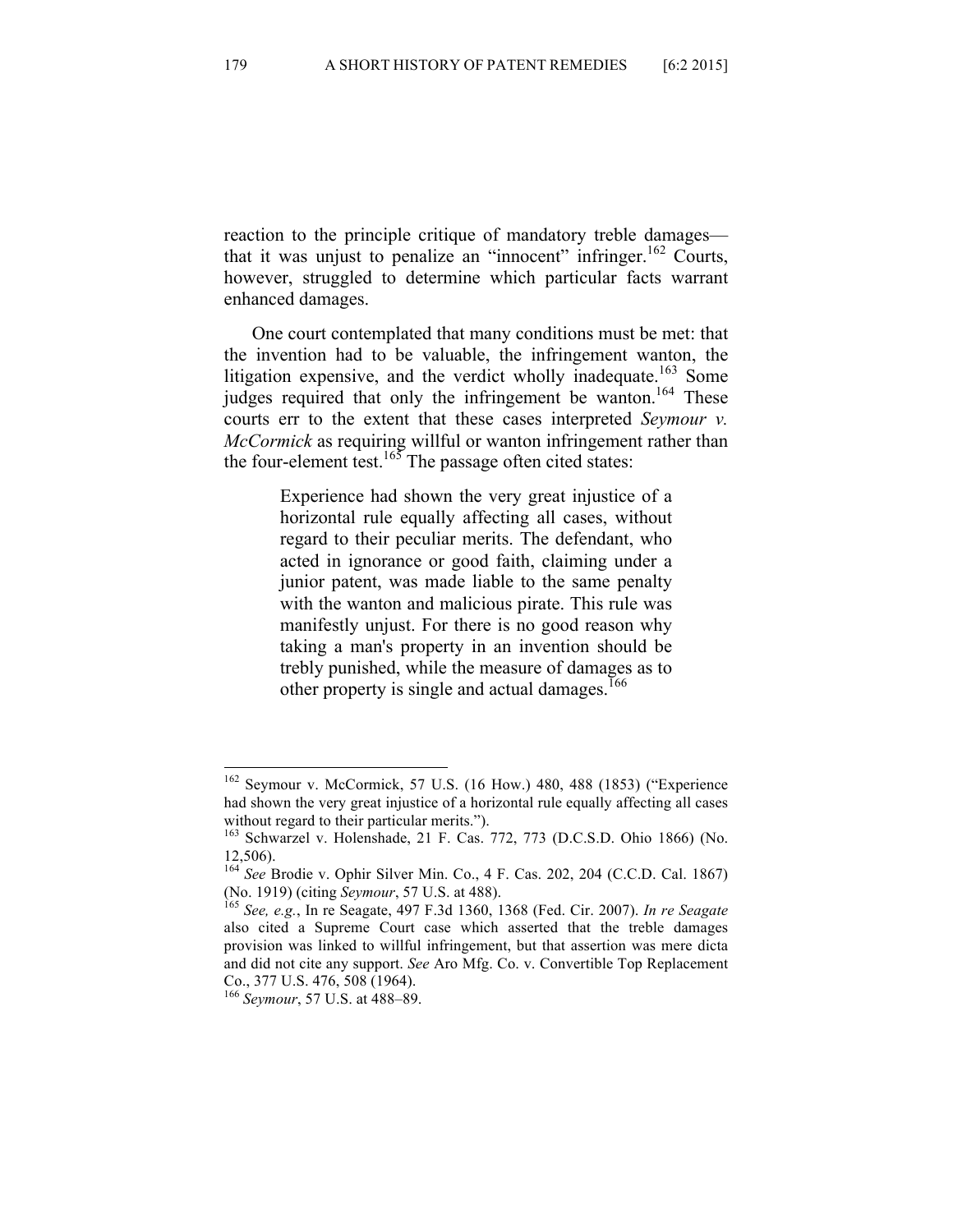This passage says nothing of infringers squarely in the middle of innocent infringers and wanton pirates. The Supreme Court addressed this question in later cases and did not limit the power of the district courts to use their discretion. In *Clark v. Wooster* (1886), the Court suggested that enhanced damages could be used for compensatory purposes.<sup>167</sup> Again, in *Topliff v. Topliff*, the Court seemed to suggest it would not disagree with the district court, one way or another, in the district court's use of enhanced damages.<sup>168</sup>

Indeed, in the 19th century there were at least two such cases that made considerations other than willfulness of the infringer. In *Russell v. Place*, the court thought it was proper to enhance damages if the jury did not compensate the plaintiff enough against any willful infringer.<sup>169</sup> The court suggested that willful infringers are not limited to "wanton or malicious pirate[s]",  $^{170}$  but those who made an "erroneous estimate of the plaintiff's rights."171 In *Peek v. Frame*, the court considered price erosion and the approximated lost profits in a decision to increase damages. $172$ 

Willfulness became an important consideration only when district courts balanced the behavior of the parties. A patentee who did not practice his invention was not allowed enhanced damages.<sup>173</sup> Good faith was enough to avoid enhanced damages, and in one case lowered the singular damage proven by the plaintiff.<sup>174</sup> These considerations are indicative of law on damages

 <sup>167</sup> Clark v. Wooster, 119 U.S. (16 How.) 322, 326 (1886) ("There may be damages beyond this . . . but these are more properly the subjects of allowance by the court under the authority given to it to increase damages."); CHISUM,

*supra* note 64, § 20.03[4][b][ii]. <sup>168</sup> *See* 145 U.S. 156, 174 (1892); CHISUM, *supra* note 64, § 20.03[4][b][ii]. <sup>169</sup> 21 F. Cas. 57, 58 (C.C.N.D.N.Y. 1871) (No. 12,161); *see also* ROBINSON*,* supra note 21, §1069 n. 3.<br><sup>170</sup> See Seymour, 57 U.S. at 489.<br><sup>171</sup> Russell, 21 F. Cas. at 58.<br><sup>172</sup> 19 F. Cas. 97, 98 (C.C.S.D.N.Y. 1871) (No. 10,903).<br><sup>173</sup> ROBINSON, *supra* note 23, § 1069.<br><sup>174</sup> Hogg v. Emerson, 52 U.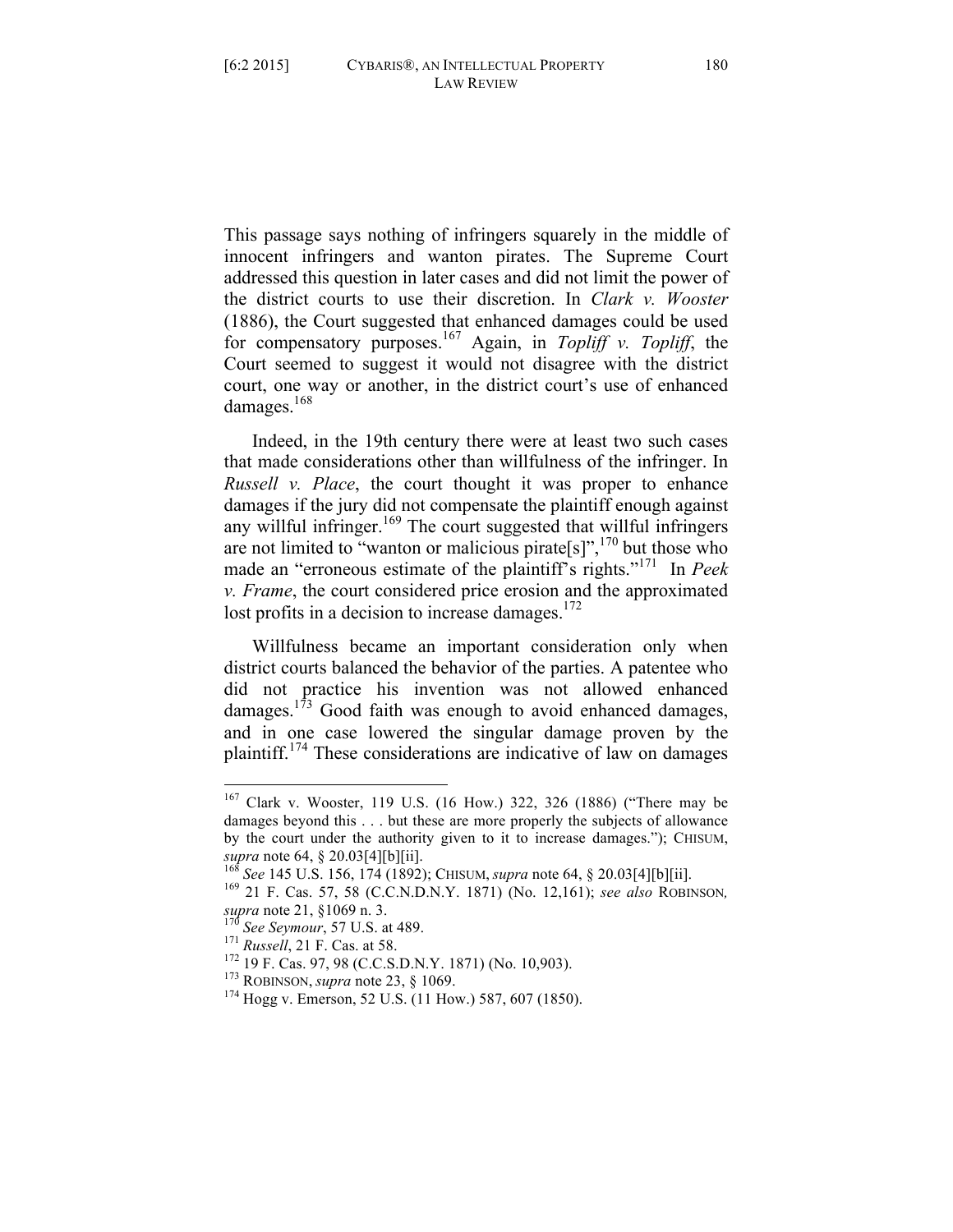in general. As one judge recognized, when charging the jury to determine damages:

> [T]he question of damages being one of compensation, of which it is always, in such cases, difficult to fix a standard, much must depend upon the discretion of the jury, who may sometimes properly take the conduct and motives of a defendant into consideration.<sup>175</sup>

Just as the jury might take into account the parties' behavior, judges will do the same when charged with a power to increase damages.

There are two problems, however, with balancing party equities, both made apparent by the current state of the law today. First, the original purpose of the treble provision, which was to provide adequate remedy for those who try their case at law rather than equity, is lost when behavior is the sole criteria.<sup>176</sup> As of this publication, courts may no longer use enhanced damages to better compensate patentees,  $177$  and therefore must rely on equity in some way to be fully compensated. Willful infringement is required even though it has never been a statutory requirement for enhanced damages.<sup>178</sup>

The second problem is that the Court of Appeals for the Federal Circuit, which has appellate jurisdiction over all patent cases,  $179$  has struggled to create standards that allow district courts to apply enhanced damages consistently. *In re Seagate* articulates

 <sup>175</sup> Parker v. Hulme, 18 F. Cas. 1138, 1144 (C.C.E.D. Pa. 1849) (No. 10,740). <sup>176</sup> *See* In re Seagate Tech., 497 F.3d 1360, 1378–80 (Fed. Cir. 2007) (Gajarsa, J., concurring) (describing when a district court might use enhanced damages for

remedial purposes).<br><sup>177</sup> Jurgens v. CBK, Ltd., 80 F.3d 1566, 1570 (Fed. Cir. 1996).

<sup>&</sup>lt;sup>178</sup> See Seagate, 497 F.3d at 1377 (Gajarsa, J., concurring). <sup>179</sup> 28 U.S.C. § 1295(a)(4)(A) (2012).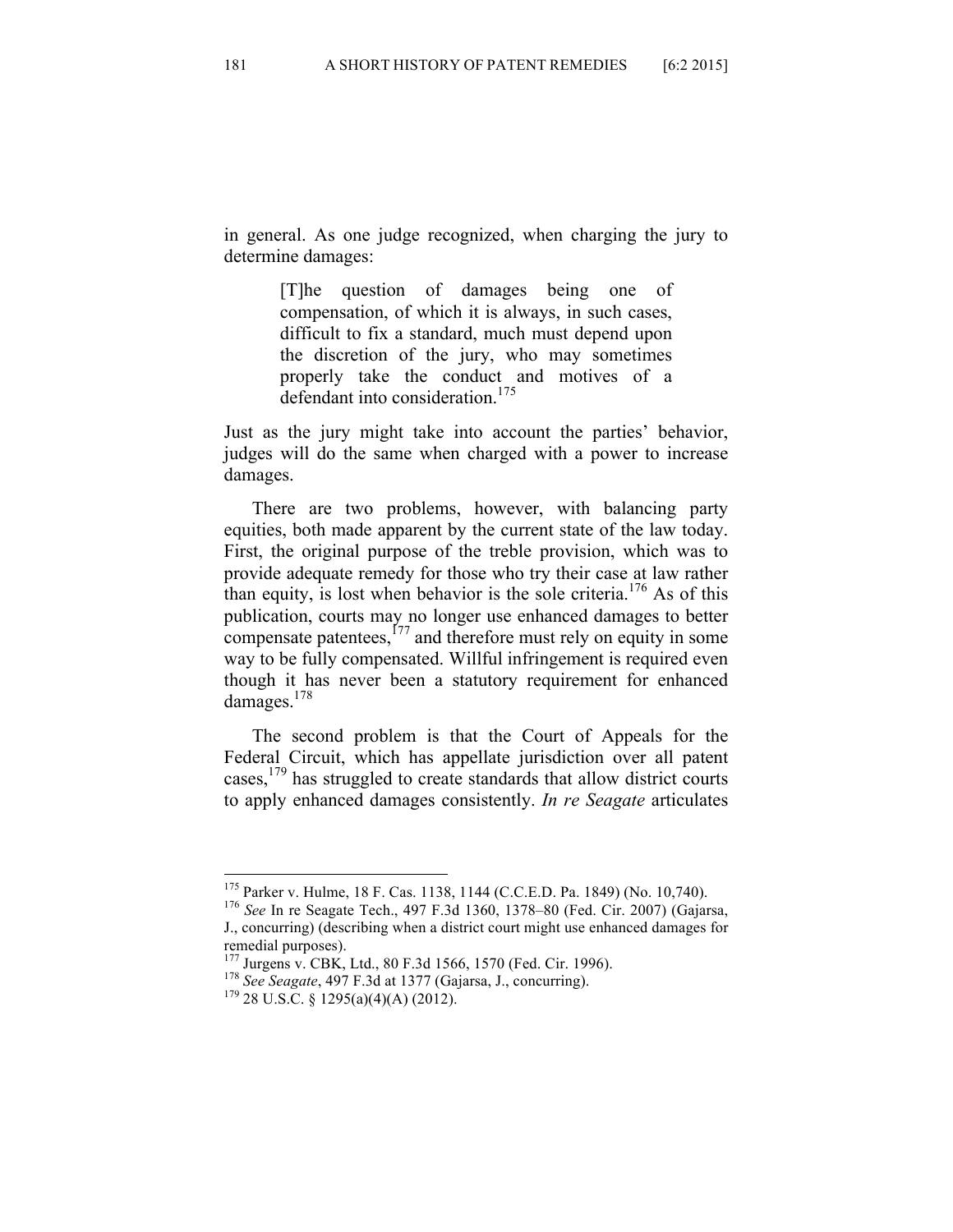the current standard, which is "objective recklessness."<sup>180</sup> This standard brings with it a certain consistency (in a way) but has effectively discouraged the exercise of the court's discretion in awarding enhanced damages. The Federal Circuit was persuaded by Supreme Court precedent unrelated to patent  $law$ ,<sup>181</sup> without accounting for the history of the patent statute.<sup>182</sup>

The current test for enhanced damages cannot be correct when one considers how attorney fees are awarded. Attorney fees in patent suits may be granted in "exceptional cases," language that is not present in the damages provision.<sup>183</sup> Despite the differences in language, the Federal Circuit has required essentially the same test.<sup>184</sup> However, two Supreme Court decisions in 2014 have made it easier to win attorney fees.<sup>185</sup> If "objective recklessness" is a harsh standard for attorney fees, then it is a necessary conclusion

 <sup>180</sup> *See Seagate*, 497 F.3d at 1371 (opinion of the court) (raising the threshold for enhanced damages from what was "akin to negligence" to a heightened "objective recklessness" standard).

<sup>181</sup> *Id.* at 1370 (citing Safeco Ins. Co. of Am. v. Burr, 551 U.S. 47 (2007) (interpreting the Fair Credit Reporting Act)).

<sup>182</sup> *Id.* at 1377–78 (Gajarsa, J., concurring) (recounting the history of the treble damages provision and noting that "actual damages provable at law—though not 'inadequate' in the equitable sense—could nevertheless be less than sufficient to compensate the patentee. In such a case, a discretionary enhancement of damages would be appropriate for entirely remedial reasons, irrespective of the defendant's state of mind."); WALKER, *supra* note 23, § 613 ("Increased damages may properly be awarded by a Court, where it necessary . . . to prevent a defendant infringer from profiting from his own wrong, whether that wrong was intentional or was unwitting.").<br><sup>183</sup> 35 U.S.C. § 285 (2012) (attorney fees); *cf. id.* § 284 (damages).

<sup>&</sup>lt;sup>184</sup> See iLOR, LLC. v. Google, Inc., 631 F.3d 1372, 1376–77 (Fed. Cir. 2011) (noting that the objective recklessness standard applied for both § 284 and § 285, once again only allowing an award of attorney fees "when there has been some material inappropriate conduct related to the matter in litigation").

<sup>&</sup>lt;sup>185</sup> Octane Fitness, LLC v. Icon Health & Fitness, 134 S. Ct. 1749, 1758 (2014) (objective recklessness standard rejected as it "would appear to render § 285 largely superfluous"); Highmark, Inc. v. Allcare Health Mgmt. Sys., Inc., 134 S. Ct. 1744, 1749 (2014) (award of attorney fees should be reviewed for abuse of discretion). Both of these decisions were issued on April 29, 2014. *See Octane Fitness*, 134 S. Ct. 1749; *Highmark*, 134 S. Ct. 1744.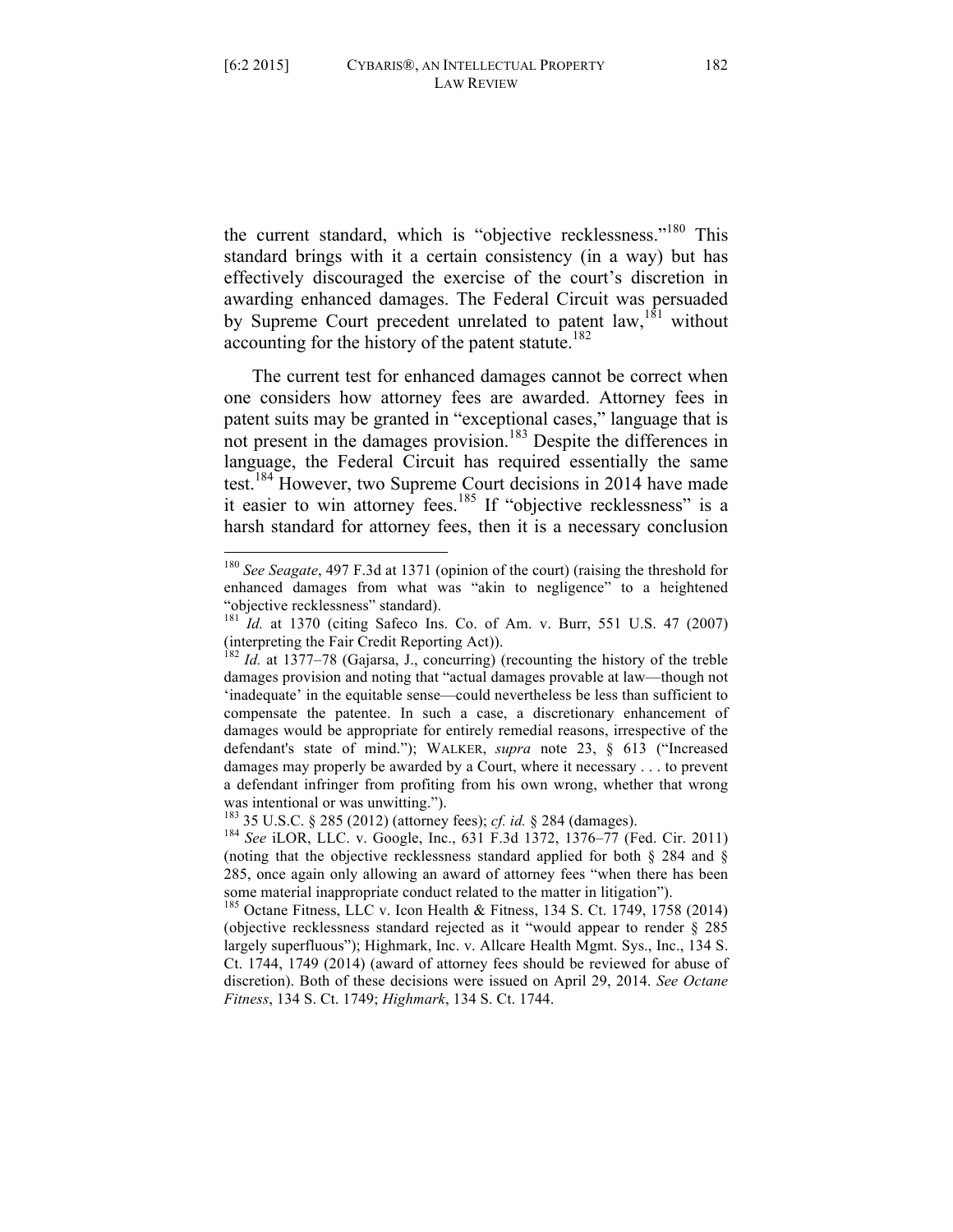that it is too harsh a standard for enhanced damages. It is on this matter that Judge O'Malley of the Federal Circuit has called for reconsideration of the standard for enhanced damages in light of recent Supreme Court decisions.<sup>186</sup>

### *B. Equity in Patent Law*

There were two forms of equitable remedies available to patentees in the 19th century: injunction and accounting of profits. The substantive<sup>187</sup> and procedural<sup>188</sup> rules of equitable remedies are not from any statute, patent or otherwise. Rather, they hail from the traditions of the English Court of Chancery, which were incorporated in the United States by way of the Federal Judiciary Act of 1789.<sup>189</sup> These procedural rules were largely discarded with the merger of law and equity in the 1938 Federal Rules of Civil Procedure,<sup>190</sup> but the substantive rules have remained unaffected by a recent reorganization of the Judiciary Act.<sup>191</sup> This section will first discuss the history and application of injunctions, followed by the grant of profits by equitable accounting.

 <sup>186</sup> Halo Elecs., Inc. v. Pulse Elecs., Inc., 769 F.3d 1371,1384–85 (Fed. Cir. 2014).

 $187$  Robinson v. Campbell, 16 U.S. (3 Wheat.) 212, 221–22 (1818) (substantive equitable rules inherited from England).

<sup>&</sup>lt;sup>188</sup> Hayburn's Case, 2 U.S. (2 Dall.) 409, 413-14 (1792) ("The Court considers the practice of the Courts of King's Bench and Chancery in England as affording outlines for the practice of this Court, and that it will from time to time make such alterations therein as circumstances may render necessary."), *available at*  https://supreme.justia.com/cases/federal/us/2/409/case.html.

<sup>189</sup> H. Tomás Gómez-Arostegui, *Prospective Compensation in Lieu of a Final Injunction in Patent and Copyright Cases*, 78 FORDHAM L. REV. 1661, 1691 (2010).

<sup>190</sup> *Id.* at 1692; Stainback v. Mo Hock Ke Lok Po, 336 U.S. 368, 382 n.26 (1949) ("Notwithstanding the fusion of law and equity by the Rules of Civil Procedure, the substantive principles of Courts of Chancery remain unaffected.").

<sup>191</sup> *See* Gómez-Arostegui, *supra* note 194, at 1692.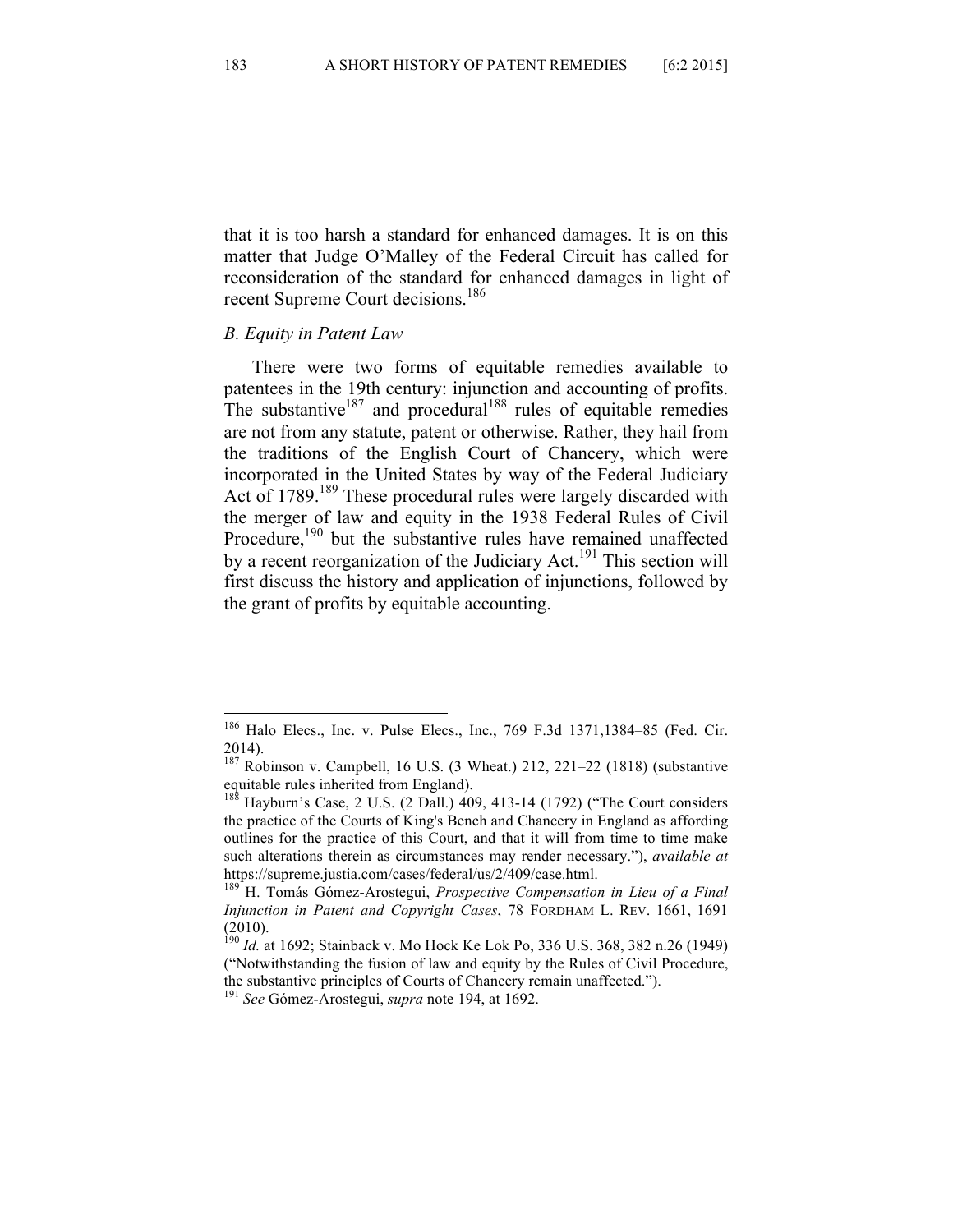## *1. Injunctions*

A patentee's best remedy for infringement is an injunction, as this preserves market exclusivity.<sup>192</sup> Conceptually, instituting preliminary injunctions is very different than permanent injunctions because the preliminary injunction is granted without full knowledge of the merits of the controversy, whereas the permanent injunction is meant to stop activity that is decidedly illegal.<sup>193</sup> However, the evolution of preliminary and permanent injunctions has been identical, albeit not contemporaneous.

The English practice of instituting a preliminary injunction to accompany the suit at law<sup>194</sup> was inherited in kind by the United States.<sup>195</sup> In the early 19th century, the preliminary injunction was granted on the same conditions as in England—that is, if the patentee signed an affidavit<sup>196</sup> and there were no "glaring defects" to the patent.<sup>197</sup> The only apparent difference between the applications of these injunctions was the frequency of the applications filed by patentees.<sup>198</sup> Phillips, in his 1830 treatise on patent law, theorized that patentees were satisfied with remedies at law (apparently impressed with the treble damages provision),  $199$ but one contemporary treatise points out that equity was not readily available.<sup>200</sup> The latter should be more convincing, considering that

 <sup>192</sup> ROBINSON, *supra* note 23, § 1168 ("The exercise of its preventive jurisdiction . . . is the most potent and most valuable of all methods provided by the law for the protection of the owner of a patent.").<br> $^{193}$  *Id.* 8 1169.

<sup>&</sup>lt;sup>194</sup> *See supra* text accompanying note 26.<br><sup>195</sup> PHILLIPS, *supra* note 42, at 453–54 (citing, as examples, Justice Washington's opinions in Ogle v. Ege, 18 F. Cas. 619 (C.C.D. Pa.1826) (No. 10,462), Isaacs v. Cooper, 13 F. Cas. 153 (C.C.D. Pa. 1821) (No. 7,096)).

<sup>&</sup>lt;sup>197</sup> Isaacs, 13 F. Cas. At 154. As to defects to the patent, the older the patent, the more it was presumed valid. *See* Sullivan v. Redfield, 23 F. Cas. 357 (C.C.D.N.Y. 1825) (No. 13,597).

<sup>&</sup>lt;sup>198</sup> PHILLIPS, *supra* note 42, at 454.<br><sup>199</sup> *Id.*; *see* Patent Act of 1800, 2 Stat. 37, § 3, *reprinted in* WALTERSCHEID, *supra* note 35, at 489 app. XI. <sup>200</sup> CHISUM, *supra* note 67, § 20.04[1][a][i].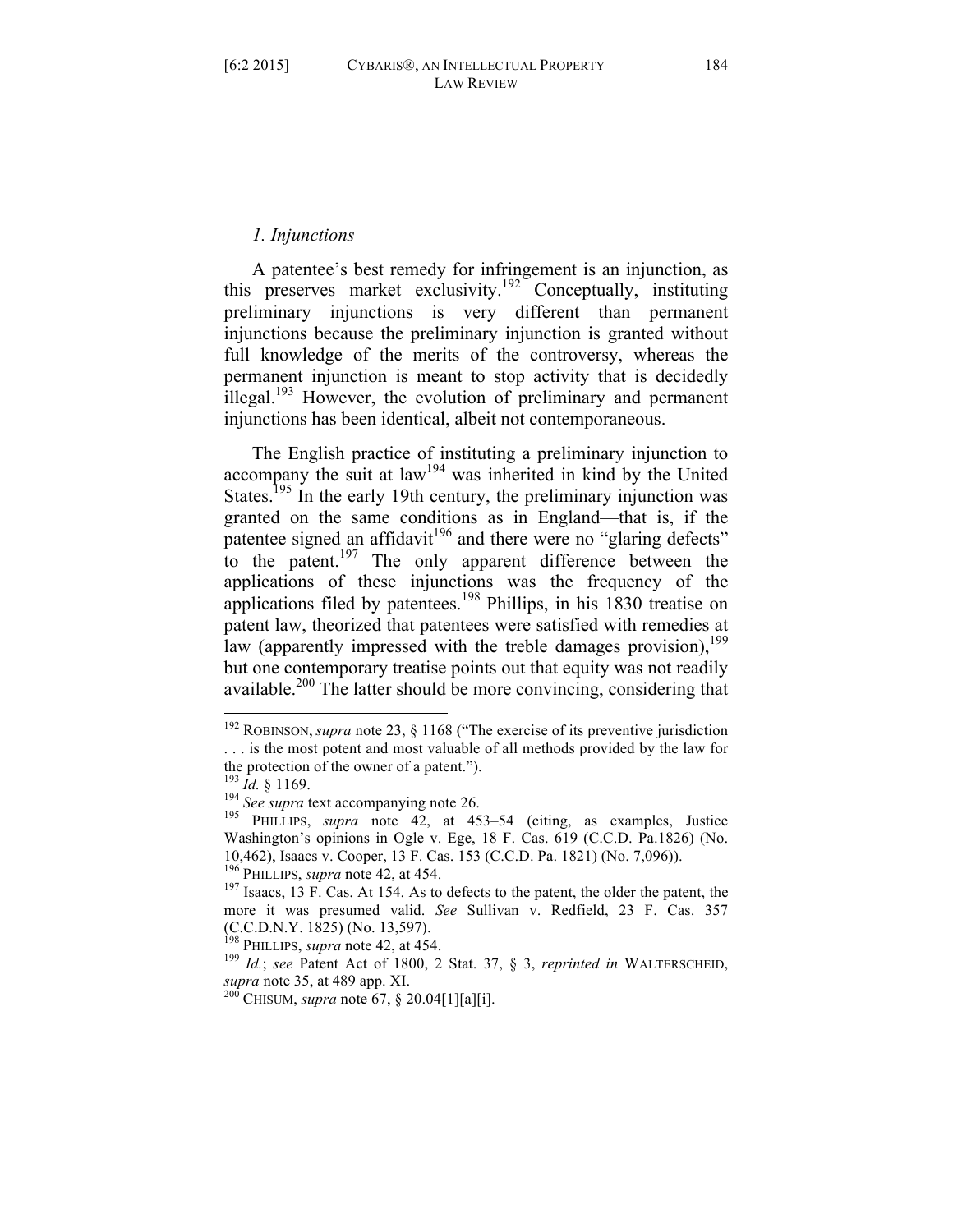the "most potent" remedy for a patentee is an injunction<sup>201</sup> and that damage awards were often never proved.<sup>202</sup>

As preliminary injunctions became more accessible after 1819,<sup>203</sup> the requirements to obtain them became more stringent. Validity of the patent was no longer the sole consideration.<sup>204</sup> A preliminary injunction was granted only after considering the traditional considerations of the balance of harms to the plaintiff,<sup>205</sup> the behavior of the parties,  $206$  and the public interest.  $207$  In one case, there was no harm to a plaintiff's exclusive market because the invention was only for a small improvement.208 In *Bliss v. City of Brooklyn*, an injunction was denied because the invention was necessary for public use in case of fires; this was despite certainty of validity and infringement.<sup>209</sup> Still, Robinson in his 1890 treatise found the principal question to be the validity of the patent when granting injunctions:

> Though it may work hardship to the defendant or other parties, and though the defendant offers such security against future losses as the plaintiff may require it, the infringement will not be permitted to continue to the manifest and injurious violation of the patent . . . . [The other considerations] may avail

 <sup>201</sup> *See* ROBINSON, *supra* note 23, §1168. <sup>202</sup> *See supra* Part III.A. <sup>203</sup> Patent Act of 1819, 3 Stat. 481, *reprinted in* WALTERSCHEID, *supra* note 35, at 491 app. XII.

 $204$  Although, it is still a prominent consideration. As an illustrative example, Robinson's treatise spends seventeen sections discussing the different types of evidence that would show a patent valid. *See* ROBINSON *supra* note 21, § 1173–

 $^{205}$  *Id.* § 1193.

<sup>&</sup>lt;sup>206</sup> *Id.* § 1194–97 (preliminary injunctions not granted in cases of estoppel, laches, improper purpose, or the defendant's good faith).<br> $^{207}$  Id. 8 1200.

<sup>&</sup>lt;sup>208</sup> Batten v. Silliman, 2 F. Cas. 1028, 1030 (C.C.E.D. Pa. 1855) (No. 1106).<br><sup>209</sup> Bliss v. City of Brooklyn, 3 F. Cas. 706, 707 (C.C.E.D.N.Y. 1871) (No. 1544).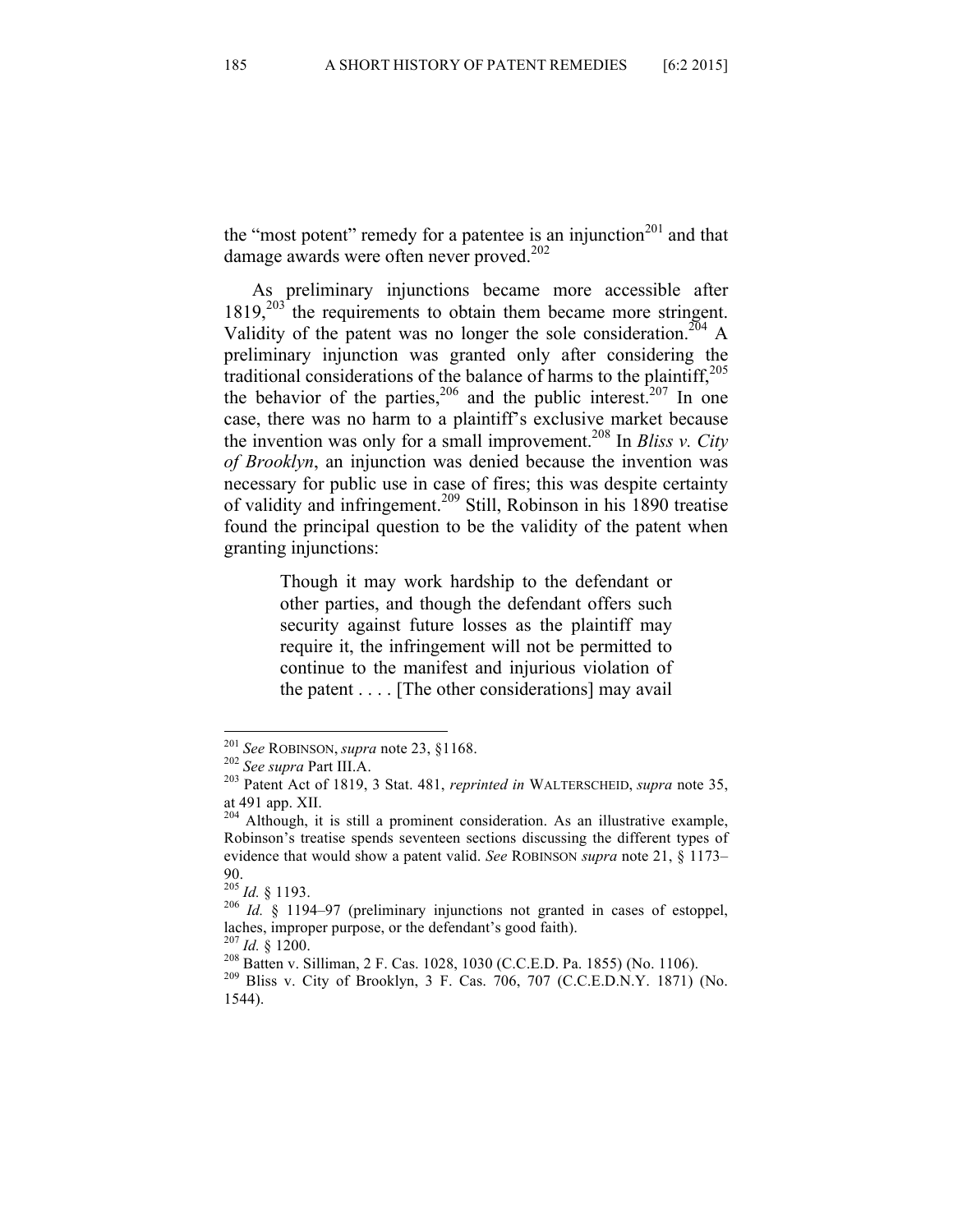the [defendant] where principal questions are in doubt . . . but where the plaintiff's case is clear, and his injury imminent, the court will never hesitate to grant the desired relief. $210$ 

Yet, before this soliloquy, Robinson acknowledges the importance of other equitable considerations.<sup>211</sup> Preliminary injunctions in all areas of the law, generally, have been granted inconsistently. $2^{12}$ But this is a necessary evil, because preliminary injunctions are of such importance that certainty on the merits is not the only consideration. The interests of justice and fairness are also considered, and therefore should be within the discretion of the district court when considering equitable remedies. $^{213}$ 

The evolution of permanent injunctions to consider "outside" factors in patent remedies mirrors that of preliminary injunctions, but at a substantially slower rate. As courts slowed the pace of granting preliminary injunctions out of caution,  $2^{14}$  there was no reason for hesitation in the case of permanent injunctions. When a patentee petitioned the court for a permanent injunction, validity and infringement were already established. It was presumed that injunctions should be granted as a matter of course.<sup>215</sup> Other than inequitable conduct or perhaps a substantial social harm, no equitable principles were weighed against granting the

 <sup>210</sup> ROBINSON, *supra* note 18, § 1201 (internal citations omitted). <sup>211</sup> *See id.* <sup>212</sup> *See generally* John Leubsdorf, *The Standard for Preliminary Injunctions*, 91 HARV. L. REV. <sup>525</sup> (1978). <sup>213</sup> *See* Rice & Adams Corp v. Lathrop, 278 U.S. 509, 514 (1929) (the district

court decision to grant or deny the injunction was in its discretion); Mayview Corp. v. Rodstein, 480 F.2d 714, 715 (9th Cir. 1973) ("[O]nce validity is established . . . and infringement shown, general equitable principles apply to the remaining prerequisites to an injunction.").

<sup>214</sup> *See* CHISUM, *supra* note 64, § 20.04[1][a][iii] (contemporary rule is that preliminary injunctions should only be issued on strong evidence of both validity and infringement).

<sup>215</sup> ROBINSON, *supra* note 18, § 1170.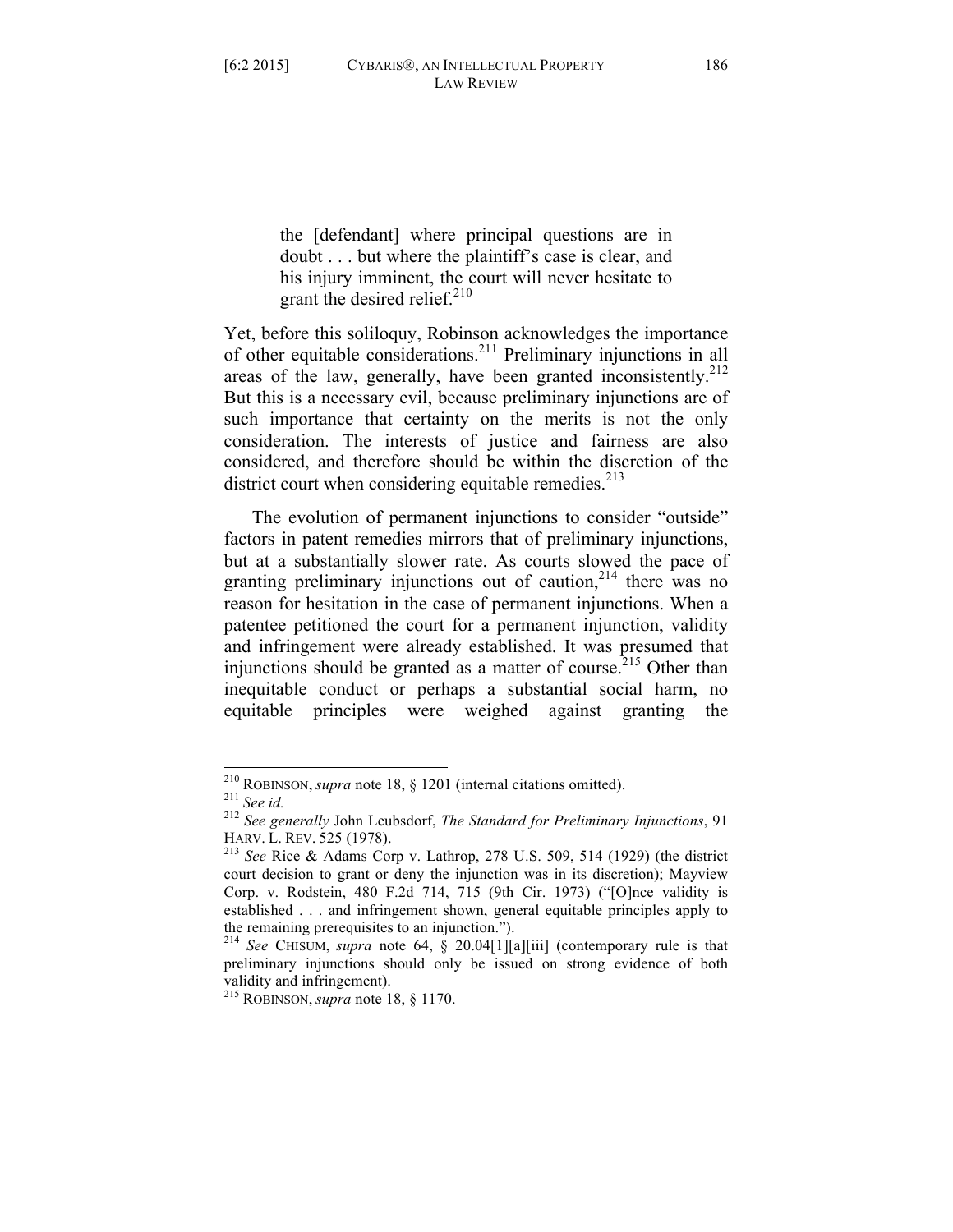injunction.216 Whether these injunctions were granted with no consideration made of the remedy available at  $\lim_{n \to \infty} 2^{17}$  or granted because monetary remedies were inherently inadequate,<sup>218</sup> it was clear that district courts almost always granted the patentee a permanent injunction.<sup>219</sup> In 2006, the Supreme Court unanimously held that traditional equitable principles should be considered when granting an injunction,<sup>220</sup> thus the substantive rules for granting permanent injunctions are now substantially the same as for preliminary injunctions. $^{221}$ 

#### *2. Accounting*

Accounting is an equitable remedy in which the defendant pays the plaintiff for profits that the defendant had unlawfully acquired.<sup>222</sup> The remedy is available when the defendant had legal rights of something that should have belonged to the plaintiff, $2^{23}$ and therefore the defendant is made to pay whatever gains it made through use of the plaintiff's property back to the plaintiff.

 <sup>216</sup> Gómez-Arostegui, *supra* note 189, at 1665–66. 217 *See* Livingston v. Van Ingen, 9 Johns. 507, 536 (N.Y. 1812) (No. 8420) *overruled on unrelated grounds by* N. River Steamboat Co. v. Livingston, 1825 WL 1859 (N.Y. 1825) ("An injunction is an appropriate remedy for a violation of all statute rights. They are granted of course."); ROBINSON, *supra* note 17, § 1220 ("[Injunctions are] granted irrespective of his right to profits or damages or any other form of relief . . . ."); Gómez-Arostegui, *supra* note 190, at 1665. <sup>218</sup> *See* eBay v. MercExchange, L.L.C., 547 U.S. 388, 395 (2006) (Roberts, C.J.,

concurring) ("From at least the early 19th century, courts have granted injunctive relief upon a finding of infringement in the vast majority of patent cases. This 'long tradition of equity practice' is not surprising, given the difficulty of protecting a right to *exclude* through monetary remedies that allow an infringer to *use* an invention against the patentee's wishes—a difficulty that often implicates the first two factors of the traditional four-factor test."); *see also*  DAN B. DOBBS, 1 LAW OF REMEDIES 58 (2d ed. 1993) (asserting that legal rights have traditionally taken into account remedies available at law).<br>
<sup>219</sup> Gómez-Arostegui, *supra* note 190, at 1665.<br>
<sup>220</sup> eBay, 547 U.S. at 391 (opinion of the Court).<br>
<sup>221</sup> See Gómez-Arostegui, *supra* note 190, at 16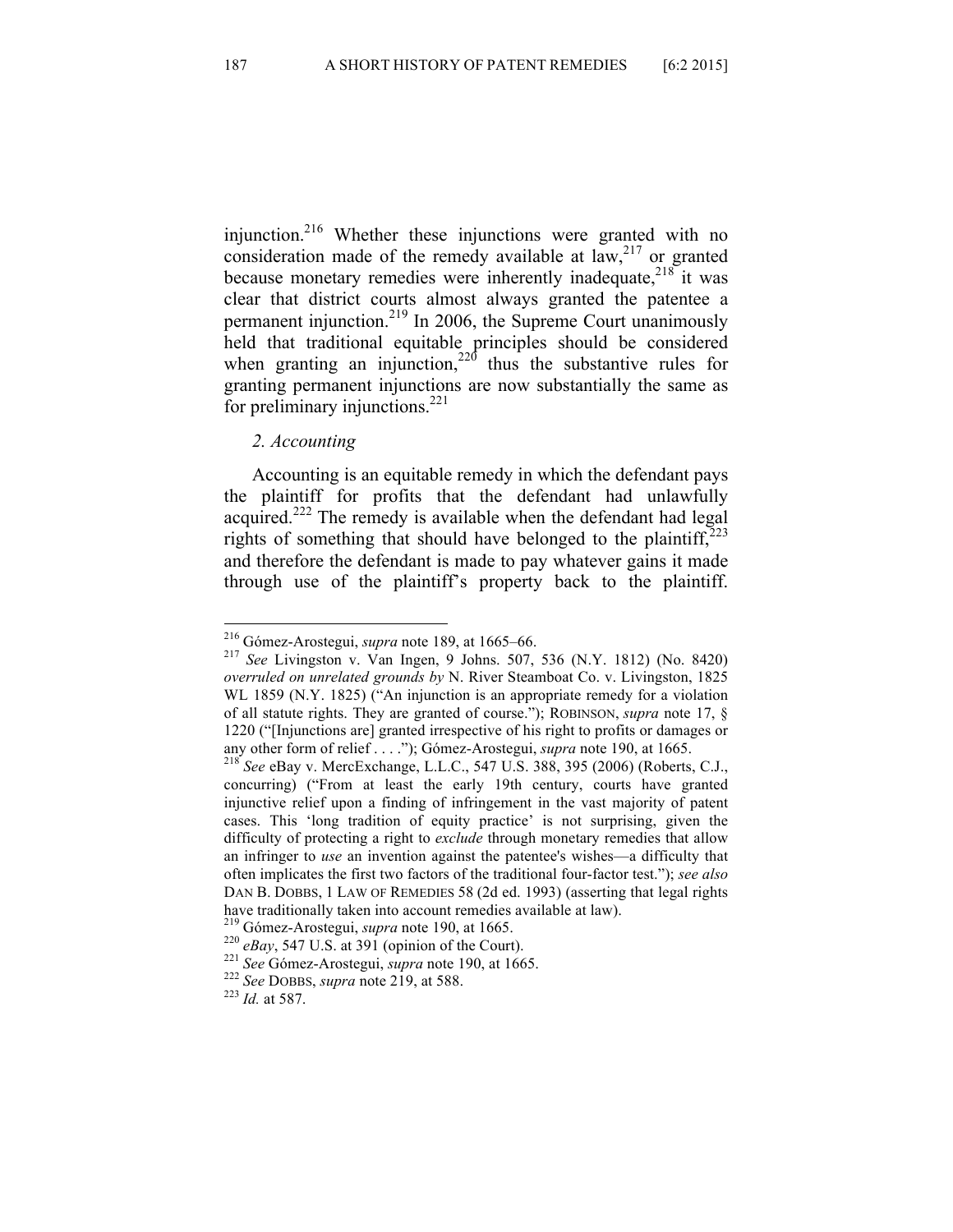Accounting is, essentially, a disgorgement of the defendant's profits.

Before accounting was precluded by a statute change in 1948, it was the most potent remedy for monetary awards, either in law or in equity. The remedy became unacceptable in patent law as it became procedurally untenable.

For example, a farmer harvests crops with a machine, but the machine was invented and patented by another. The farmer used this machine without permission of the inventor, and therefore infringed.<sup>224</sup> Although the farmer, who read about the patent and made the machine based on that knowledge, has legal title to the machine itself, the concept of the machine belongs to the inventor. Therefore, the title to the machine should have belonged to the inventor, and the farmer used the invention in a "constructive trust."<sup>225</sup> The profits or income from use of the machine therefore belong to the inventor.<sup>226</sup> Unlike lost profits, the inventor is entitled to the profits even if he could not possibly exploit the market himself $^{22}$ 

The Patent Act of 1819 conferred jurisdiction to federal courts sitting in equity to exercise the remedy of accounting in all patent cases.<sup>228</sup> There were three obstacles the plaintiff had to overcome to receive an accounting. First, because courts of equity did not traditionally decide questions of fact, accounting required complex procedural maneuvers.<sup>229</sup> The equity court sometimes acted as a

<sup>&</sup>lt;sup>224</sup> See 35 U.S.C. § 271(a) (use of a patented machine constitutes infringement).<br><sup>225</sup> See DOBBS, *supra* note 218, at 587.<br><sup>226</sup> Id. at 588.<br><sup>227</sup> ROBINSON, *supra* note 18, § 1136 ("[Accounting includes] all the benef

which the defendant has derived from the invention, without reference to the amount which the plaintiff might otherwise have received."). <sup>228</sup> Patent Act of 1819, 3 Stat. 481, *reprinted in* WALTERSCHEID, *supra* note 30,

at 491 app. XII.

<sup>229</sup> *See, e.g.*, Van Hook v. Pendleton, 28 F. Cas. 998, 999–1000 (C.C.S.D. N.Y. 1848) (discussing the equitable rules in creating a factual record).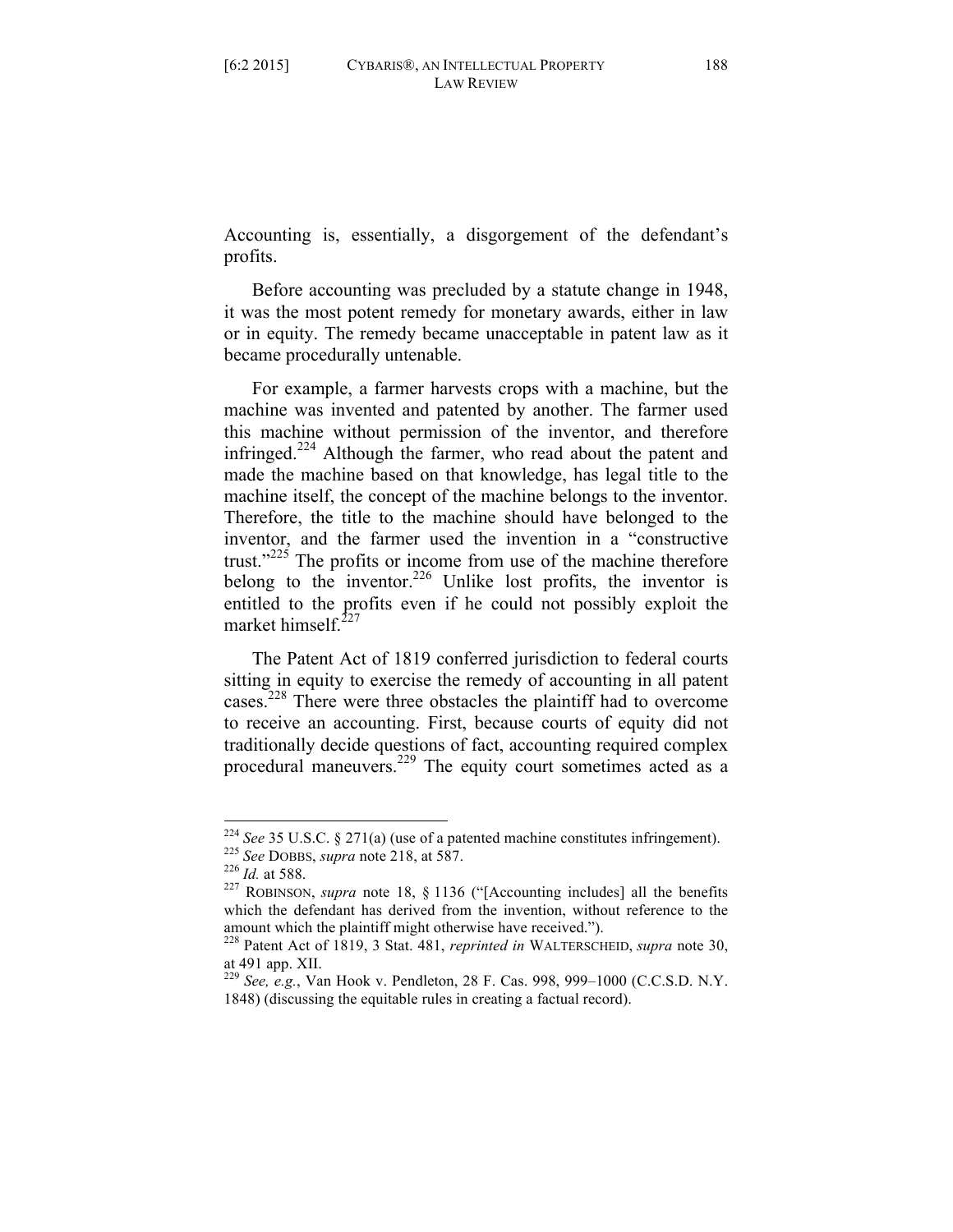court of law and paneled a jury,<sup>230</sup> or it would require the plaintiff to file a complaint in law as well as equity. $231$  The second obstacle was that, in situations where the infringer made no profits from the infringement, the patentee had no remedy available.<sup>232</sup> Finally, a bill for accounting required the patentee to file for an injunction as well,<sup>233</sup> because the infringer was not literally a trustee.<sup>234</sup> If an injunction was not available, say, because the patent had expired, $235$  then equitable accounting was closed off to the patentee—otherwise plaintiffs needed only make a general prayer of relief in equity.<sup>236</sup>

These limitations, however, were minor compared to the requirements to receive damages at  $law<sup>237</sup>$  for two reasons: first, the obstacles to equitable remedies were applied inconsistently;  $238$ second, the complex procedural maneuvers were substantially reduced in the 1875 patent act when courts in equity were expressly empowered to empanel a jury in patent cases,  $2^{39}$  and they were fully relieved when law and equity merged in  $1938.<sup>240</sup>$ Additionally, the 1870 patent act allowed a patentee to recover

<sup>&</sup>lt;sup>230</sup> This is the "feigned issue." *See* CHISUM, *supra* note 63, § 20.02[1][c].<br><sup>231</sup> *Id.* <sup>232</sup> City of Elizabeth v. Am. Nicholson Pavement Co., 97 U.S. 126, 139 (1877)

<sup>(&</sup>quot;[T]hough the defendant's general business be ever so profitable, if the use of

the invention has not contributed to the profits, none can be recovered.").<br>
<sup>233</sup> Root v. Lake Shore & M.S. Ry. Co., 105 U.S. 189, 194, 215–216 (1881).<br>
<sup>234</sup> *Id.* at 214.<br> *See, e.g.*, Parks v. Booth, 102 U.S. 96, 107

because patent had expired). <sup>236</sup> Stevens v. Gladding, 58 U.S. (17 How.) 447, 453 (1854). <sup>237</sup> For the difficulties of winning an award for legal damage, see *supra* Part

III.A.

<sup>238</sup> The *Root* opinion presents indirect evidence that the case law was inconsistent. *See Root*, 105 U.S. at 191 ("An examination of the practice and opinions of the Circuit Courts undoubtedly shows much diversity, incapable of

reconciliation . . . .").<br><sup>239</sup> Act of Feb. 16, 1875, ch. 77, § 2, 18 Stat. 315, 316.

<sup>&</sup>lt;sup>240</sup> See Ross v. Bernhard, 396 U.S. 531, 539–540 (1970) ("Purely procedural impediments to the presentation of any issue by any party, based on the difference between law and equity, was destroyed.").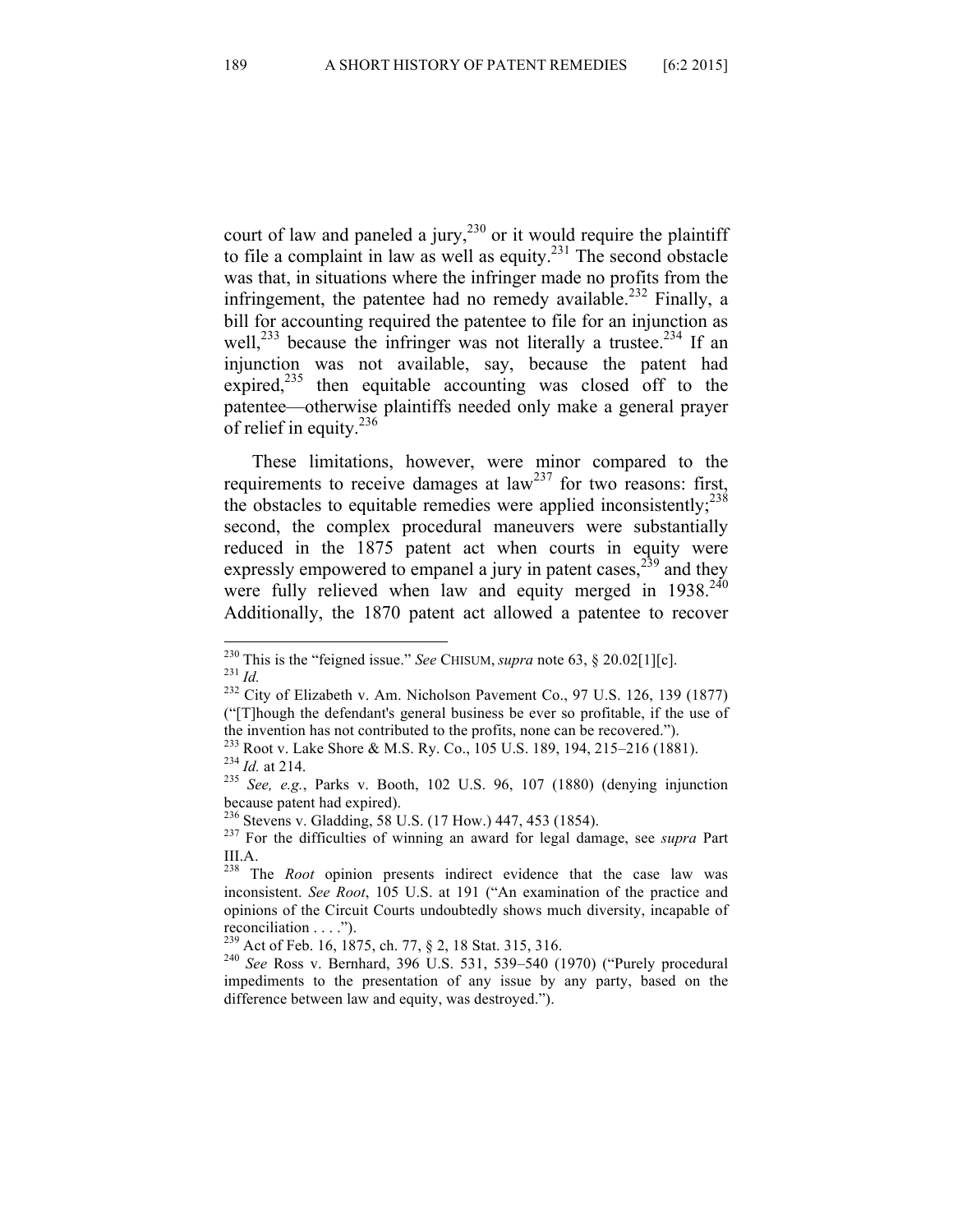legal damages (royalties or lost profits) if equitable accounting proved insufficient.<sup>241</sup> Finally, the requirement that an accounting action be accompanied by an infringement action was relaxed.<sup>242</sup>

Still, there were several problems with accounting. The process was—and still is—excruciatingly slow, $243$  taking years to determine damages. <sup>244</sup> Depending on which party could benefit from dragging out the proceeding, a plaintiff or defendant could use the delay as leverage for a settlement.<sup>245</sup> There were substantial questions of proof and apportionment. Courts struggled to determine who had the burden of proof, and how to correctly apportion the profits. $246$  Such problems occurred because the infringer was not, in the tradition of accounting, a trustee for an account, and therefore accounting was an imperfect test for patent remedies.<sup>247</sup> Collectively, these problems too often resulted in a "denial of justice because of delay of justice."<sup>248</sup>

Courts today interpret the passage of the 1946 act as disallowing accounting procedures, and therefore, a plaintiff

<sup>&</sup>lt;sup>241</sup> Act of July 8, 1870, Ch. 230, § 55, 16 Stat. 198, 206 (1870); Birdsall v. Coolidge, 93 U.S. 64, 69 (1876) ("Gains and profits are still the proper measure of damages in equity suits, except in cases where the injury sustained by the infringement is plainly greater . . . ."). Note, however, that the inverse was not true—an action of law could not recover the infringer's profits by way of accounting. *E.g.*, Coupe v. Royer, 155 U.S. 565, 582 (1895). 242 *See* Clark v. Wooster, 119 U.S. 322, 323–25 (1886) (noting equity

jurisdiction established though the patent expired just 15 days before the

complaint was filed); CHISUM, *supra* note 63, § 20.02[1][e].<br><sup>243</sup> Eichengrun, *supra* note 63, at 471.<br><sup>244</sup> *See* Vincent P. Tassinari, *Compiled Legislative History of 35 U.S.C.* § 284:<br>*The Patent Compensation Statute* 

<sup>&</sup>lt;sup>245</sup> See id. at 69-70 (discussing testimony reporting to Congress a case that took twenty years for awards to be granted). Notice that the "delay of justice" does

not indicate it favors plaintiffs or defendants. *Id.* at 70.<br><sup>246</sup> *See generally* CHISUM, *supra* note 64, § 20.02[3] (describing the "intricacies" of determining the account).

<sup>&</sup>lt;sup>247</sup> *Cf.* Eichengrun, *supra* note 63, at 477–81 (offering clarity on the burden of proof in traditional accounting when the defendant is a trustee).

<sup>248</sup> Tassinari, *supra* note 245, at 70.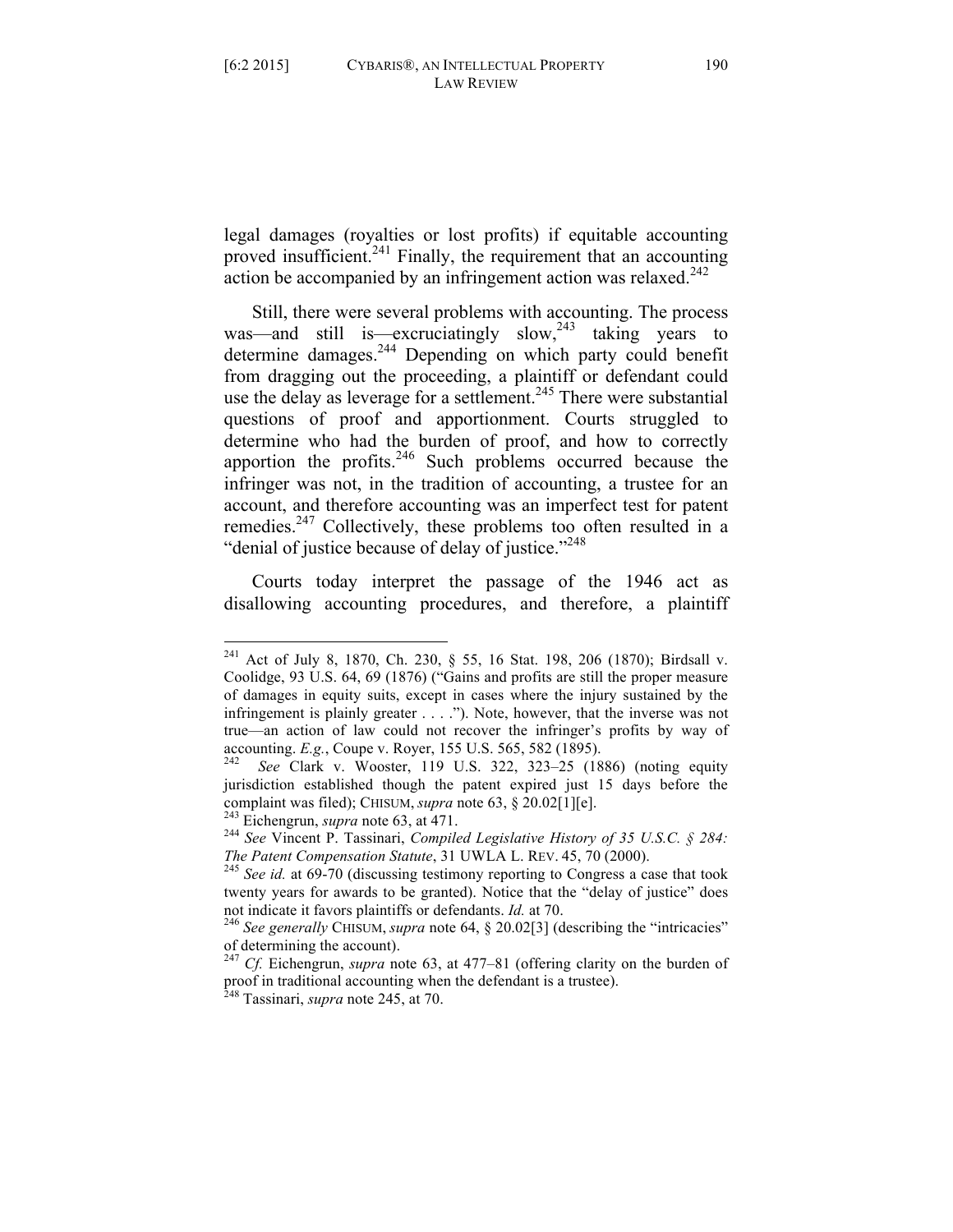cannot recover the profits made by the infringers by accounting.<sup>249</sup> However, whether this was Congress's intent is debatable: Congress may have simply put it in the Court's power to award the infringer's profits immediately with a reasonable royalty.<sup>250</sup> It was the Supreme Court in *Aro Manufacturing Co. v. Convertible Top Replacement Co.*,  $(1964)^{251}$  that eliminated the use of accounting.<sup>252</sup> However, this particular holding should carry little precedential value. The issue of damages was not before the Court, and the part of the opinion discussing accounting was not part of the majority opinion.<sup>253</sup> Yet, even if *Aro* is unpersuasive, lower courts are likely to avoid accounting when other remedies are available because the accounting would still substantially delay justice.

### *C. Analysis of Damages and Equity after 1836*

Prior to 1836, legal damages were automatically trebled so as to provide adequate compensation because equity was largely unavailable. Courts found it necessary to calculate the damages award precisely because any mistake in the calculation would be trebled. The assumption was that the treble provision was enough to provide adequate compensation without the need to estimate damages.

 <sup>249</sup> Eric E. Bensen, *Apportionment of Lost Profits in Contemporary Patent Damages Cases*, 10 VA. J. L. & TECH. 8, 27 (2005).<br><sup>250</sup> Georgia-Pacific Corp. v. United States Plywood Corp., 243 F. Supp. 500,

<sup>521–22 (</sup>S.D.N.Y. 1965); *see also*, Tassinari, *supra* note 245, at 81 ("Although the bill would not preclude the recovery of profits as an element of general damages, yet by making it unnecessary to have proceedings before masters and empowering equity courts to assess general damages irrespective of profits, the measure represents proposed legislation which in the judgment of the committee is long overdue."). Notice that the report fails to distinguish recovery of lost profits from the infringer's profits.

<sup>&</sup>lt;sup>251</sup> 377 U.S. 476, 506-07 (1964) (plurality opinion).<br><sup>252</sup> Benson, *supra* note 250, at 28.<br><sup>253</sup> *Id.*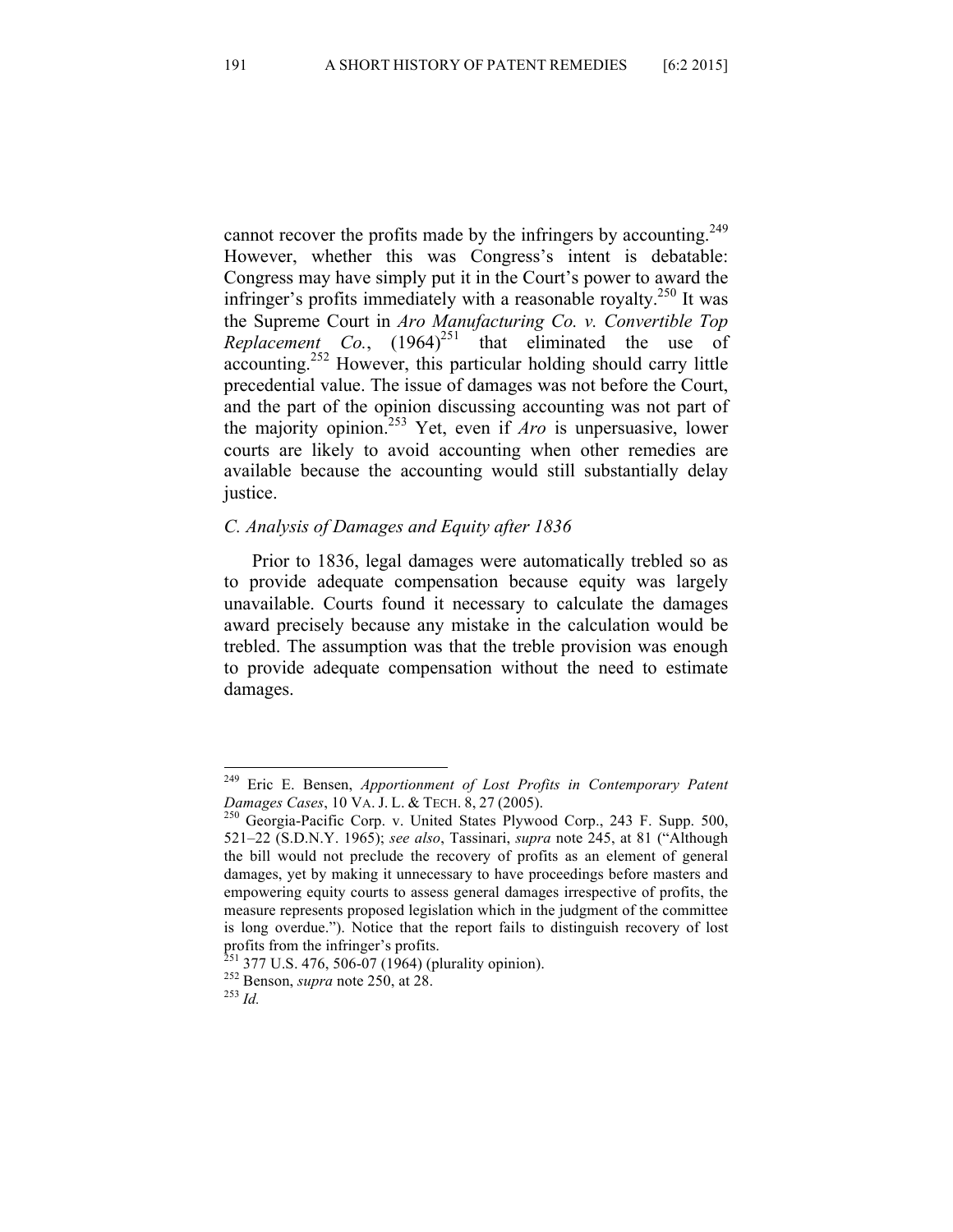However, if damages could not be proved by either an established royalty or lost profits, then the plaintiff could only recover nominal damages. Royalties were rarely established because royalties did not realize a patent's true value. Lost profits were unavailable to most patentees unless they created and fostered a new market with their invention. As a result, nominal damages were the singular damages, and trebled nominal damages were still nominal.

The Patent Act of 1836 amended the treble provision from a mandatory calculation to place it within the discretion of the court. Rather than allowing damages to be estimated by the jury, it still required that the singular damages be calculated precisely as before. The lack of compensation at law for many patentees continued after 1836—that is until the advent of the reasonable royalty, discussed in the section below.

While patentees at law were undercompensated, they could find more fertile ground in courts of equity. For established patents, preliminary injunctions were increasingly granted, which placed the patentee in an excellent position for settlement negotiation. Likewise, permanent injunctions were granted as a matter of course. Because equity did not demand the sort of precision in calculation of damages, patentees could even recover substantial monetary damages by way of accounting, such as the entire profit made by the infringer for use of the product. In stark contrast with *Seymour*, a patentee could recover the profits of a defendant even if the defendant's infringement constituted a small improvement for a machine or product. As a result of substantially better remedies, patentees were eager to bring actions in equity.<sup>254</sup>

But even if the possible award was substantial, receiving a monetary award in equity was impracticable. Accounting was extremely time consuming and often contentious, resulting in

 <sup>254</sup> Hilton Davis Chem. Co. v. Warner-Jenkinson Co., 62 F.3d 1512, 1567 (Fed. Cir. 1995), *rev'd*, 520 U.S. 17 (1997) (Nies, J., dissenting) (noting that there were virtually no jury cases in patent law after the 1870 amendment).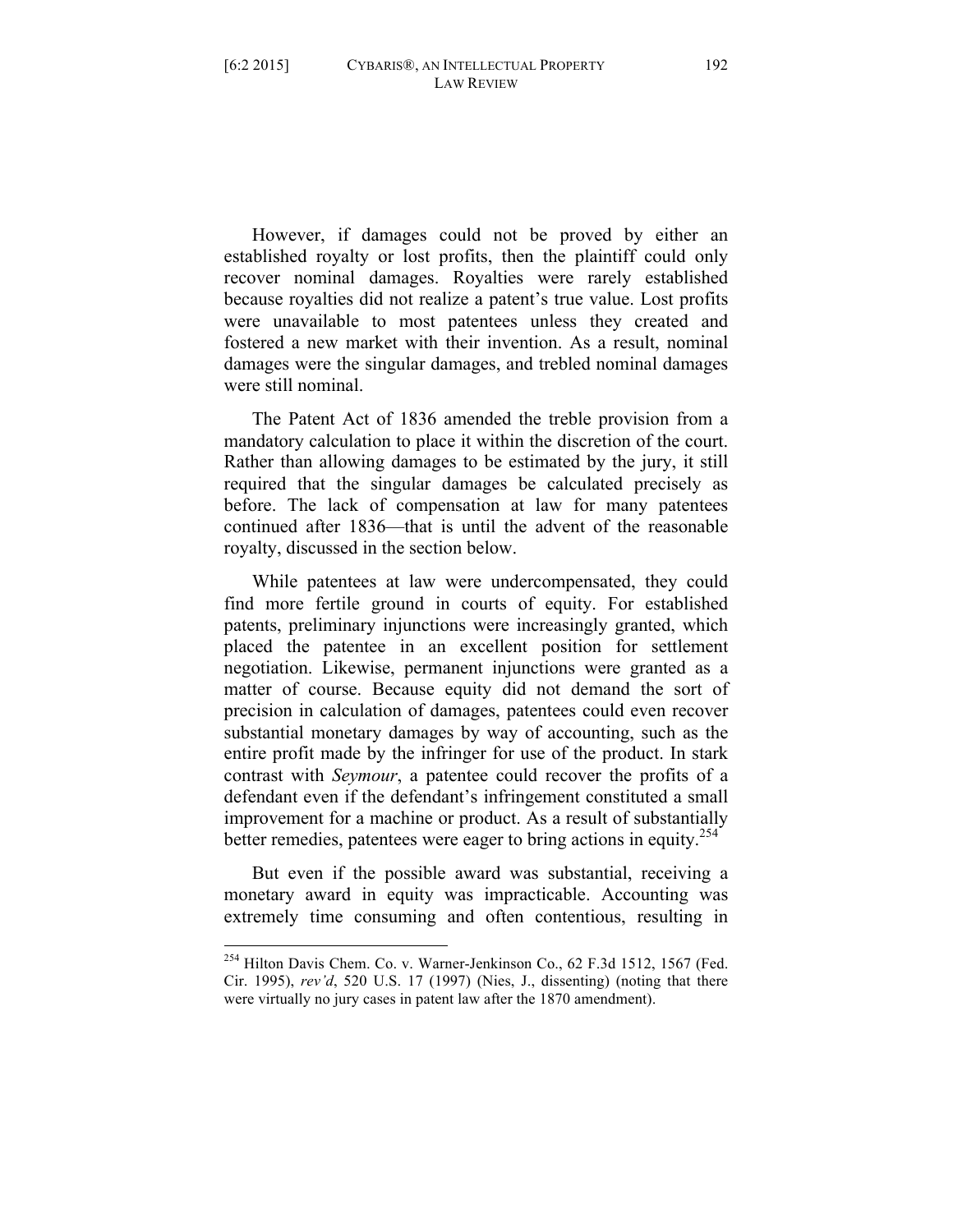litigation for damages long after the initial suit—a substantial delay of justice. In 1946, accounting procedures were scratched, but patentees are now offered reasonable royalties as the measure of minimum recovery.

#### V. REASONABLE ROYALTIES AND ONGOING ROYALTIES

#### *A. The History of Reasonable Royalties*

Courts increasingly tried to avoid awarding nominal damages in patent suits and instead began to award a reasonable royalty for the past use of the patented invention. The reasonable royalty is markedly different from other legal remedies in that precision is no longer required for this damage to be awarded. It is by far the most prevalent award today.<sup>255</sup>

Perhaps the first use of the reasonable royalty was in the case of *Hayden v. Suffolk Mfg. Co.*<sup>256</sup> The district court instructed that the jury could consider an amount based on a license to a third party and the value that the defendant had derived from use of the invention.<sup>257</sup> The Supreme Court affirmed, stating, "There being no established patent or license fee in the case, in order to get at a fair measure of damages, or even an approximation to it, general evidence must necessarily be resorted to."258

*Coupe v. Royer* went in a different direction.<sup>259</sup> While recognizing that district courts have been inconsistent in the application of damage rules, the Supreme Court held that damage calculations could not be guesswork.<sup>260</sup> The case involved a

 <sup>255</sup> *See* Chris Barry et. al. *2011 Patent Litigation Study: Patent Litigation Trends As The "America Invents Act" Becomes Law,* PRICEWATERHOUSECOOPERS*, at 14 (2011), available at* http://www.aipla.org/resources2/intlip/Documents/Other-International-Events/US-Bar-JPO-Liaison-Council-2012/2011-patent-litigationstudy.pdf.<br><sup>256</sup> 11 F. Cas. 900 (C.C.D. Mass. 1862).

<sup>&</sup>lt;sup>257</sup> *Id.* at 907.<br><sup>258</sup> Suffolk Mfg. Co. v. Hayden, 70 U.S. (3 Wall.) 315, 319 (1866).<br><sup>259</sup> 155 U.S. 565 (1895). <sup>260</sup> *Id.* at 581–83.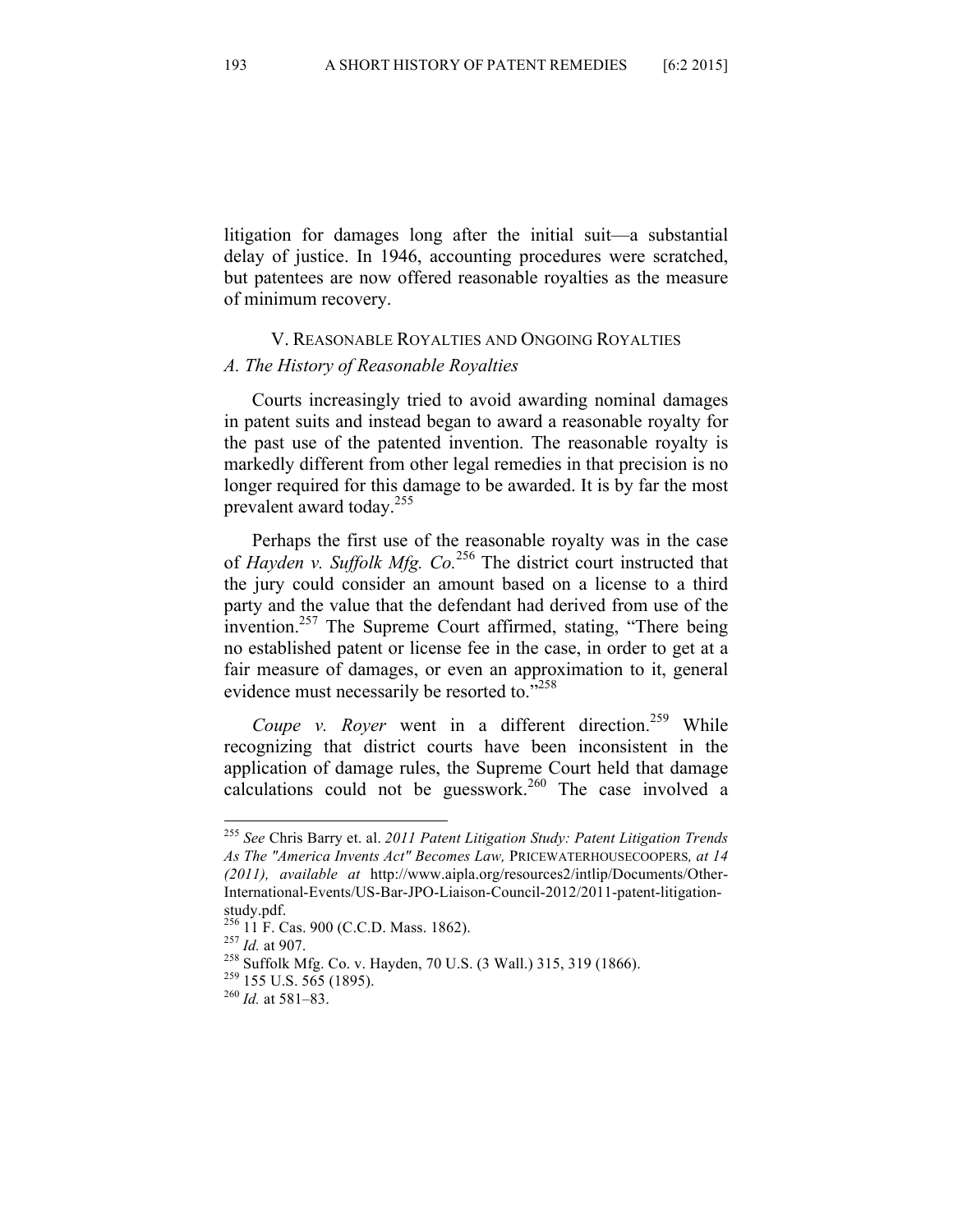machine that supposedly improved the quality of leather.<sup>261</sup> The defendants argued that the machine was useless.<sup>262</sup> While the plaintiff testified that the invention increased the price of the hide by three or four dollars, he conceded that the jury should only award one dollar per hide.<sup>263</sup> The jury agreed and accepted the estimation by the plaintiff of the  $\cos t$ <sup>264</sup> The Supreme Court reversed, suggesting that the plaintiff must show what the defendant had gained before it could be used as indirect evidence  $^{265}$ 

Courts would later distinguish these two cases. While it is true that the plaintiff in *Hayden*, unlike the plaintiff in *Coupe*, had more proof of the actual value of the patented invention, recall that a single license "does not tend to establish"<sup>266</sup> the value of a patent; the rule set by *Rude v. Wescott* in 1889<sup>267</sup> should have effectively overturned *Hayden*.

However, the law has moved away from *Rude* and *Coupe*. The Supreme Court in the 1915 decision *Dowagiac Mfg. Co. v. Minn. Moline Plow Co.*<sup>268</sup> changed the momentum, permanently, in favor of a reasonable royalty. The Court changed its approach, treating infringement as a tort on property interests<sup>269</sup> rather than a breach of contract, therefore allowing more flexibility.<sup>270</sup> Likewise, two

proof.").<br><sup>268</sup> 235 U.S. 641 (1915).<br><sup>269</sup> *Id.* at 648.<br><sup>270</sup> *See* RESTATEMENT (SECOND) OF TORTS § 912 cmt. c (1979) (noting that expert estimations on the value of land can be "far from certain"); *see also* John C. Jarosz & Michael J. Chapman, *The Hypothetical Negotiation and Reasonable Royalty Damages: The Tail Wagging the Dog*, 16 STAN. TECH. L. REV. 769, 786 (2013) ("[R]easonable royalty damages are a form of *general damages* intended

 <sup>261</sup> Royer v. Coupe, 29 F. 358, 368 (C.C.D. Mass. 1886), *rev'd*, Coupe v. Royer, 155 U.S. 565 (1895).<br><sup>262</sup> Id. at 372.

<sup>&</sup>lt;sup>263</sup> *Id.* at 371.<br><sup>264</sup> *Id.* at 360 (syllabus of the court).<br><sup>265</sup> Coupe v. Royer, 155 U.S. 565, 583 (1895).<br><sup>266</sup> *See* text accompanying note 123.<br><sup>267</sup> 130 U.S. 152, 167 (1889) (damages must be shown by "clear and d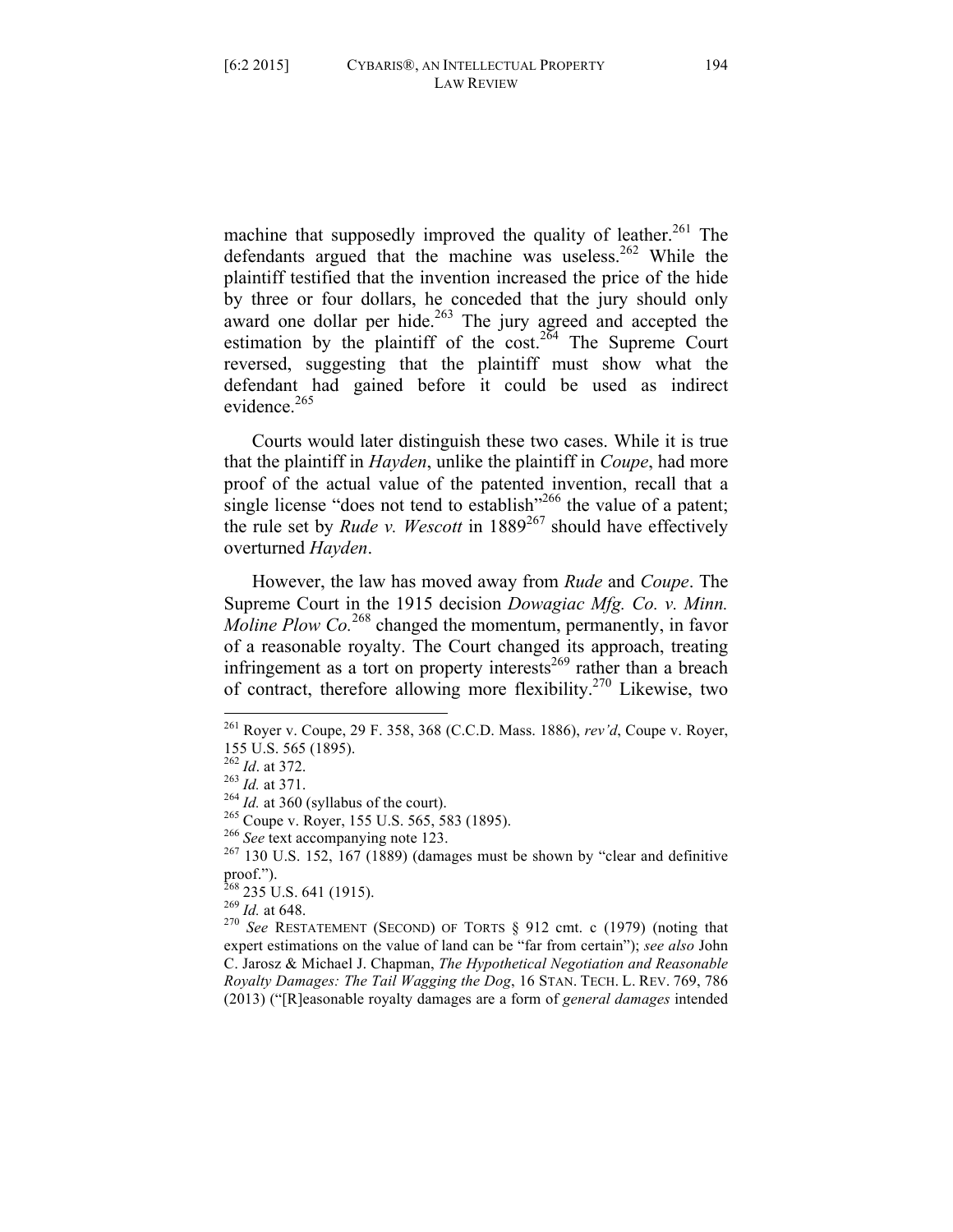preceding cases from the circuit courts, both cited in *Dowagiac*, 271 characterized infringement as tortious conduct.<sup>272</sup> Despite *Dowagiac*'s attempt to say that reasonable royalties were consistent with precedent, $273$  this case marked a fundamental shift from how patent damages were approached just twenty years earlier.<sup>274</sup>

Congress tried to codify this change in 1922, amending the statute to provide that "reasonable compensation" would be awarded, with the assistance of experts, in cases where damages could not be determined with "reasonable certainty."<sup>275</sup> The major issue with the 1922 act is that reasonable royalties were available only in actions of equity, not law, which meant that accounting was still necessary.<sup>276</sup> The error was reversed in 1946, when the patent statute was amended to state that patentees were entitled "at least to a reasonable royalty," eliminating nominal damages. $277$ Reasonable royalties are still the floor today. $278$ 

The modern application of reasonable royalties is a hotly debated topic.<sup>279</sup> To review briefly, a court uses a legal fiction. To

<u> 1989 - Johann Stoff, fransk politik (f. 1989)</u>

to compensate for the *tort* of patent infringement. They are not, and were not intended to be, a form of contract damages, retroactive or otherwise.").

<sup>&</sup>lt;sup>271</sup> *Dowagiac*, 235 U.S. at 650. <br><sup>272</sup> Bemis Car Box Co. v. J G Brill Co, 200 F. 749, 754 (3d Cir. 1912); U.S. Frumentum Co. v. Lauhoff, 216 F. 610, 615 (1914).<br><sup>273</sup> See Dowagiac, 235 U.S. at 648.

<sup>&</sup>lt;sup>274</sup> Recall that Justice Story explicitly stated that infringement was not a tort. Whittemore v. Cutter, 29 F. Cas. 1123, 1125 (C.C.D. Mass. 1813) (No. 17,601).<br><sup>275</sup> Act of February 18, 1922, Pub. L. No. 147, ch. 58, 42 Stat. 389, 393 § 8.

<sup>275</sup> Act of February 18, 1922, Pub. L. No. 147, ch. 58, 42 Stat. 389, 393 § 8. <sup>276</sup> *Id.*; *see* Tassinari, *supra* note 245, at 57 ("When the court enters a decree finding infringement, the practice is to . . . take an accounting . . . .").<br> $^{277}$  Act of August 1, 1946, 79 Pub. L. 587, ch. 726, 60 Stat. 778.

<sup>&</sup>lt;sup>278</sup> 35 U.S.C. § 284 (2012).<br><sup>279</sup> See, e.g., Mark. A. Glick, *The Law and Economics of Patent Infringement Damages*, 10 UTAH B.J. 11, 15 (1997) ("One of the most confusing areas of patent damage law is the calculation of a reasonable royalty."); Jarosz  $\&$ Chapman, *supra* note 270; Layne S. Keele, *"ResQ"ing Patent Infringement Damages after ResQNet: The Dangers of Litigation Licenses as Evidence of a Reasonable Royalty*, 20 TEX. INTELL. PROP. L.J. 181 (2012).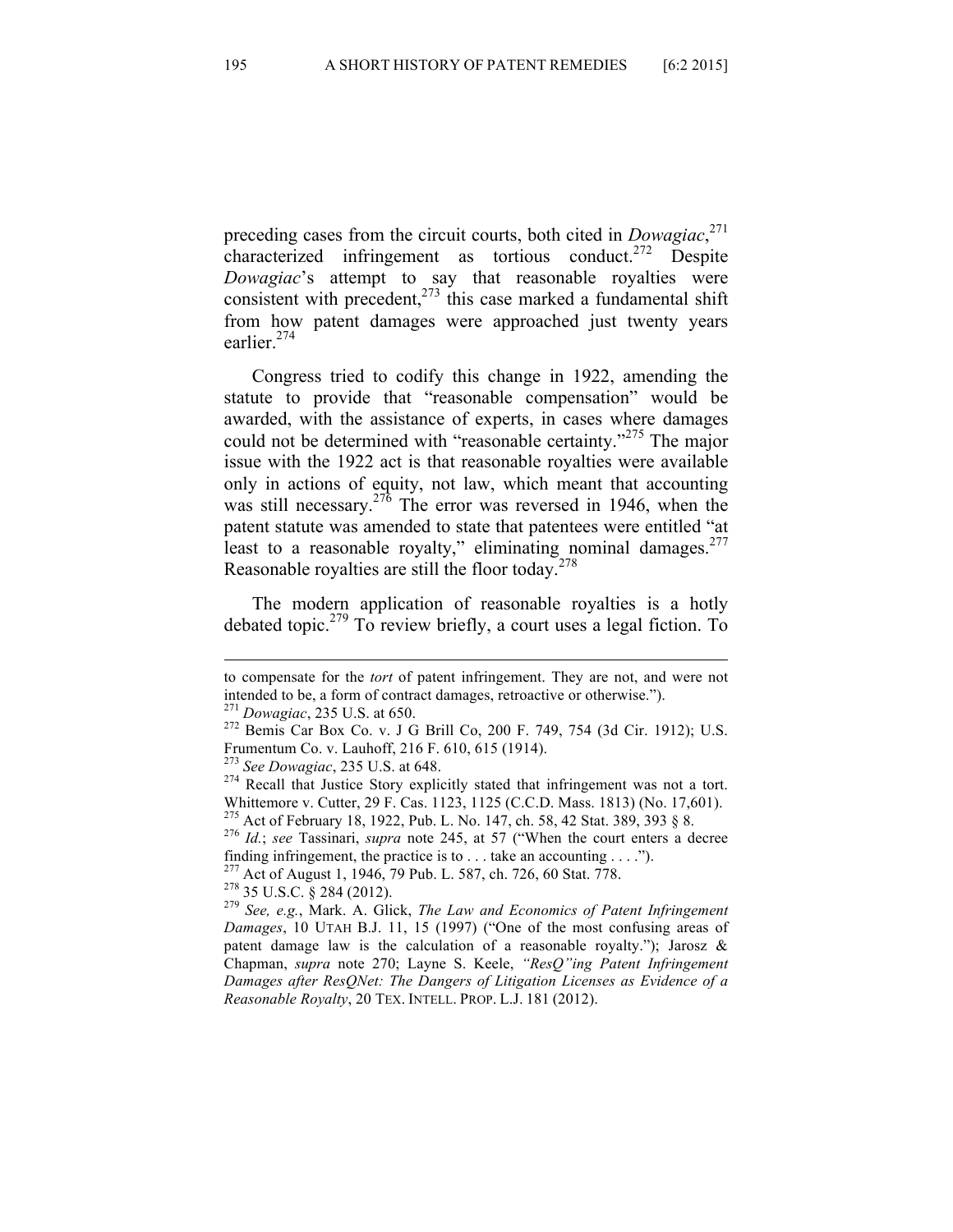determine the reasonable royalty, the court must imagine the parties are willing partners negotiating a royalty.<sup>280</sup> Expert testimony is accepted, concentrating on the so-called *Georgia-Pacific* factors.<sup>281</sup> The fifteen factors were not meant to be an exhaustive list,<sup>282</sup> but nevertheless, many courts have used them to determine the royalty.<sup>283</sup> The factors are a mix of the same considerations that are used to determine established royalties, lost profits, and accounting.<sup>284</sup> The method has been sharply criticized, with critics mostly agreeing that royalties have been estimated too high in light of the entire market value rule, which states that a patentee is entitled to the entire profit of an infringing product if the patented improvement drove the market of the product.<sup>285</sup>

It is important to note, however, the nature and rationale of reasonable royalty. Precision was the controlling concern in the 19th century. Reasonableness, not precision, is the controlling concern today. Despite valiant efforts in economic models to bring precision to the calculation of reasonable royalties, $286$  there is no reconciliation between the principles of reasonableness and precision.

 <sup>280</sup> CHISUM, *supra* note 64, § 20.07[1]. <sup>281</sup> *See* Georgia-Pacific Corp. v. U.S. Plywood Corp., 318 F. Supp. 1116, 1120

<sup>(</sup>S.D.N.Y. 1970).<br><sup>282</sup> *Id.* <sup>283</sup> CHISUM, *supra* note 64, § 20.07[1][d].<br><sup>284</sup> For example, royalties received by the patentees (the first factor) are viewed much like established royalties, except established royalties would not consider license agreements settled under threat of litigation. *Georgia-Pacific*, 318 F. Supp. at 1120; *see generally* Keele, *supra* note 279 (discussing the dangers of using settlements in calculation of a reasonable royalty). The attempt by the patentee to keep a close monopoly (factor three) is considered just as in lost profits. *Georgia-Pacific*, 318 F. Supp. at 1120.<br><sup>285</sup> *See, e.g.*, Lemley, *supra* note 156, at 659.<br><sup>286</sup> *See, e.g.*, Thomas F. Cotter, *Four Principles for Calculating Reasonable* 

*Royalties in Patent Infringement Litigation*, 27 SANTA CLARA COMPUTER & HIGH TECH. L.J. 725 (2011).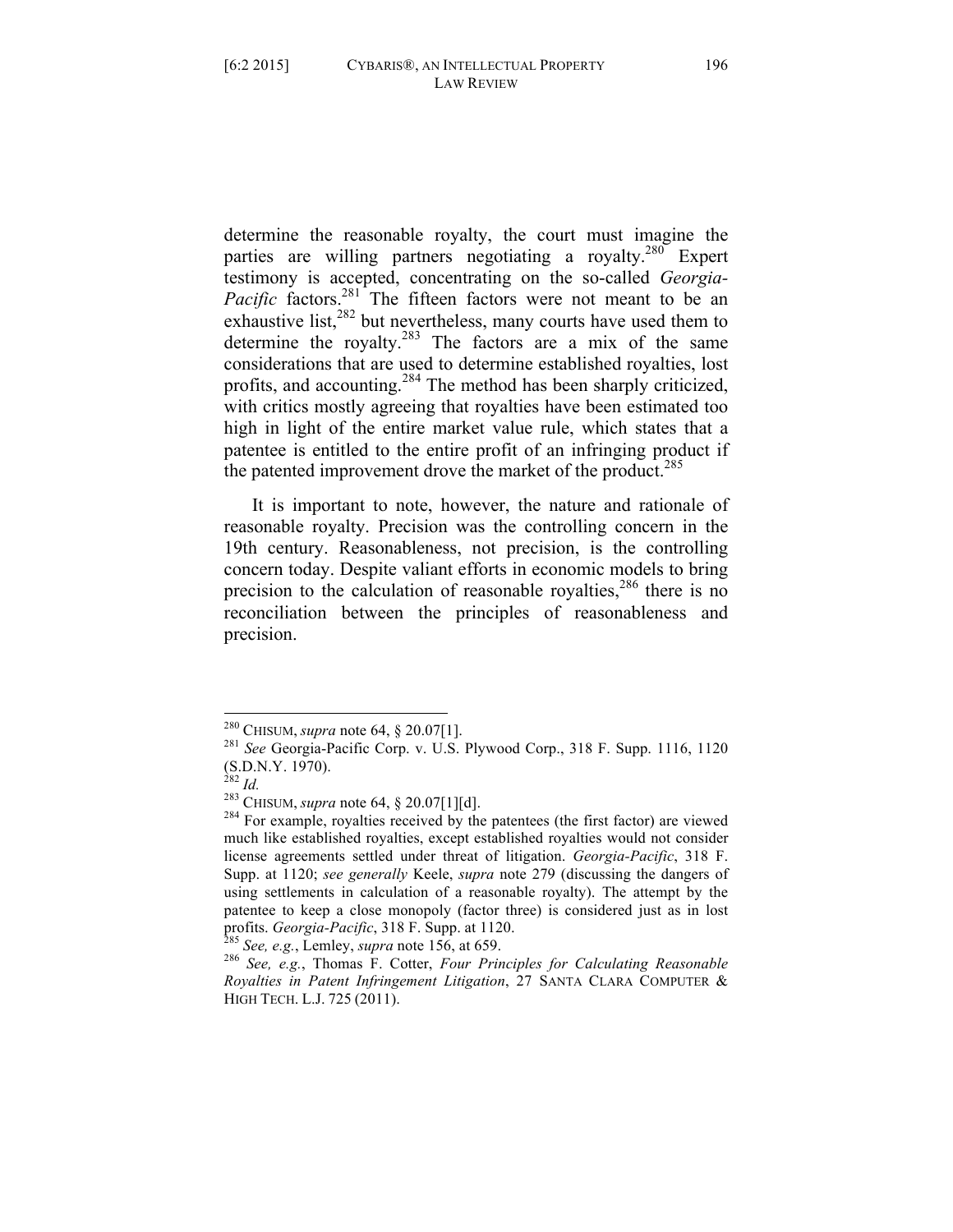## *B. The (Short) History of Ongoing Royalties*

In 2006, *eBay v. MercExchange*<sup>287</sup> overturned the old rule of granting permanent injunctions as a matter of course. Naturally, some successful patent litigants will find it more difficult to obtain injunctions. In those situations, what remedies are available if an injunction is denied?

The Federal Circuit has held that a district court may award ongoing royalties.<sup>288</sup> The court defined ongoing royalties as, "a reasonable royalty in light of the ongoing infringement."289 For authority, the court relied on a previous 1985 Federal Circuit  $case^{290}$  and a 1973 Supreme Court case that stated ongoing royalties are "well-established forms of relief when necessary to an effective remedy, particularly where patents have provided the leverage for . . . antitrust violation adjudication."<sup>291</sup> This is thin support, especially the use of the Supreme Court case, because there the United States had express statutory authority for an ongoing royalty.<sup>292</sup>

Ongoing royalties are a form of equitable relief, as legal damages are confined to harm actually inflicted. <sup>293</sup> Because the award of ongoing royalties was not practiced in England before

<sup>&</sup>lt;sup>287</sup> 547 U.S. 388, 390 (2006).<br><sup>288</sup> Paice L.L.C. v. Toyota Motor Corp., 504 F.3d 1293, 1314–15 (Fed. Cir.  $^{2014)}$ .<br><sup>289</sup> *Id.* at 1315.

<sup>&</sup>lt;sup>290</sup> Shatterproof Glass Corp. v. Libbey-Owens Ford. Co., 758 F.2d 613, 628 (Fed. Cir. 1985).<br><sup>291</sup> United States v. Glaxo Group Ltd., 410 U.S. 52, 93 (1973).

<sup>&</sup>lt;sup>292</sup> See 15 U.S.C. § 4 (2012) (United States attorneys have duty to institute proceedings in equity antitrust cases, and may "bring forth the case and praying the case and praying that such violation shall be enjoined *or otherwise prohibited*") (emphasis added). <sup>293</sup> *See Paice*, 504 F.3d at 1313 n.13, 1314; Bos. Sci. Corp. v. Johnson &

Johnson, No. C 02-0790 SI, 2009 WL 975424, at \*5 (N.D. Cal. April 9, 2009); Whittemore v. Cutter, 29 F. Cas. 1123, 1125 (C.C.D. Mass. 1813) (No. 17,601) (damages are what the plaintiff had in fact sustained, that is, no prospective damages); ROBINSON, *supra* note 17, § 1088.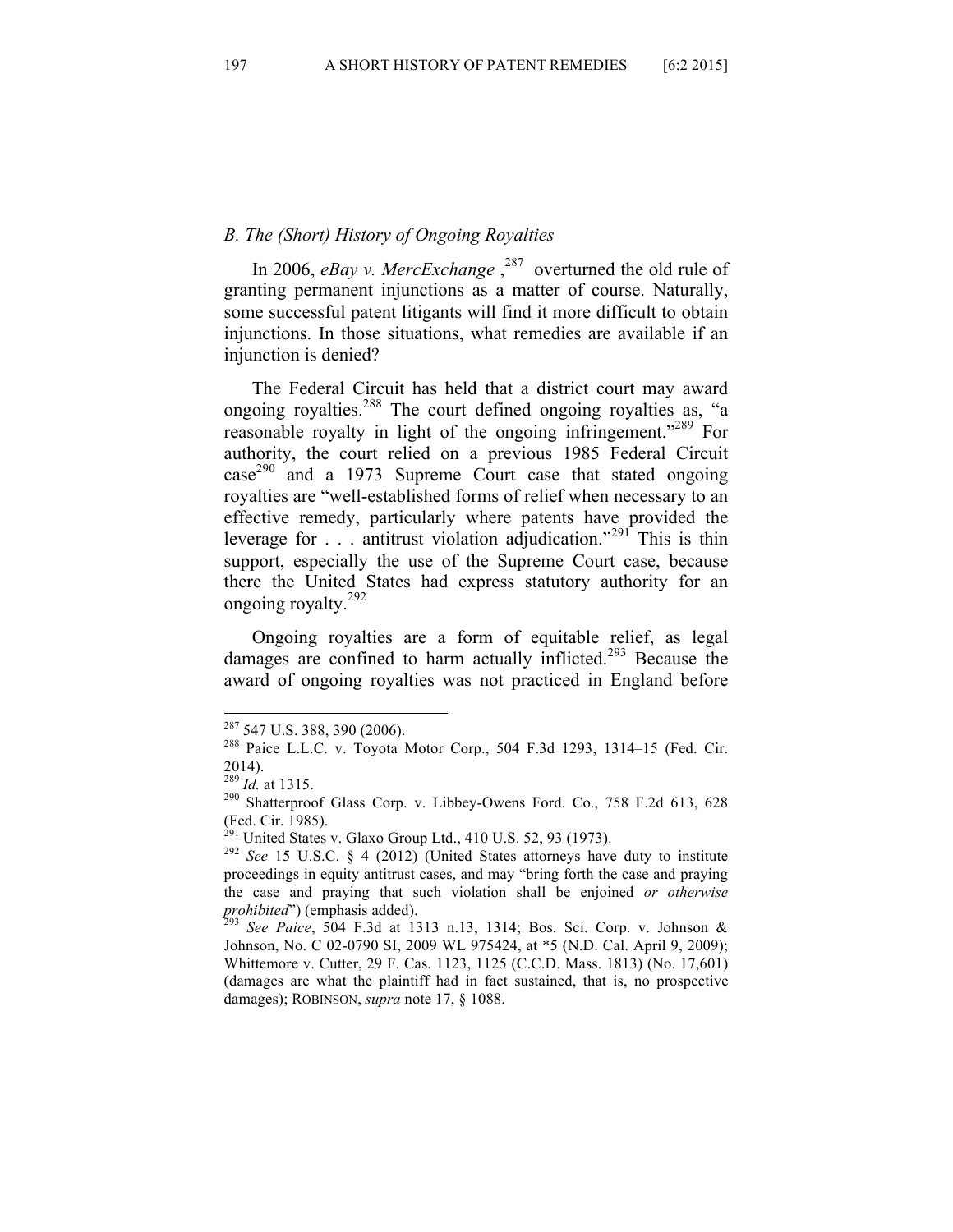1789,<sup>294</sup> Congress must either expressly or implicitly allow courts to award ongoing royalties.<sup>295</sup> Scholarly articles have debated whether courts have the authority to issue ongoing royalties.<sup>296</sup> On one hand, the sections for remedies in preceding patent statutes have increasingly allowed legal damages during equitable proceedings,<sup>297</sup> which might indicate that all equitable remedies should be available to fully compensate the patentee.<sup>298</sup> However, it is arguable that subsequent changes to the statute purposely avoided compulsory licenses (that is, government-forced ongoing royalties).299 It is a question that the Supreme Court may need to answer in the near future, though some justices on the Court have hinted at rejecting a court's ability to issue ongoing royalties. $300$ 

Assuming, *arguendo*, that courts have the power to issue ongoing royalties under the theory of equity, the question of how to determine that royalty remains.301 In light of the history of preliminary and permanent injunctions, it is important to remember that ongoing royalties serve an equitable purpose. Therefore, the four-factor test historically employed by courts of equity should be

 <sup>294</sup> *See* Gómez-Arostegui, *supra* note 190, at 1699–1708 (concluding there was no such equity practice in England).<br> $^{295}$  *Id.* at 1685.

<sup>295</sup> *Id.* at 1685. <sup>296</sup> *See, e.g.*, *id.* at 1661 (arguing courts lack authority). *Contra* Mark A. Lemley, *The Ongoing Confusion Over Ongoing Royalties*, 76 MO. L. REV. 695, 697 (2011) (arguing courts have authority).

<sup>297</sup> *See* Patent Act of 1870, ch. 230, 16 Stat. 198-217, § 55; Act of February 18, 1922, Pub. L. No. 147, ch. 58, 42 Stat. 389, 393 § 8.

<sup>&</sup>lt;sup>299</sup> See Gómez-Arostegui, *supra* note 190, at 1724 ("[I]t is impossible to argue that Congress contemplated and incorporated a judicially imposed compulsory license  $\dots$ .").

<sup>300</sup> *See* eBay Inc. v. MercExchange, L.L.C., 547 U.S. 388, 396 (2006) (Kennedy, J., concurring) ("When the patented invention is but a small component of the product the companies seek to produce and the threat of an injunction is employed simply for undue leverage in negotiations, legal damages may well be sufficient to compensate for the infringement . . . .").

<sup>&</sup>lt;sup>301</sup> The Federal Circuit currently holds that there is no right to jury for this equitable remedy. Paice L.L.C. v. Toyota Motor Corp., 504 F.3d 1293, 1315-16 (Fed. Cir. 2007).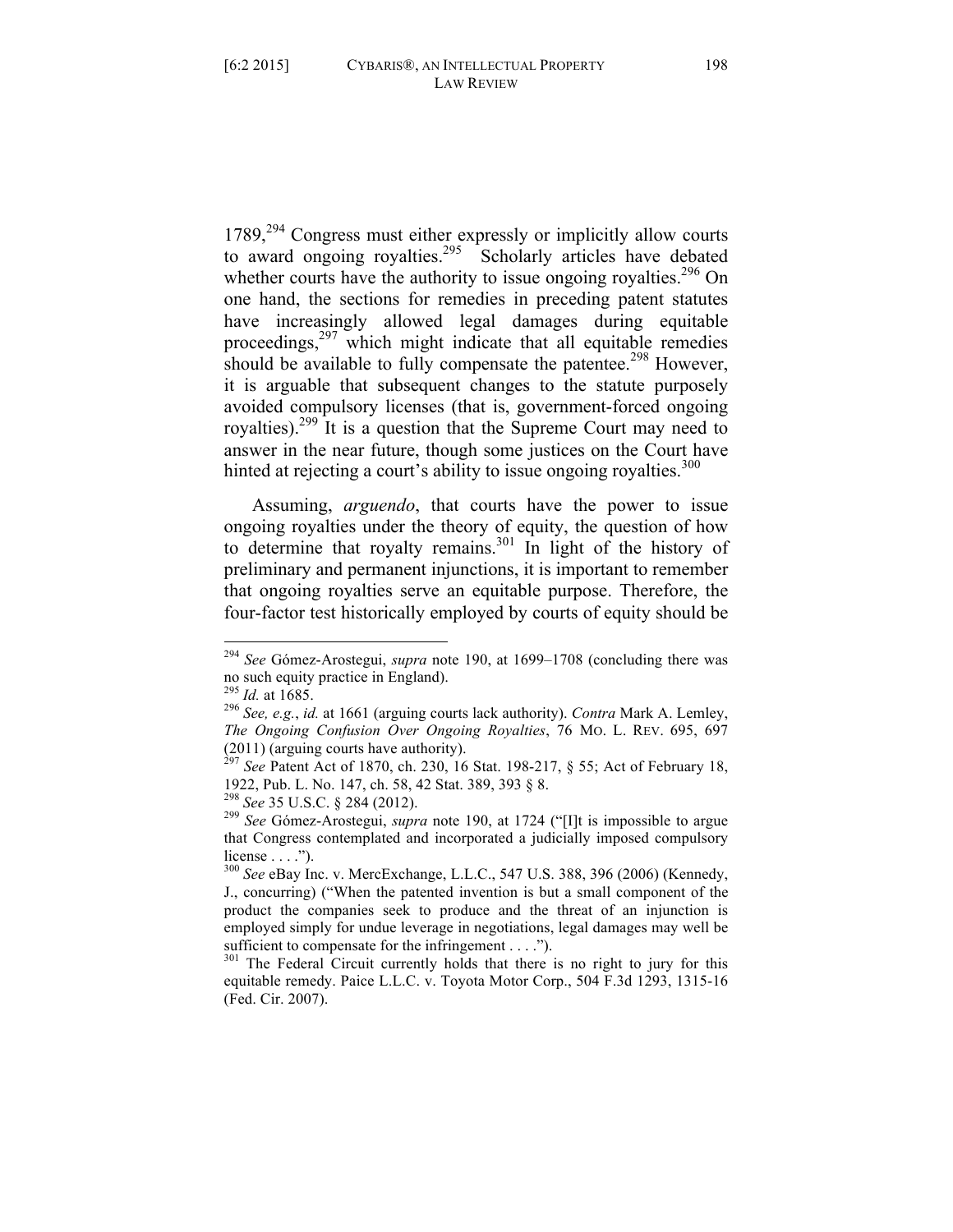applied to ongoing royalties,<sup>302</sup> and courts should refrain from considering the same factors that were used to determine past damages. $303$ 

If courts do not have the power to issue ongoing royalties, courts may still compensate patentees by enhancing damages by way of the treble provision.<sup>304</sup> The purpose of the treble damages provision was to provide adequate remedies to those who do not have access to equity.<sup>305</sup> District courts could simply use this provision to compensate patentees if district courts were given more discretion to access treble damages than is currently permitted by the Federal Circuit.

But is also important to remember why plaintiffs are seeking ongoing royalties in the first place. It is because the patentee was denied a permanent injunction. Since *eBay*, permanent injunctions have usually been denied to non-practicing entities ("NPEs").<sup>306</sup> NPEs are extremely controversial. Much debate has surrounded reforming the patent code to prevent some of the entities, derisively called "patent trolls," from coercing license agreements by threatening litigation.<sup>307</sup> In light of the history recounted in this article, the solution to these NPEs might be found without reform.

 <sup>302</sup> *See* eBay v. MercExchange, L.L.C., 547 U.S. 388, 391 (2006). <sup>303</sup> *Contra* Lemley, *supra* note 156, at 702–3 (arguing that reasonable royalties should be used to determine ongoing royalties, and stating, "[c]uriously . . . Federal Circuit panels addressing the issue seem to believe that the question is entirely different from the issue of past damages."). *But see* ROBINSON, *supra*  note 18, § 1050 ("The principles adopted in the courts of equity cannot be imported into the courts of law, or those into equity, without *serious confusion and inevitable mistake* . . . . It is . . . of primary importance that in discussing damages at law, or profits and damages in equity, each topic should be kept free form the special doctrines appertaining to the other . . . .") (emphasis added).<br><sup>304</sup> 35 U.S.C. § 284 (2012).<br><sup>305</sup> *Supra* Part III.B.1.<br><sup>306</sup> Andrew Beckerman-Rodau, *The Aftermath of eBay v. MercExchange*, 89 J.

PAT. & TRADEMARK OFF. SOC'Y, 631, 632-33 (2007). <sup>307</sup> *See generally* Colleen V. Chien, *Of Trolls, Davids, Goliaths, and Kings*, 87 N.C. L. REV. 1571 (2009).